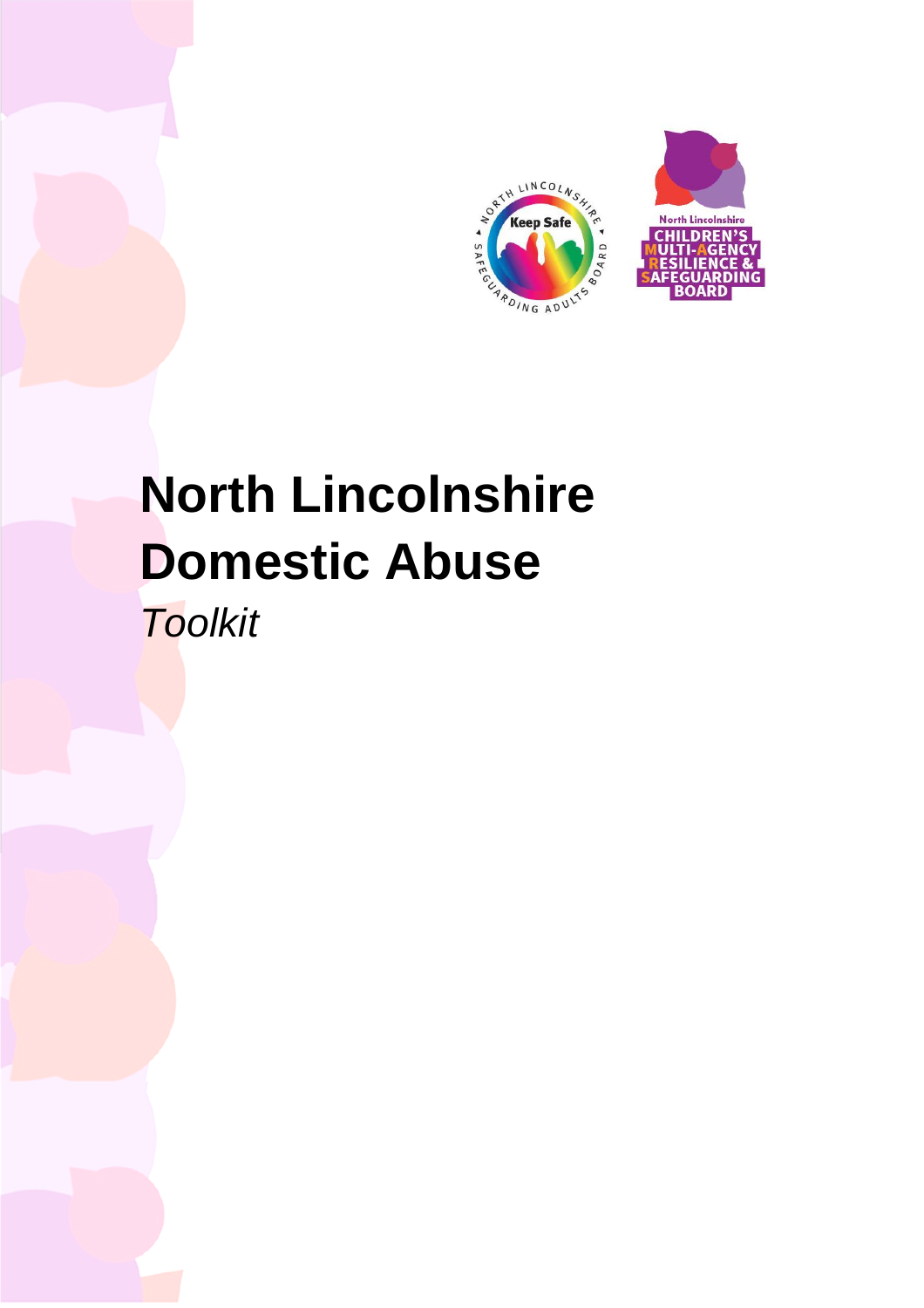# **Contents**

**Introduction** [Context of this toolkit](#page-4-0)  [Definition of domestic abuse](#page-5-0)  [Indicators and signs](#page-7-0)  [Indicators and signs of coercive control](#page-8-0)  [Enabling disclosure and making safe enquiries](#page-9-0)  [Carrying out a risk assessment \(the DASH\) and information sharing](#page-12-0)  [Multi-Agency Risk Assessment Conference \(MARAC\)](#page-14-0)  [Case meets safeguarding adults criteria](#page-16-0)  [Case does not meet MARAC or safeguarding adults' criteria](#page-16-1) [Cases where children are involved \(including unborn babies\)](#page-18-0)  [Guidance when working with perpetrators of domestic abuse](#page-19-0)  [Legal Orders](#page-22-0)  [Civil Orders](#page-24-0)  Help, advice and support agencies for domestic and sexual abuse [Online policies, referral forms, procedures and training and guidance](#page-37-0)  [Further reading](#page-38-0) 

 [Appendix 1: 5-minute guide to the DASH risk indicator checklist](#page-38-1)  Appendix 2: Staying safe – [basic safety planning advice](#page-44-0)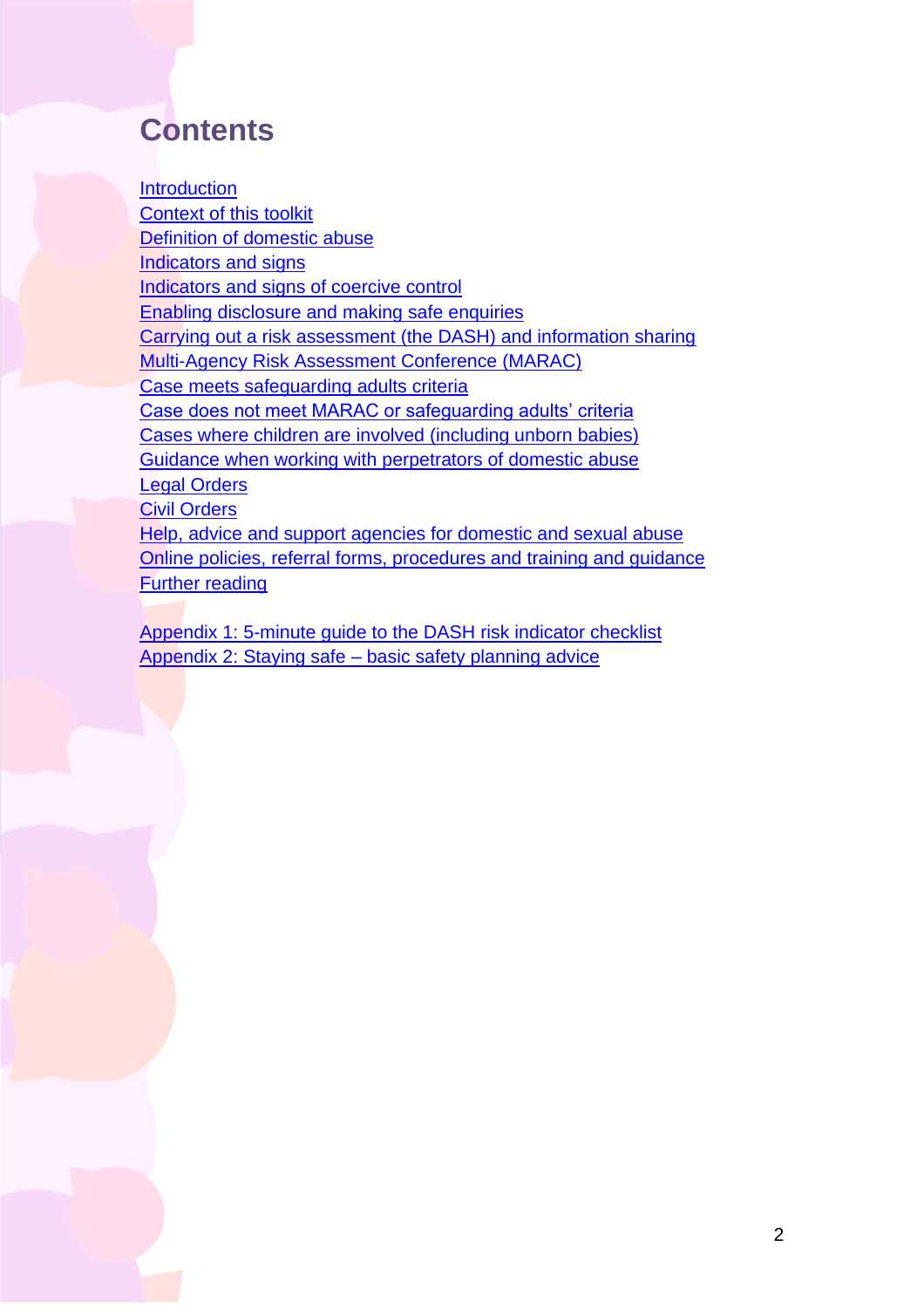### <span id="page-2-0"></span>**Introduction**

 This toolkit is aimed at multi-agency practitioners working with children, young people, families and vulnerable people who may be or are living with domestic [Resilience and Safeguarding \(MARS\) Board](https://www.northlincscmars.co.uk/policies-procedures-and-guidance/) and [Local Safeguarding Adults](http://www.northlincssab.co.uk/professionals/)  abuse in North Lincolnshire. It is supplementary to the Children's [Multi-Agency](https://www.northlincscmars.co.uk/policies-procedures-and-guidance/)  [Board](http://www.northlincssab.co.uk/professionals/) policies and procedures.

This toolkit outlines:

- the definition of domestic abuse
- signs and indicators of domestic abuse and coercive control
- • how professionals can facilitate disclosure through making safe enquiries at the earliest point
- DASH 'Risk Indicator Checklist' (called the DASH) when assessing a • the Domestic Abuse, Stalking, Harassment, Honour Based Abuse victim's level of risk
- Multi-Agency Risk Assessment Conference (MARAC) criteria
- safety planning
- • how professionals should respond to an adult or child / young person victim of domestic abuse
- • local specialist domestic abuse support services available and how to make a referral
- how to make a referral to statutory services
- how professionals should respond to perpetrators of domestic abuse
- Multi-Agency Tasking and Coordination (MATAC) meeting
- Re:Form non-convicted perpetrator programme
- legal orders
- other help, advice and support agencies
- further reading

 It includes practice guidance when working with victims, children and perpetrators. It covers safety planning advice and links to a range of local and national help and support agencies.

according to the stage of change the victim may be at. At every stage during It also provides advice on what intervention approaches are most appropriate the domestic abuse disclosure it is important to inform the victim of your concerns, involve them in the process and explain to them what the next steps may be.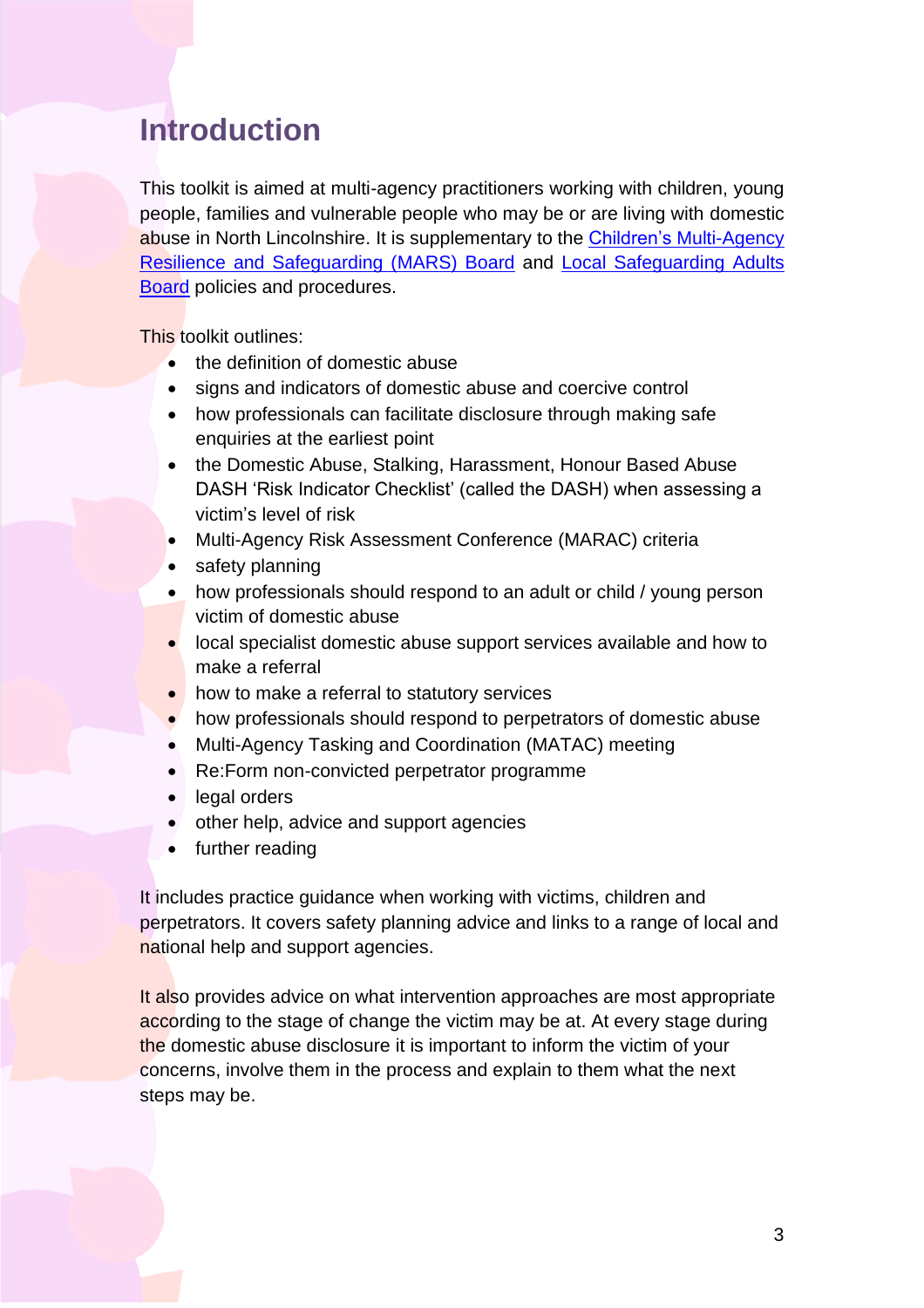In terms of outcomes, it will help you to enable a disclosure of domestic abuse by safely and confidently asking about domestic abuse and making safe enquiries.

 This toolkit can be used to support professionals in their work with children and families and to enhance **reflection** and **supervision** between staff, their peers and managers. It is particularly important for support workers to remain tenacious in their approach on those occasions when they suspect (but do not have direct evidence to support) that there is domestic abuse within the family environment.

 The toolkit gives contact details for both local and national support agencies that can be accessed by children and families independently. This is important contact statutory services for help and protection. It can be dependent upon the point that they are at within their journey or wider circumstances as to whether they may tell someone about the domestic abuse and therefore all sources of as research shows that children, young people or adults do not necessarily support should be made available to children, young people and families.

# **Key Messages**

The key messages from the multi-agency response to children living with [domestic abuse: Prevent, Protect, Repair, \(2016\)](https://assets.publishing.service.gov.uk/government/uploads/system/uploads/attachment_data/file/680671/JTAI_domestic_abuse_18_Sept_2017.pdf) were:

- domestic abuse is persistent and widespread. It is the most common factor in situations where children are at risk of serious harm in this country. It can have a detrimental and long-lasting impact on a child's health, development, ability to learn and well-being.
- • there are 6.5 million adults estimated to have directly experienced domestic abuse from the age of 16. If estimates included experience of domestic abuse in childhood, this number would be considerably higher
- • domestic abuse is the most commonly cited factor when children are assessed by children's social care services to determine whether they need violence was cited as a factor. This translates into around 28 new episodes support. In 2015-16, there were around 222,000 episodes where domestic every week in every local authority in the country.
- • domestic abuse causes long-term suffering to partners/family members and children. More thought needs to be given to how local areas can is needed to help children and victims – or families that have stayed together – get safe, stay safe and move on to reach their full potential collectively supply the emotional, psychological and practical support that
- • the pattern of domestic abuse is that it starts small. At this stage, the level of intervention needed to halt it becoming more serious is much less challenging for the perpetrator to engage with and much less costly for the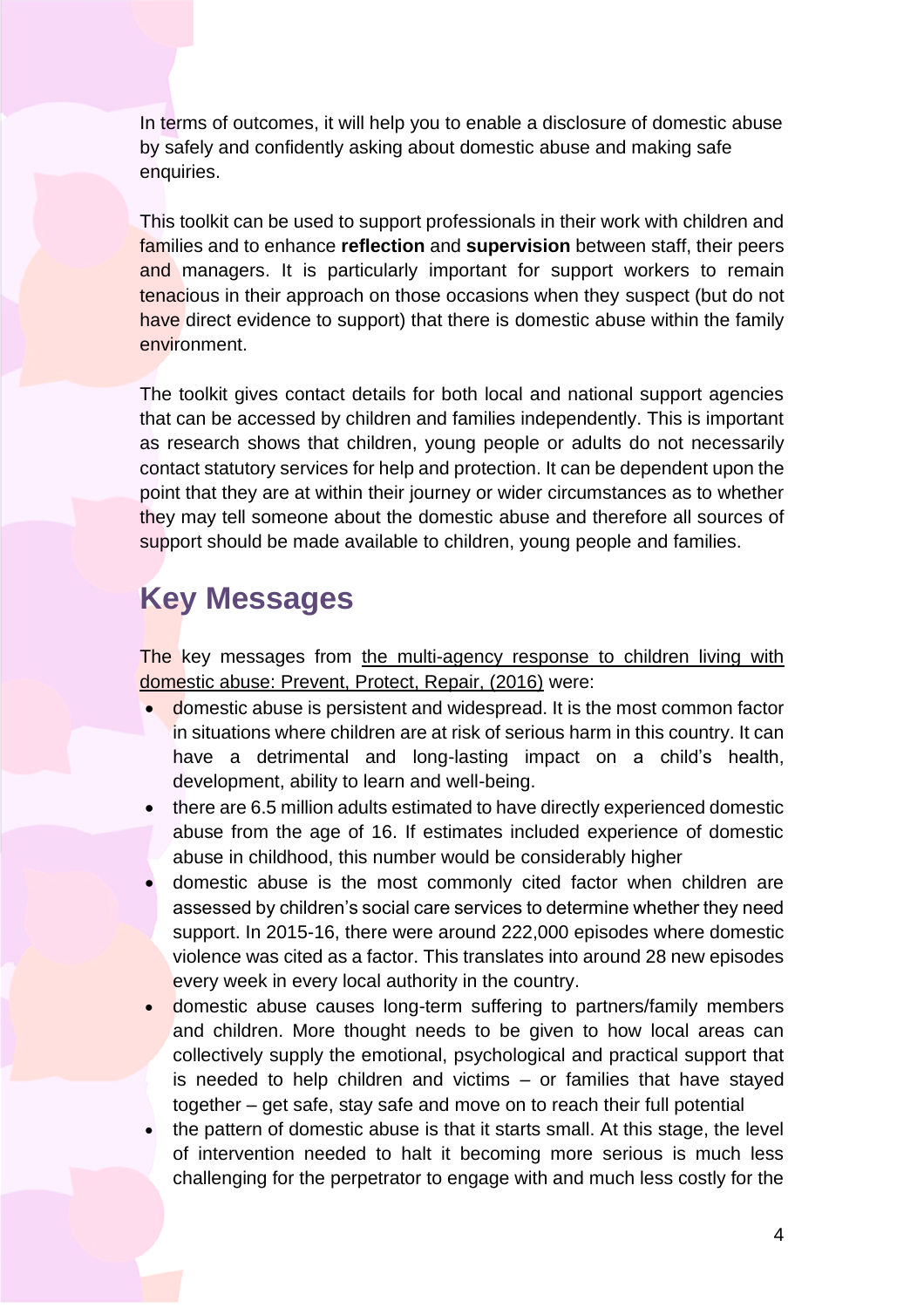public purse. The best long-term outcome for any child is that the abusive parent changes their behaviour. An abuser who stops abusing can have a safe relationship with that child, but also no longer poses a threat in any other future relationship. Moving children out of harm's way will always be needed in some cases, but if we have to move children out of harm's way after a serious incident, one or more opportunities to prevent or end abuse may have been missed

### <span id="page-4-0"></span>**Context**

Working Together to Safeguard Children 2018 places a statutory responsibility on all partner agencies to work together to identify children who need early help to reach their developmental milestones, experience emotional wellbeing, andbe safe in their home, school and community.

This toolkit is set within the context of the Helping Children and Families in [North Lincolnshire Document 2020/24.](https://www.northlincscmars.co.uk/policies-procedures-and-guidance/) It sets out how services support children, young people and families to participate, find help online and in their networks and communities, to be resilient, stay safe and independent.

As partners take a One Family Approach across North Lincolnshire, we want children, young people and families to be able to build upon their strengths and their resilience to find or be enabled to find solutions when things are not going and be enabled to maximise their potential and enhance their life chances. We want all children and families to have a sense of belonging and equality of opportunity and through our integrated working, we will address inequalities and enable those more in need to achieve positive outcomes. Where there are significant concerns, we want children, young people and families to be able to access swift, creative and flexible help so they can remain independent. We will protect children and young people with an aim to build resilience and help them live within their family, attend their school and be a part of their so well. They should be able to access available information, advice, guidance community.

The North Lincolnshire organisational model places children, young people, and families at the centre of a system that works for all, where the earliest help is to enable families to access information and self-help, in their communities. For those more in need, targeted early help prevents escalation and enables resilience and independence, to achieve positive outcomes. Where required, specialist agency involvement and protection is swift, responsive, and effective, leaving the child's family and network stronger.

The levels of needs are shown below: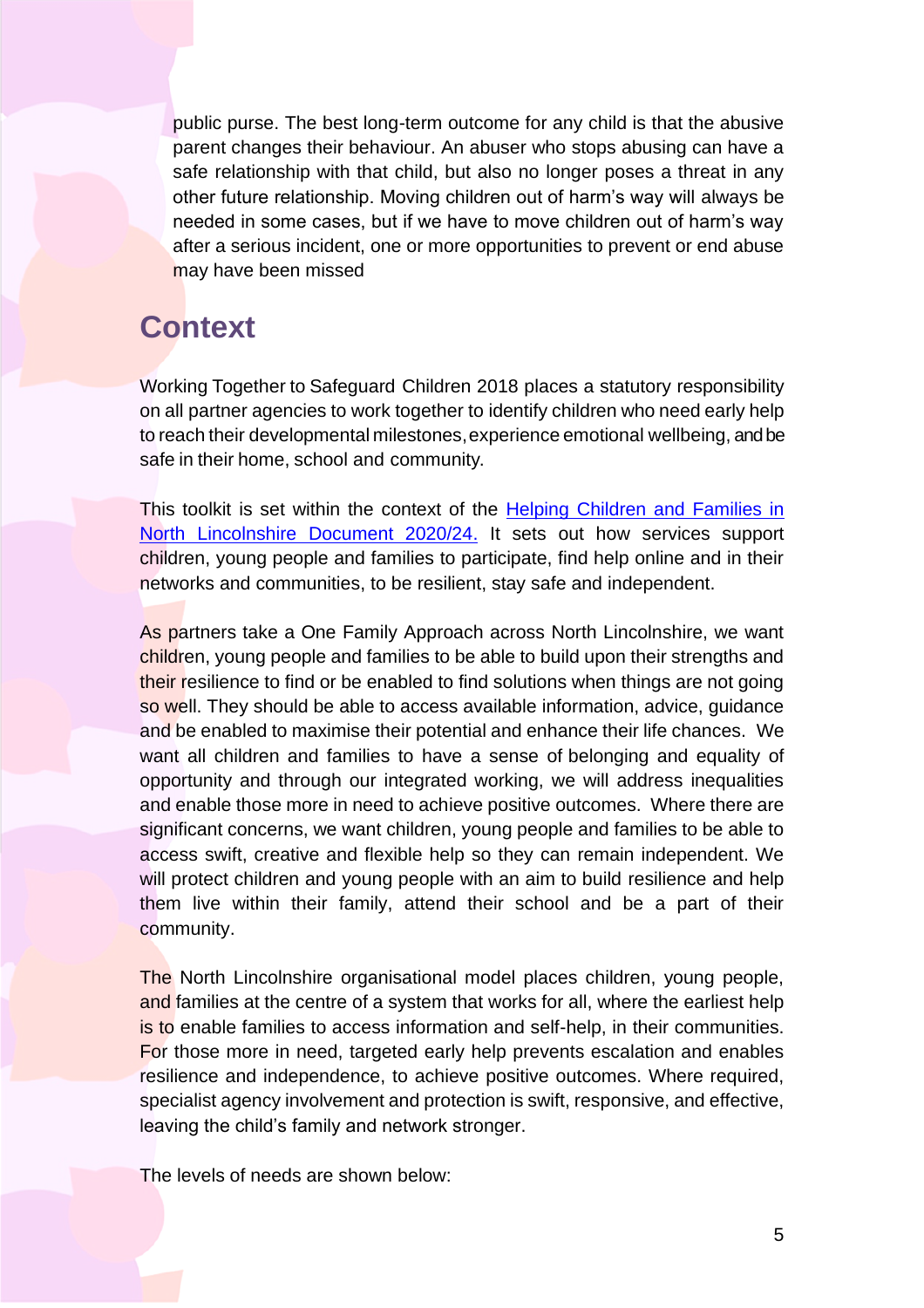#### Universal (Self Help and Enablement)

Within the right conditions and local offer, through taking self responsibility, children, young people and families; actively participate in and are supported by their schools and communities; access available information, amenities, settings and services that are accessible to all to help themselves to raise awareness, develop skills and resilience and enable behaviour changes that will contribute to them being safe, well, prosperous and connected, without the need for interventions, actively engage with proactive, preventative, health promoting services and receive the benefits of early intervention and support to maximise their health, wellbeing and resilience, as well as improving health outcomes and reducing inequalities

Within specific populations, schools, communities, community hubs and area wide

#### **Targeted (Focused and Preventative)** Children, young people and families are entitled to equality opportunity and through schools, individual agency/multi agency/locality based integrated working, children, young people and families are helped, supported and empowered to enable behaviour<br>changes that will build resilience, enable self help and contribute to them being safe, well, prosperous and connected, preventing the<br>new being safe, well, prosperous and connected, preventing the<br>need for more specialist help. Within specific populations, schools, communities, community hubs<br>and area wide for those who seek out and/or are identified as requiring additional help via consultation / formulation<br>Within specific populations through targeted, intensive home visiting and evidence based interventions **Specialist (Protection)** Where there are serious concerns, through early, swift,<br>creative, flexible and responsive agency involvement/integrated working, children, young people and<br>families are helped, supported and empowered to protect<br>themselves and enable behaviour changes around the whole<br>family that will contribute to reducing harm, enab

Children, Young People, **Families, Schools, Communities** 

community, leading to them being safe, well, prosperous and connected. Within specific populations, schools, communities, community<br>hubs and area wide for those who are identified as requiring<br>help to protect themselves and/or others from harm nep to protect themselves and/or others from harm<br>Within specific populations through targeted, intensive home<br>visiting and evidence based interventions

Enablers - Data, Intelligence, Workforce, Voice

### <span id="page-5-0"></span>**Definition of domestic abuse**

be a more inclusive way to describe a range of behaviours, which include The terms 'domestic violence' and 'domestic abuse' are often used interchangeably, but in this guide 'domestic abuse' is used as it is thought to violence as well as all other forms of abuse.

 Throughout this toolkit, where the term domestic abuse is used, it refers to all forms of domestic abuse that would fall under the statutory definition.

The **Domestic Abuse Act 2021** puts in place a statutory definition of domestic abuse. It defines domestic abuse as abusive behaviour of a person towards another person; if both people are aged 16 or over and are personally connected to each other.

Behaviour is abusive if it consists of any of the following:

- Physical or sexual abuse
- Violence or threatening behaviour
- Controlling or coercive behaviour
- Economic abuse
- Psychological, emotional or other abuse

 It does not matter whether the behaviour consists of a single incident or a course of conduct.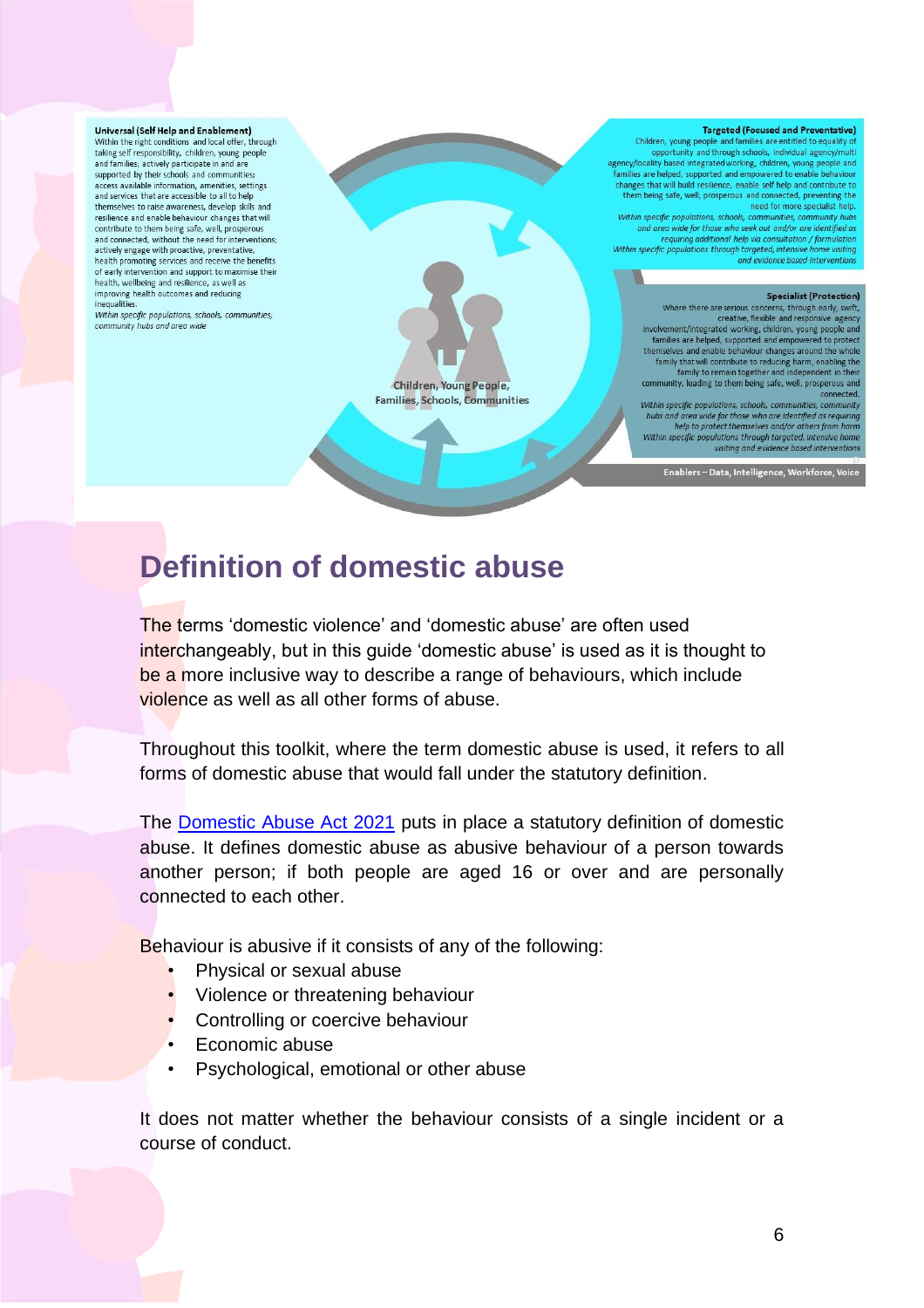Economic abuse means any behaviour that has a substantial adverse effect on a person's ability to:

- acquire, use or maintain money or other property, or
- obtain goods or services

 One persons' behaviour towards another person may be abusive despite the fact that it consists of conduct directed at another person, for example, their child.

 Two people are "personally connected" to each other if any of the following applies:

- they are, or have been, married to each other
- • they are, or have been, civil partners of each other (as in section 73 of the Civil Partnership Act 2004)
- • they have agreed to marry one another (whether or not the agreement has been terminated)
- • they have entered into a civil partnership agreement (whether or not the agreement has been terminated)
- • they are, or have been, in an intimate personal relationship with each other
- they each have, or there has been a time when they each have had, a parental relationship in relation to the same child
- they are relatives (as in section 63 (1) of the Family Law Act 1996)

A person has a parental relationship in relation to a child if:

- the person is a parent of the child, or
- the person has parental responsibility for the child (as in the Children Act 1989)

 the effects of, the abuse, and is related to one of the people 'personally A victim of domestic abuse includes a child who sees or hears, or experiences connected'.

This guidance is applicable to all victims of domestic abuse. Domestic abuse is predominantly perpetrated by men against women, however it can be perpetrated within same sex relationships, by women against men, and by other family members such as older children against their parents or the extended family/community as in cases of honour based abuse.

Domestic abuse impacts negatively on children and/or adults whether they are abused directly by the perpetrator and/or by hearing, witnessing or intervening in incidents.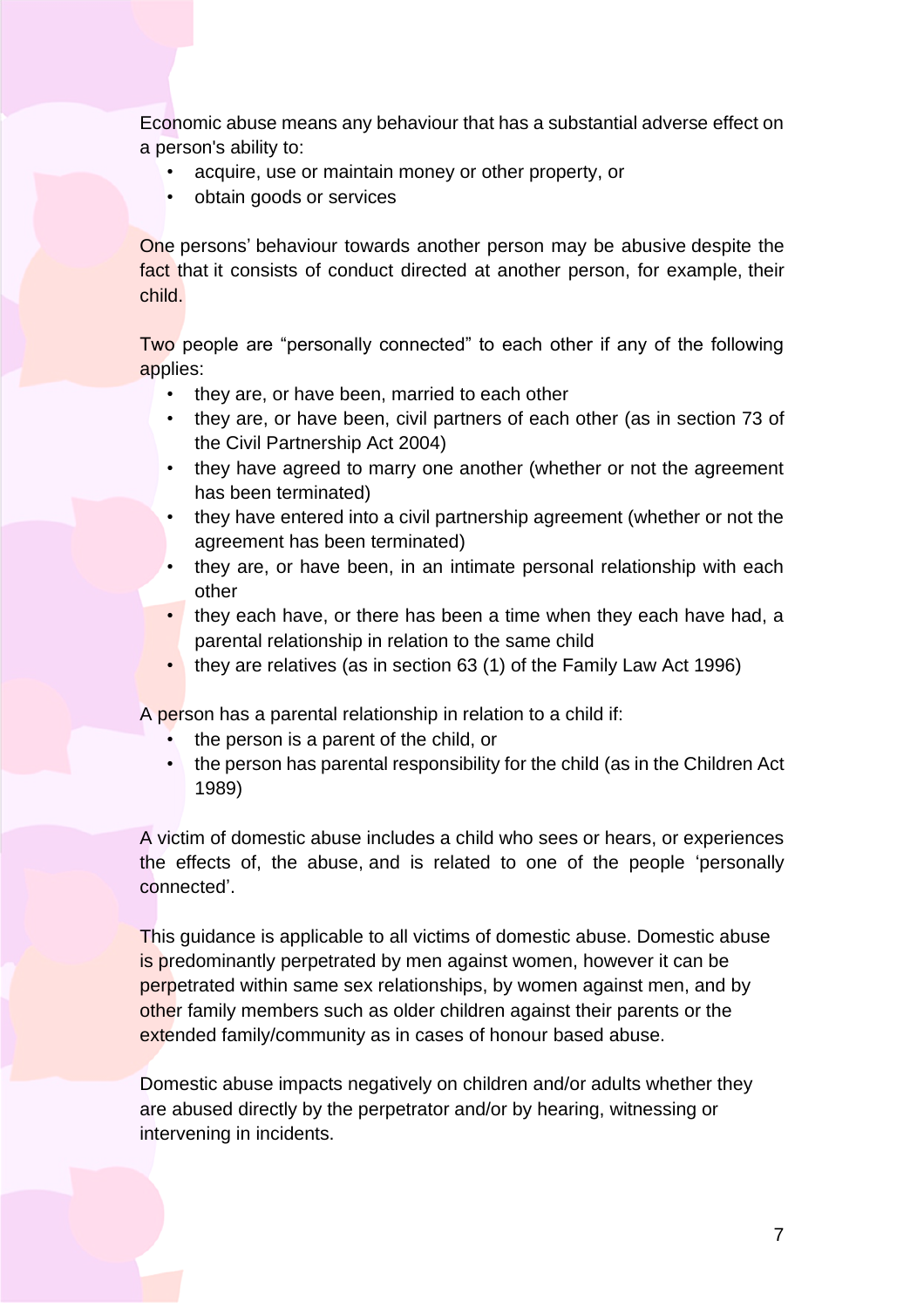### <span id="page-7-0"></span>**Indicators and signs**

The **NICE Domestic abuse quality standard** highlights symptoms or conditions which are indicators of possible domestic abuse:

- symptoms of depression, anxiety, post-traumatic stress disorder, sleep disorders
- suicidal tendencies or self-harming
- alcohol or other substance misuse
- unexplained chronic gastrointestinal symptoms
- unexplained gynaecological symptoms, including pelvic pain and sexual dysfunction
- adverse reproductive outcomes, including multiple unintended pregnancies or terminations
- delayed pregnancy care, miscarriage, premature labour and stillbirth or concealed pregnancy
- genitourinary symptoms, including frequent bladder or kidney infections
- vaginal bleeding or sexually transmitted infections
- chronic unexplained pain
- traumatic injury, particularly if repeated and with vague or implausible explanations
- problems with the central nervous system headaches, cognitive problems, hearing loss
- repeated health consultations with no clear diagnosis. The person may describe themselves as 'accident prone' 'silly'
- intrusive 'other person' in consultations, including partner or spouse, parent, grandparent or an adult child (for elder abuse)

 Witnessing domestic abuse is child abuse. Signs that a child has witnessed domestic abuse can include:

- aggression or bullying
- anti-social behaviour, like vandalism
- [anxiety, depression or suicidal thoughts](https://www.nspcc.org.uk/keeping-children-safe/childrens-mental-health/depression-anxiety-mental-health/)
- attention seeking
- bed-wetting, nightmares or insomnia
- constant or regular sickness, like colds, headaches and mouth ulcers
- [drug or alcohol use](https://www.nspcc.org.uk/keeping-children-safe/support-for-parents/alcohol-drugs-parenting/)
- eating disorders
- problems in school or trouble learning
- tantrums
- withdrawal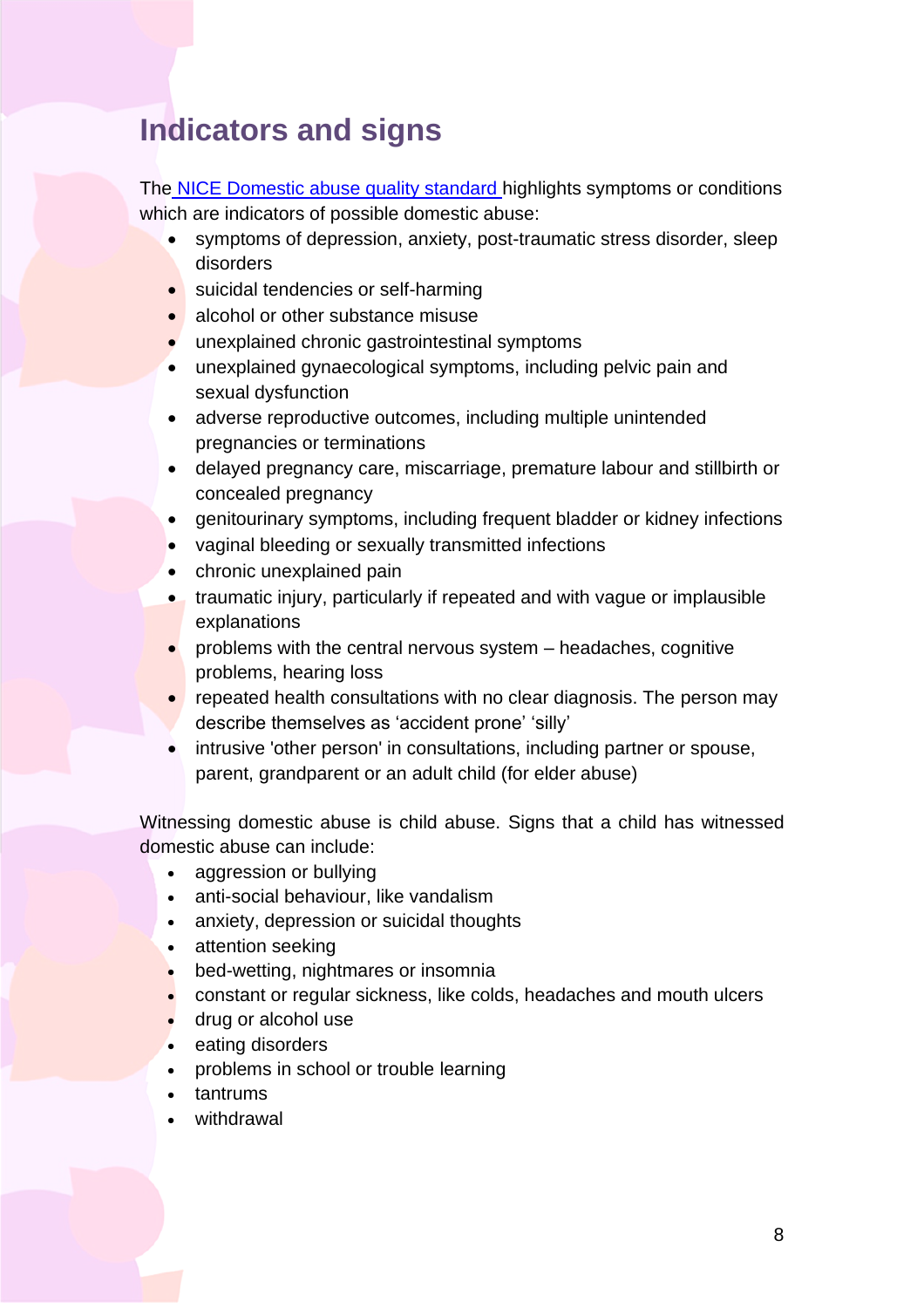### <span id="page-8-0"></span>**Indicators and signs of coercive control**

 Perpetrators will often use a combination of tactics and/or take advantage of The types of coercive control being used will differ from victim to victim. any perceived weaknesses or insecurities in order to maximise the victim's distress.

Some examples might include:

- controlling or observing the victim's daily activities, including: making them account for their time; restricting access to money; restricting their movements (including being locked in the property)
- isolating the victim from family and friends; intercepting messages or phone calls
- constant criticism of victim's role as a partner, spouse or parent.
- threats of suicide/homicide/familicide
- preventing the victim from taking medication or accessing care (especially relevant for victims with disabilities)
- using children to control their partner, e.g. threats to take the children away
- extreme dominance; a sense of 'entitlement' to partner or the partner's services, obedience etc - no matter what
- cause to believe they will act on this • extreme jealousy ("If I can't have you, no one can"), giving the victim
- threats to damage the property and cause injury to pets
- threats to expose sensitive information (e.g. sexual activity) or make false allegations to family members, religious or local community including via photos or the internet
- involvement of wider family members or the community; crimes in the name of 'honour'
- manipulation of information given to professionals

### **Young people at risk: online intimate abuse and coercive control**

Examples of online abuse include:

- being encouraged to send compromising and/or illegal explicit sexual images of themselves, or to 'talk' in an explicit sexual manner, often with threats or blackmail that this will be sent to others
- • multiple mobile phone calls, emails and/or text messages from their partner
- being asked to take photos showing who they are with/where they are.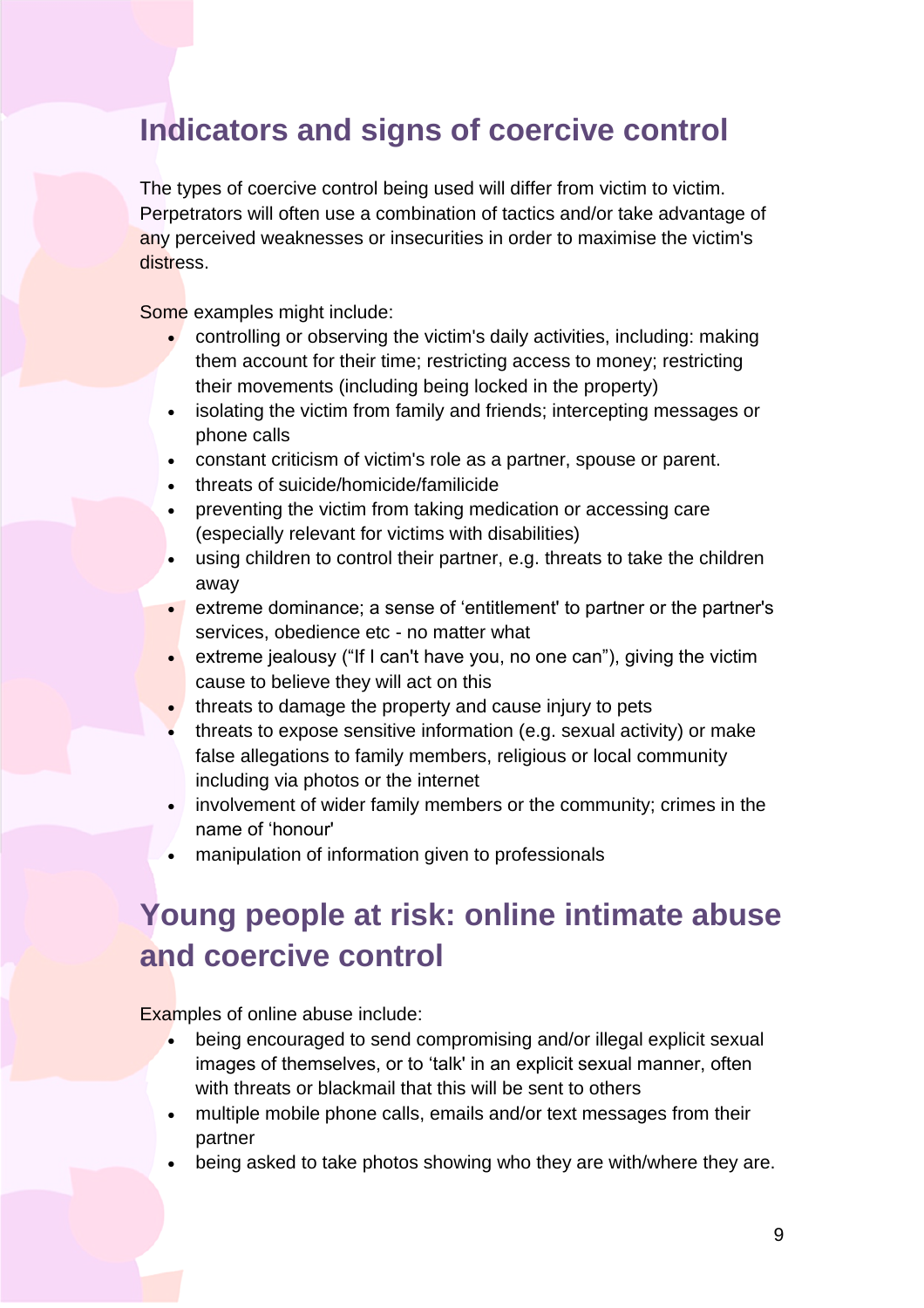- being forced to give their partner passwords for social media, email accounts etc
- contact from adults pretending to be younger, which can lead to grooming

# **Why is online abuse more prevalent among young people?**

- widespread use of smart phones means young people are continually accessible
- abusive online communication is often hidden from a caring parent, adult or peer, who is then unable to take protective action
- actions which could be used against them as a threat or blackmail • young people are less inhibited online, including the nature of the images they may send to one another. They may take spontaneous

 Young people may be reluctant to disclose abuse as it's likely they have built and ashamed about the highly sexualised nature of their language when what happened to them. Fear of peer group and family responses to what emotional dependency on their partner. They may be feeling embarrassed communicating online. They might also fear they will be judged as being an active partner in the abusive scenario and therefore partly responsible for young people have done is another reason why they might be reluctant to talk about what happened.

# <span id="page-9-0"></span>**Enabling disclosure and making safe enquiries**

It is important to understand that victims of abuse may be reluctant to disclose what is happening to them but having a conversation can help them to understand their situation better and build up trust. Domestic abuse victims are likely to feel constantly anxious and afraid and that fear will include talking to others about what is happening.

 etc.) it can make it harder. It is very important to build up trust to enable a There are many reasons why victims will not, or feel they cannot, make a disclosure (e.g. fear, retaliation, denial, minimisation, embarrassment, being judged). Where there are inequalities (e.g. age, disability, ethnicity, sexuality possible future disclosure.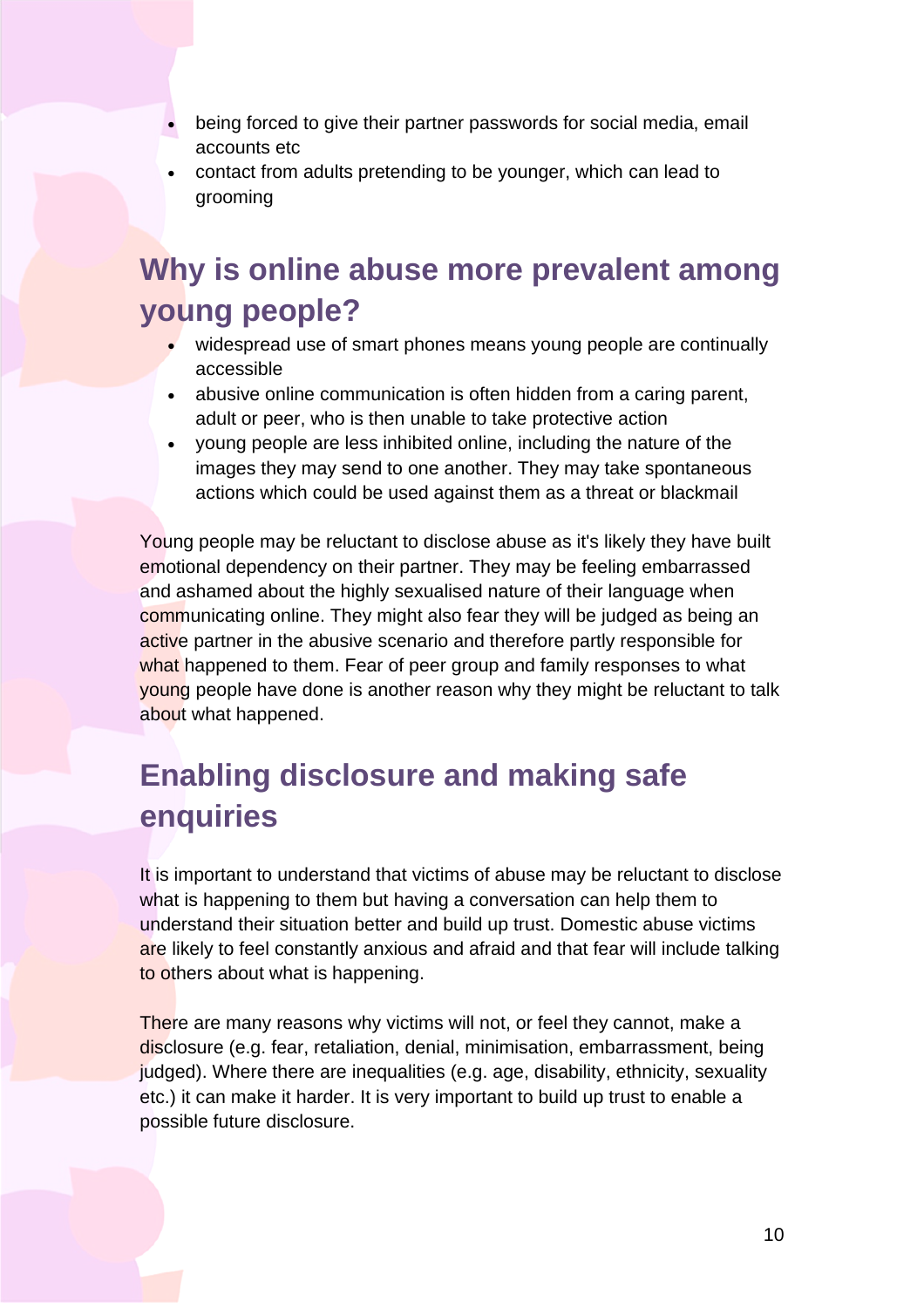- domestic abuse and be prepared to offer support or signposting e.g. keep • always be alert to the possibility that an individual is experiencing the local helpline number in your phone: 0800 197 4787 for The Blue Door
- the person to talk for themselves; person has limited access to money; be aware of the signs that could indicate abuse is taking place. There may not always be physical injury. Look out for other signs such as controlling behaviour (e.g. partner always present during appointments; will not allow person seems isolated from sources of support such as family and friends; person is tense and 'clock-watching' etc.). There may also be environmental factors (e.g. broken furniture, holes in doors/walls, tense atmosphere in the home)
- disclosing or revealing the extent of domestic abuse. Domestic abuse causes fear and fear reinforces the victim to act, but often in a way that • understand how coercive and controlling behaviours may inhibit people placate the perpetrator and so the victim may appear uncooperative
- ensure that any discussions with potential victims of abuse are conducted in a safe and confidential environment without disruptions
- ask DIRECT questions about the abuse but only ask when the victim is ON THEIR OWN and in a PRIVATE place. Do not assume someone else will ask at another time as it may be the victim's only opportunity to tell someone about what is happening to them
- if interpreters are needed, ensure professional interpreters are used NEVER use family members, children or friends where abuse is known or suspected
- keep good records of any discussions and record what is said in the victim's own words
- record any interventions and advice offered
- follow the relevant North Lincolnshire [Children's Multi-Agency Resilience](https://www.northlincscmars.co.uk/policies-procedures-and-guidance/)  [and Safeguarding \(MARS\) Board](https://www.northlincscmars.co.uk/policies-procedures-and-guidance/) and [Local Safeguarding Adults Board](http://www.northlincssab.co.uk/professionals/)  policies and procedures
- be clear with the victim about confidentiality

Never assume that someone else will act on the domestic abuse issues. You should seek confirmation that other professionals/agencies have acted in a way which you would expect. You may be the victims' first and only contact and only chance of them disclosing. Remember that victims can deny abuse is happening and minimise the risk and/or harm for many reasons, but this is often because of the level of coercion and control being placed on them by their abusive partner. Assess their immediate safety by risk assessing and then act accordingly. Discuss the issues with your supervisor or manager if you are unsure about what to do.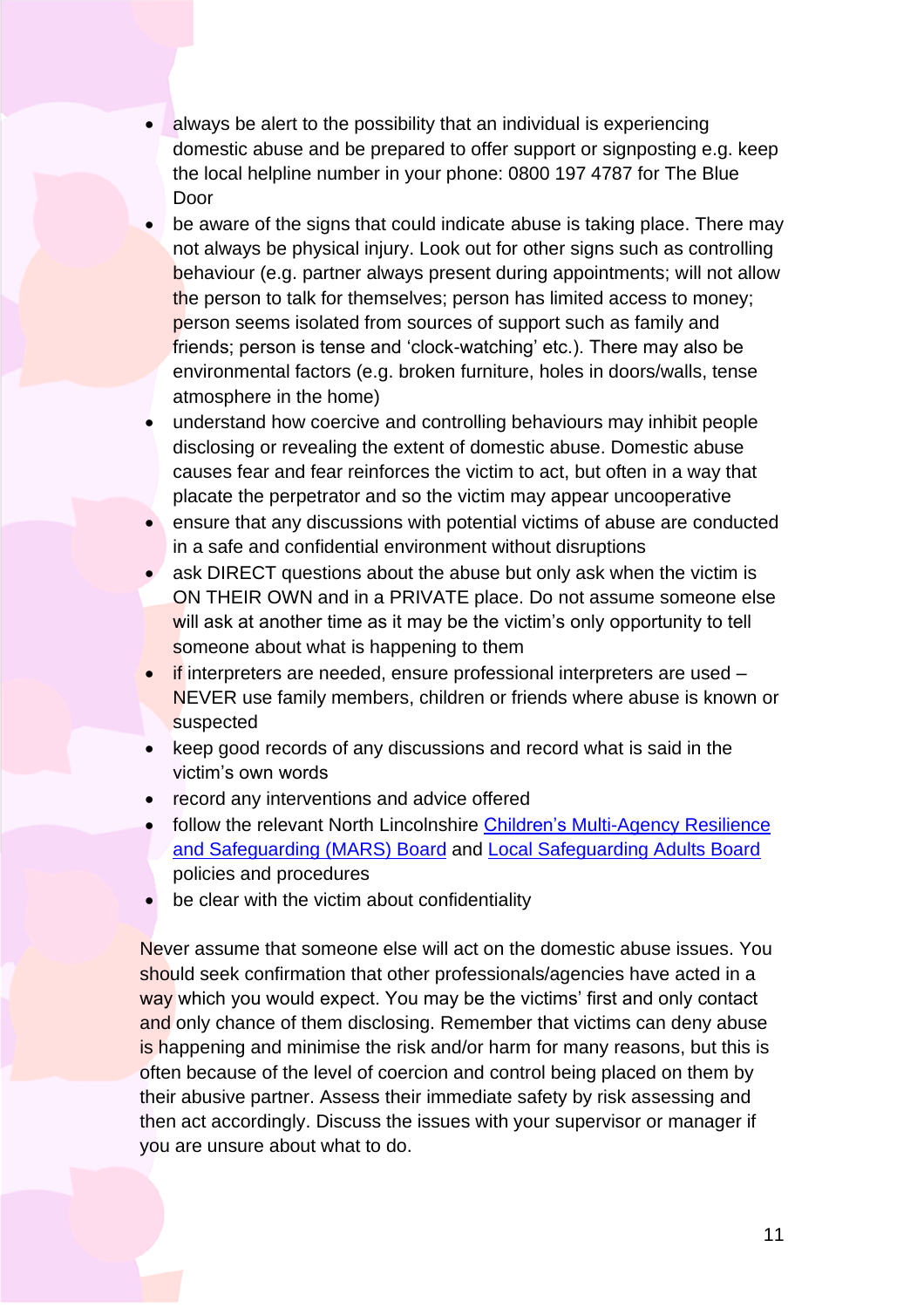Domestic abuse commonly escalates and increases in severity over time. Separation does not ensure safety; it often increases the risk. Also, Department of Health guidance states that in 30% of domestic abuse cases, the abuse either starts or significantly escalates during pregnancy.

and support, such as The Blue Door on 0800 197 4787. If the victim is at the stage of wishing to separate from their abuser, ALWAYS consult with domestic abuse specialist agencies for safety planning advice

# **Safety and confidentiality**

 Making safe enquiries is an important domestic abuse intervention even where it does not result in disclosure, and advice, information and support can still be provided.

- always ensure you are alone with the person before enquiring into possible abuse - never ask in front of a partner, friend or child
- • make sure you cannot be interrupted and that you and the person have sufficient time
- only use professional interpreters
- do not enquire if the person lacks the capacity to consent to the interview
- document the person's response

# **Asking the question**

 usually disclose it unless they are directly asked. Whilst victims can be Although it may be difficult to ask someone if they are suffering domestic abuse it is important to remember that most victims of domestic abuse will not reluctant to disclose what is happening to them, they are often hoping that someone will ask them the question!

need to have time and they need to be carried out in privacy and with an There is no definitive list but having some key questions to help start the conversation when concerns are triggered is helpful. These conversations official interpreter if the individual does not speak English.

- has anyone ever hit, slapped, restrained or hurt you physically? Or emotionally?
- any other significant person in their life, i.e., children, parents or other • at times, are you afraid of your partner? Previous partner? (it could be family members?)
- have you ever felt unsafe in your home situation?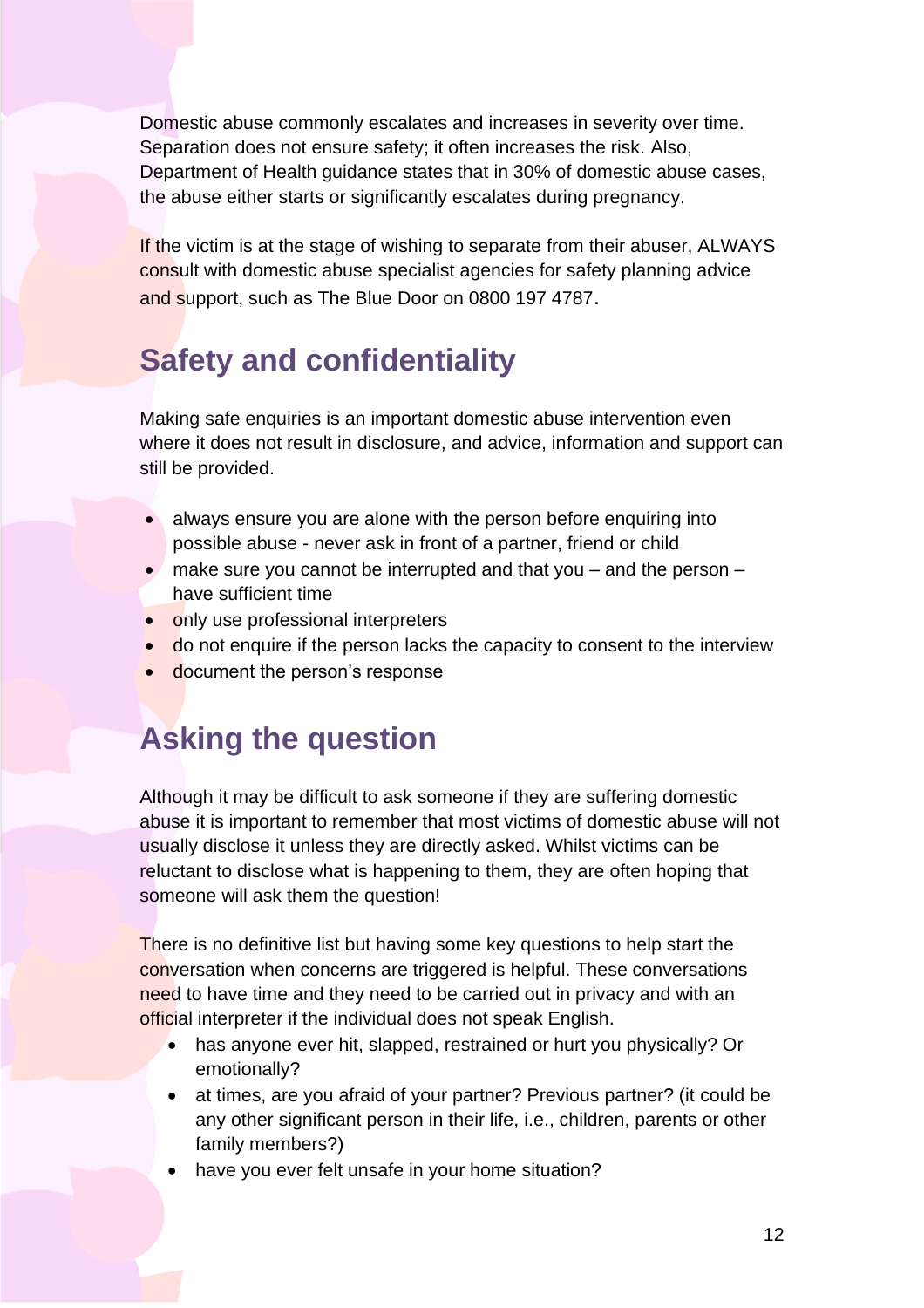- does your partner\* like to boss you around?
- if he/she does not get their own way, how do they act?
- have you been forced to have sex or do sexual things you are uncomfortable doing?
- when arguing with your partner, do they threaten to hurt you or the children, or someone else?
- has your partner ever stopped you from leaving home, visiting family or friends, or going to work or school?
- do you have a say in how to spend money?
- are any of these things going on now?
- how are you feeling?
- is everything alright at home?
- does anyone close to you, e.g. a partner, ex-partner or family member, make you feel frightened?
- does anyone close to you bully you, control you or force you into things?
- has anyone close to you ever hurt you physically for e.g. hit you, pushed you, slapped, chocked you or threatened you in any way?
- I noticed some bruising/cuts/scratches/burn marks, how did they happen?
- does your partner ever treat you badly/call you names/push you round/threaten you?
- does your partner get jealous of you seeing friends or talking to other people? If so, what happens?
- when drinking or on drugs • you mentioned that your partner uses drugs/alcohol. How do they act
- record and follow up information that has been discussed

### <span id="page-12-0"></span>**Carrying out a risk assessment and information sharing**

 'Risk Indicator Checklist' (called the DASH) when assessing a victim's level Always use the Domestic Abuse, Stalking, Harassment, Honour Based Abuse of risk.

Make sure you familiarise yourself with the questions in the DASH. The questions cover many areas including: the current incident and level of injury, victims level of fear, isolation, mental health, attempts to separate, conflict over child contact, victim's concerns over stalking and harassment, pregnancy/recent birth, escalation of abuse and a series of questions about the perpetrator including: jealous/controlling behaviour, use of weapons,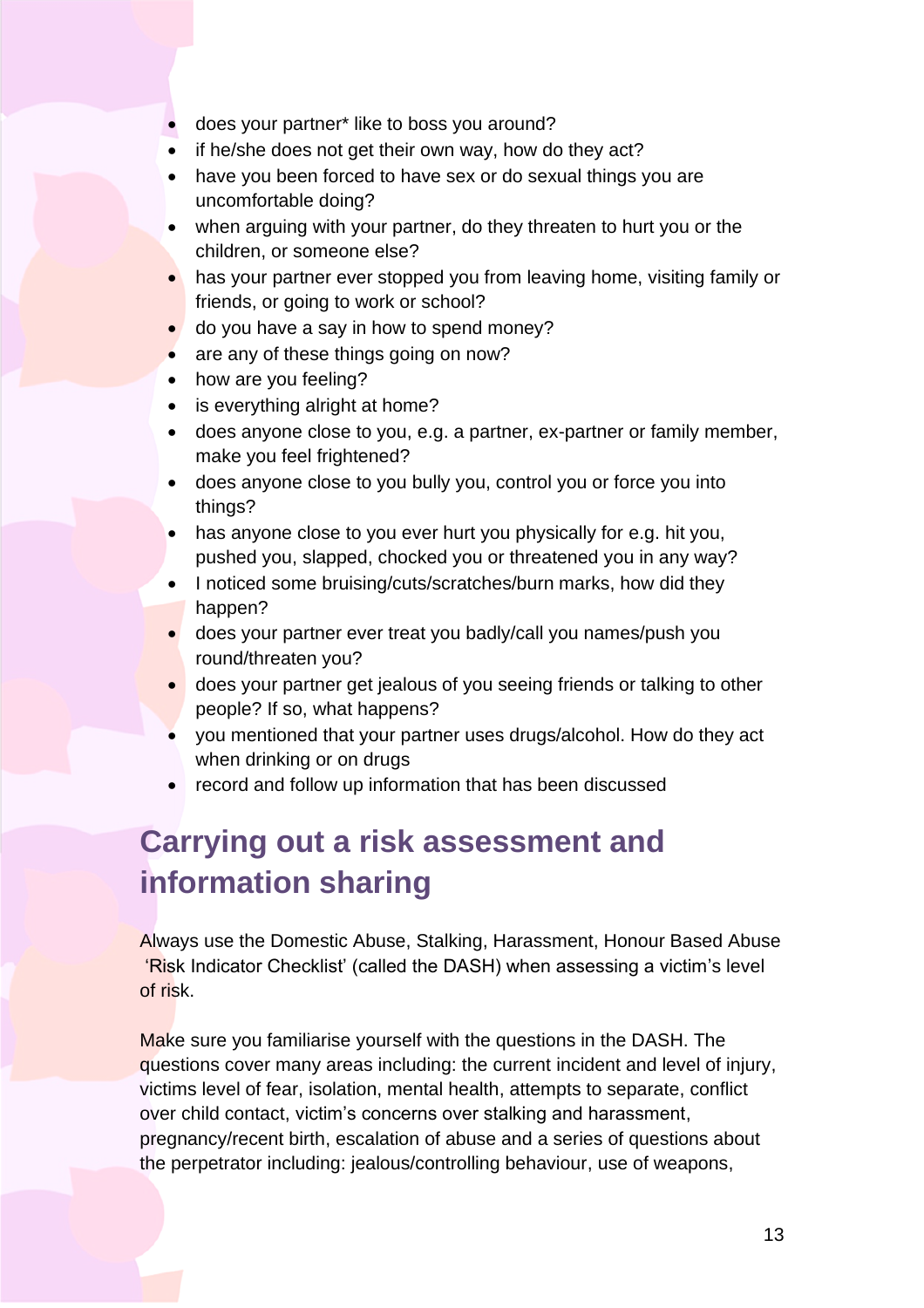threats to kill, attempts to strangle/choke, sexual abuse, threats from a third party, history of hurting others and mistreatment of animals, financial issues, perpetrator's use of drugs, alcohol, mental health, suicide threats, response to previous bail conditions, criminal record etc.

in order to help them identify those who are at high risk of harm and whose The purpose of the DASH is to give a consistent and simple tool for practitioners who work with adult victims or 16-17 year olds of domestic abuse cases should be referred to a Multi-Agency Risk Assessment Conference (MARAC) meeting in order to manage their risk and develop a safety plan.

Before you begin to ask the questions in the DASH with a victim:

- • establish how much time the victim has to talk to you: is it safe to talk now? What are their safe contact details?
- establish the whereabouts of the perpetrator and children
- • explain why you are asking these questions and how it is related to the MARAC

While you are asking the questions in the DASH:

- identify early on who the victim is frightened of  $-$  ex-partner/partner/family member
- use gender neutral terms such as partner/ex-partner. By creating a safe, accessible environment any LGBTQ+ victims accessing your service will feel more able to disclose both domestic abuse and their sexual orientation or gender identity

Once you have completed the DASH, the number of 'yes' ticks or other criteria will determine whether or not the victim needs to be referred to MARAC.

If you are concerned about the safety or welfare of a child, you should contact North Lincolnshire Children's Services Single Point of Contact.

The DASH can be accessed from the **Community Safety Partnership** [webpage](https://www.northlincs.gov.uk/community-advice-and-support/crime-and-community-safety/#1606397487958-8b7f09c0-c746) along with a 5-minute guide on how to complete it. The 5-minute guide is also available in [appendix 1](#page-38-1) of this toolkit.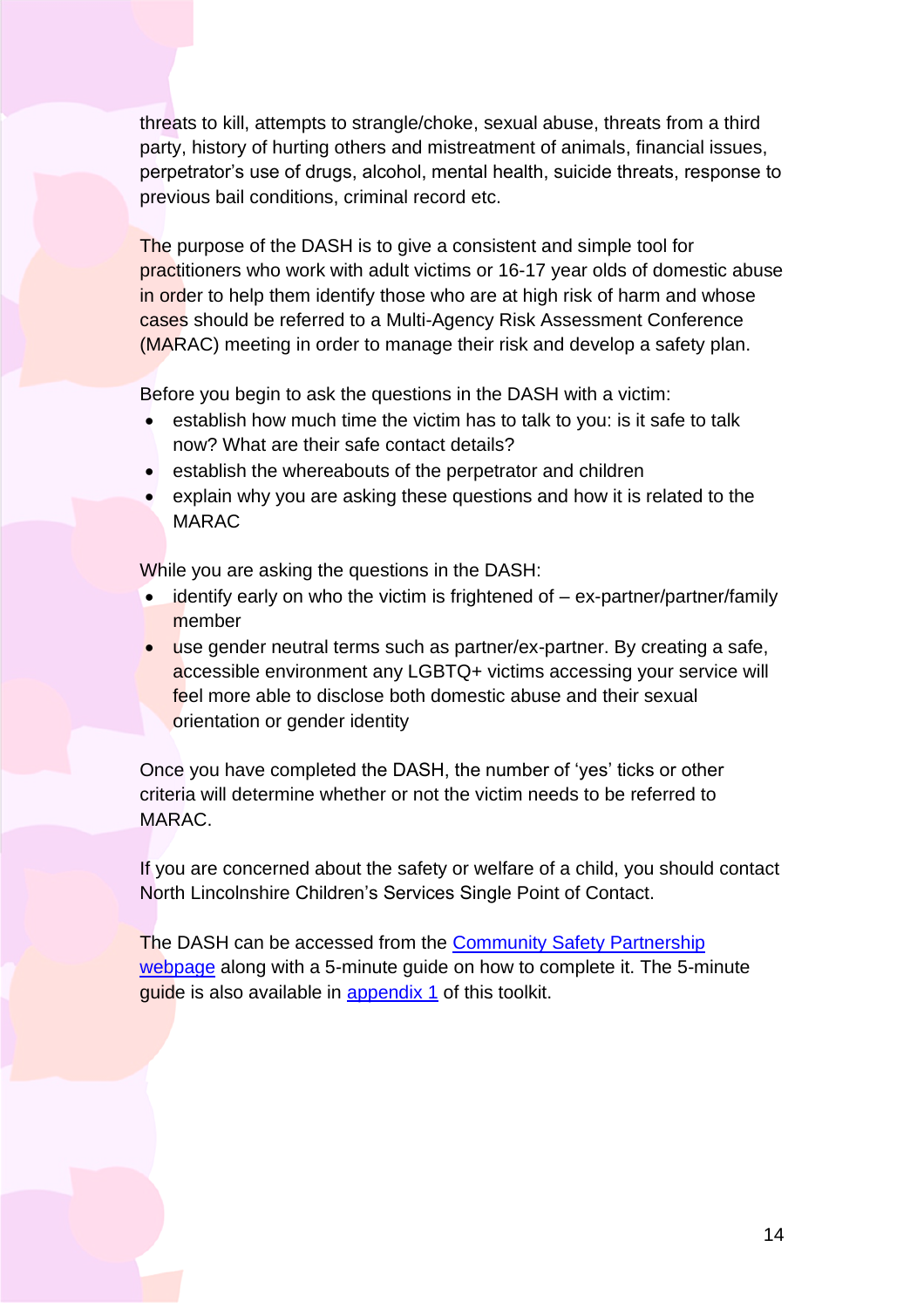# <span id="page-14-0"></span>**Multi-Agency Risk Assessment Conference (MARAC)**

### **Consent**

fully understands what they are consenting to and the implications of giving t<mark>h</mark>eir consent. Being open and honest, including being clear about information best to meet those needs, including which other agencies may be able to It is important to ensure that the individual who gives consent to the referral sharing and respecting their wishes wherever possible will help to maintain trust and confidence. This conversation is an essential part of making sure that the practitioner fully understands the person's needs and agrees how support them.

 consent for information sharing is very important and ideally is obtained from Consent is **not** needed if the risk has been judged as **high** and/ or what has been disclosed is a safeguarding issue. Obtaining informed and explicit the start.

their manager or safeguarding lead and it is good practice to explain to a Staff referring to MARAC without consent should ensure they discuss this with victim/survivor that you have made the referral and why you have made this without their consent.

To find out more information see the <u>Children's MARS Information Sharing</u> [Guidance,](https://www.northlincscmars.co.uk/policies-procedures-and-guidance/) [Safeguarding Adults Board policies and procedures,](http://www.northlincssab.co.uk/professionals/) [Information](https://www.gov.uk/government/publications/safeguarding-practitioners-information-sharing-advice)  [sharing advice for safeguarding practitioners \(2018\) Department for Education](https://www.gov.uk/government/publications/safeguarding-practitioners-information-sharing-advice) 

### **What is MARAC?**

 information sharing and risk management meeting attended by all key A Multi Agency Risk Assessment Conference (MARAC) is a victim focused agencies, where high risk cases are discussed. The role of the MARAC is to facilitate, monitor and evaluate effective information sharing to enable appropriate actions to be taken to increase public safety. In a single meeting, MARAC combines up to date risk information with a timely assessment of a victim's needs and links those directly to the provision of appropriate services for all those involved in a domestic abuse case: victim, children and perpetrator.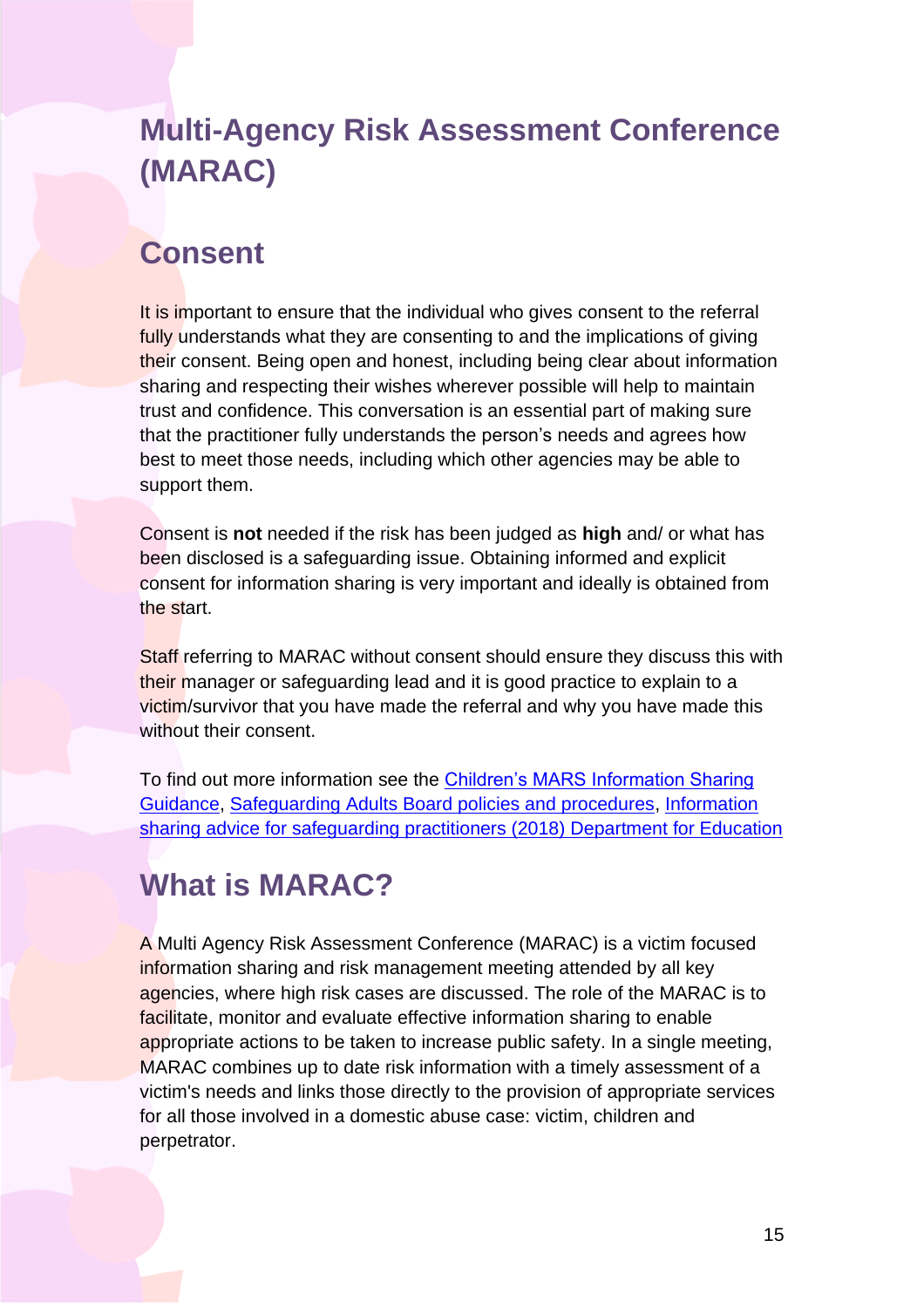### **What are the aims of a MARAC?**

- • to share information to increase the safety, health and well-being of victims – adults and their children
- to determine whether the perpetrator poses a significant risk to any particular individual or to the general community
- to identify outstanding aspects of risk assessment in regard to the victim, children or perpetrator that need referral or progress
- support to all those at risk and that reduces the risk of harm • to pulled together a risk management plan that provides professional
- to reduce repeat victimisation
- to improve agency accountability and
- Improve support for staff involved in high risk domestic abuse cases

# **Case meets Multi-Agency Risk Assessment Conferences (MARAC) criteria (people aged 16 or over)**

- complete the DASH and if it comes out with 16 ticks or more, or 4 significant concerns (Q1-5) or if there are 3 or more police call outs in 12 months it meets the criteria for a referral to MARAC. Remember, if it does not meet the criteria above but you still think the victim is at serious risk of harm or death, you can still refer to MARAC on professional judgement
- be clear with the victim about confidentiality. You should always try and seek consent to make the referrals but for victims assessed as high-risk victims, you can still refer to MARAC without consent
- complete the MARAC referral form which is available on The Safer [Neighbourhoods website](https://www.saferneighbourhoods.net/domestic-abuse/marac/)
- forward the MARAC referral form and the completed DASH direct to the MARAC Coordinator at [marac@northlincs.gov.uk](mailto:marac@northlincs.gov.uk) and inform your line manager or MARAC representative that you have done this. The MARAC Coordinator will then be in contact with you regarding the agenda and your attendance at the MARAC
- within North Lincolnshire The Blue Door provide the high-risk service by employing IDVA's (Independent Domestic Violence Advisors). These workers provide the support and advice for the high-risk victims of domestic abuse. Their referrals are taken directly from the MARAC referrals made and will then contact the victim after that referral is made within 48 hours. The IDVA will contact the victim (Further information around the role of an IDVA can be found in the section 'Support for victims, friends and family'.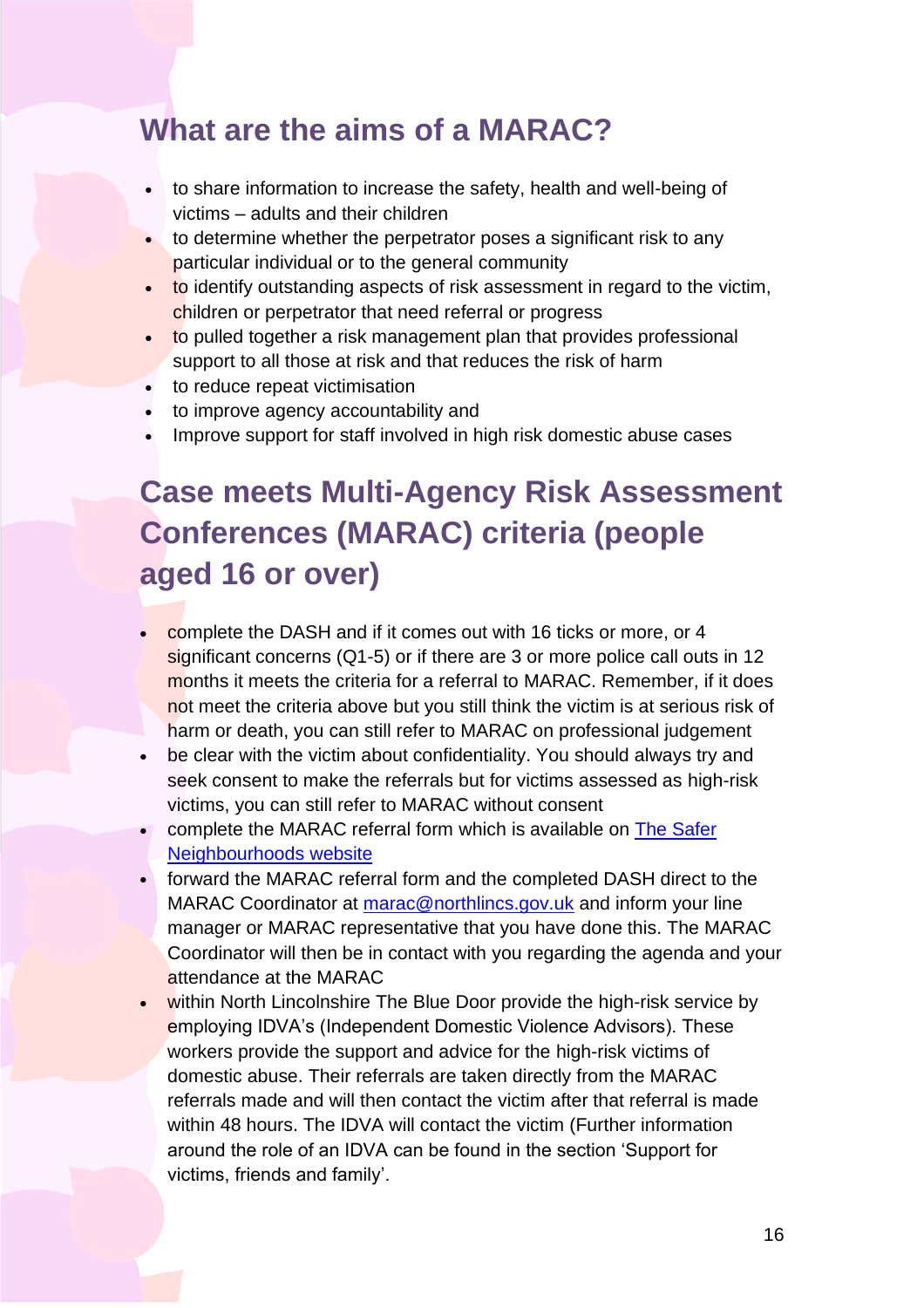- you are also responsible for submitting a child's safeguarding referral if children are involved in the situation
- MARAC takes place every 3 weeks. They discuss the highest risk victims (those at serious risk of harm or death). Agencies share their information and the victim's views are presented by the IDVA
- their own systems to identify the victim is high risk and has been • a safety/action plan is developed and MARAC partners should tag/flag considered at MARAC
- and the **North Lincolnshire Council website** • advice is also available from the MARAC Coordinator, Tel: 01724 244657

# <span id="page-16-0"></span> **Case meets safeguarding adults' criteria**

The Care Act 2014 cites domestic abuse as a category of abuse which is covered by North Lincolnshire's multi-agency safeguarding adults' policy and procedures.

The Statutory Guidance issued under the Care Act (October 2014), states that adult safeguarding means protecting an adult's right to live in safety, free from abuse and neglect. Safeguarding duties apply to adults who:

- has needs for care and support (whether or not the authority is meeting any of those needs)
- Is experiencing, or is at risk of, abuse or neglect, and
- As a result of those care and support needs is unable to protect themselves from either the risk of, or the experience of abuse or neglect

To make a safeguarding adults' referral or if you have any queries or want advice on whether safeguarding procedures need to be invoked then Tel: 01724 297000 or complete a Safeguarding Concern Form which can be accessed via the [Safeguarding Adults Board website.](http://www.northlincssab.co.uk/reporting-abuse/)

# <span id="page-16-1"></span>**Case does not meet MARAC or safeguarding adults' criteria**

 domestic abuse (less than 16 ticks) and they do not meet the safeguarding If the risk assessment places the victim at a standard or medium risk level of adults criteria (as above) then you/your agency still have a duty to take action and support the victim and it is important that you do not assume someone else will do this.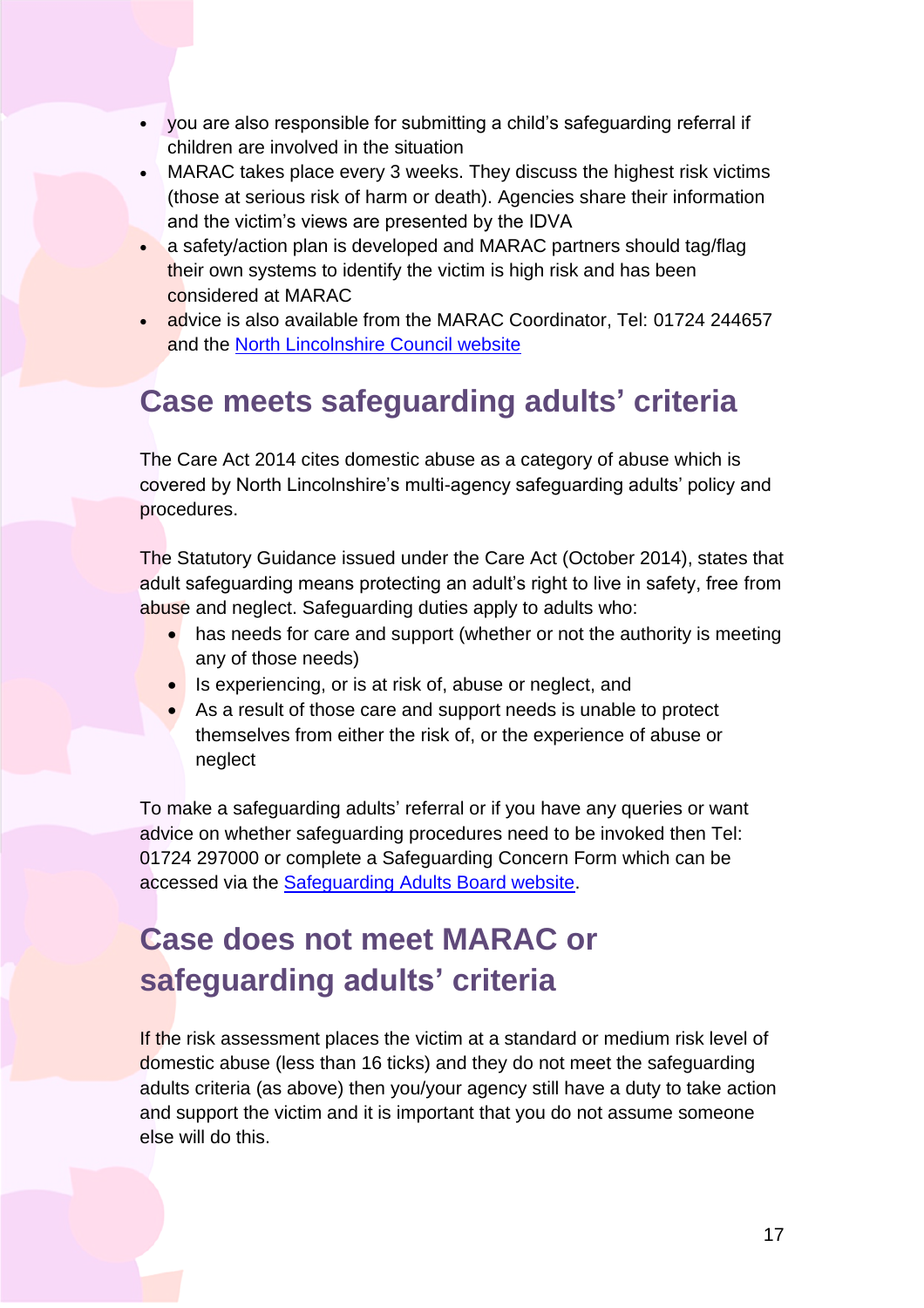#### **Short term involvement:**

- consider immediate risks and long-term risks
- assess the victims needs and strengths
- review any previous risks/decision making in relation to domestic abuse or safeguarding adults and do not assume it remains the same. Risk can fluctuate and so you must approach risk assessment as an ongoing review of static and dynamic risk factors
- identify the victim's protective factors and how these could be strengthened
- discuss basic safety planning with the alleged victim (see [appendix 2\)](#page-44-0)
- ensure they know where to go for help if they need it and refer to specialist support services if needed
- (e.g. you may be able to help them access housing options advice, • share information with other relevant agencies with the victim's consent training and employment options, legal advice etc.)
- keep them engaged • consider whether the case needs allocating to a longer-term worker to
- ensure records are clear for future workers who may become involved.

#### **Long term involvement:**

- consider the immediate and long-term risks. Assess the victims needs and strengths
- victims who successfully make changes in their lives progress along a continuum of predictable stages of change so work with the victim to assess their readiness for change
- • refer the victim to a specialist domestic abuse service e.g. The Blue Door 0800 197 4787 if needed
- share information with other relevant agencies with the victim's consent and follow up on any referrals
- risk can fluctuate so you must regularly revisit level of risk to determine whether thresholds are met for a MARAC referral and/or a referral to Children's Services due to concerns about the safety and welfare of a child.
- domestic abuse is rarely a one-off incident and usually escalates in frequency and severity over time. Always assess the history and not just each incident in isolation
- continue to work with the victim to assess their needs and to strengthen their protective factors and resilience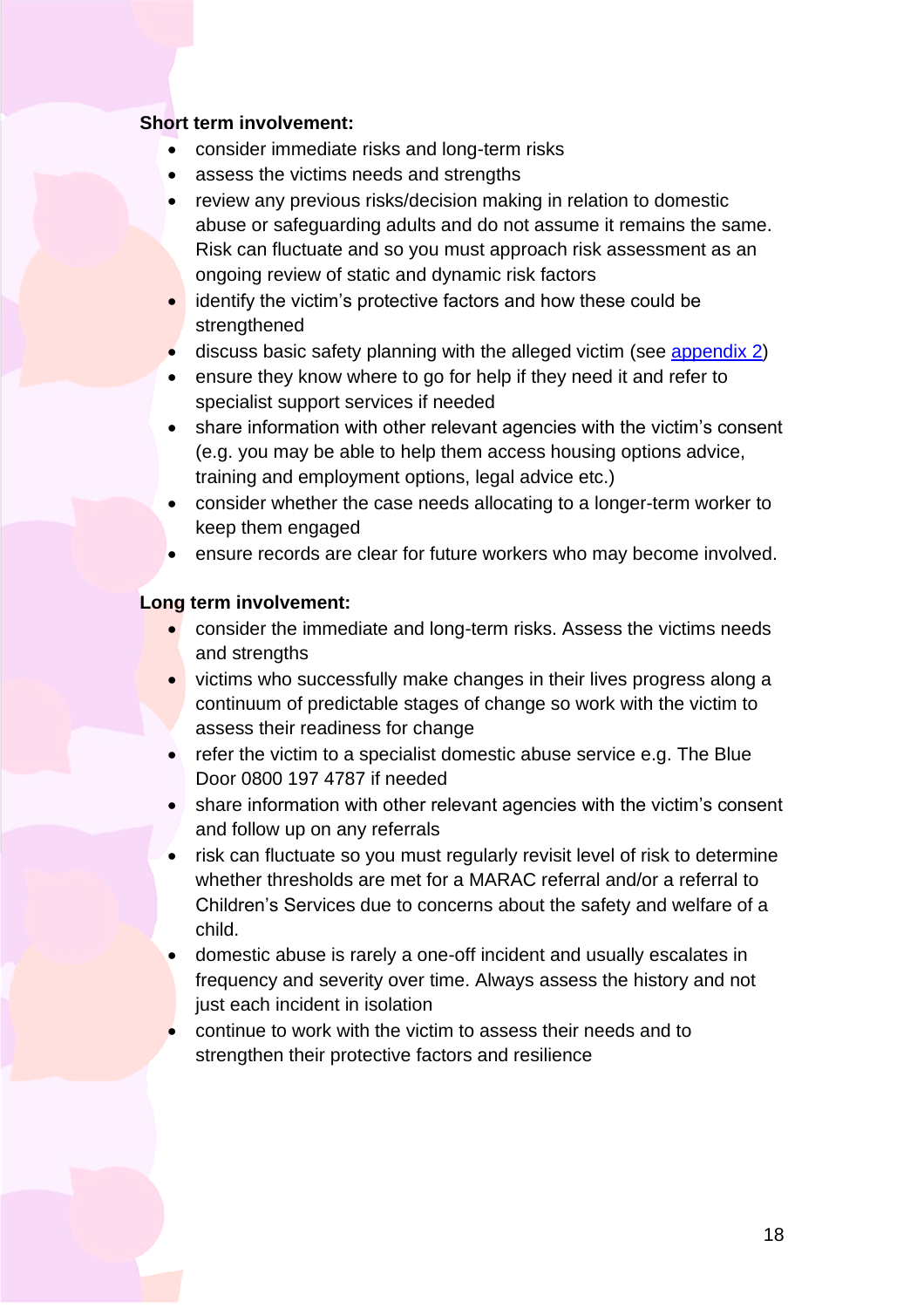## <span id="page-18-0"></span>**Cases where children are involved (including unborn babies)**

[2020/24](http://www.northlincscmars.co.uk/policies-procedures-and-guidance/) in relation to any child in connection with the household, including an guidance to support a consistent understanding and application of thresholds Children are impacted by domestic abuse through direct abuse, as well as from hearing, witnessing or intervening in incidents. Consideration should be given to the [Helping Children and Families in North Lincolnshire Document](http://www.northlincscmars.co.uk/policies-procedures-and-guidance/)  unborn baby, who is living with domestic abuse. This provides clarity and by professionals. The level of children's needs and risks will determine whether the Early Help Assessment framework is used or whether a referral is made to Children's Services due to risk of long-term impairment to children's health or development or where they are at risk of or have suffered significant harm.

 subject to sexual exploitation or who go missing may do so as a consequence of domestic abuse. Reference should be made to the **Children's MARS**  [runaway or go missing from home or care protocol.](http://www.northlincscmars.co.uk/policies-procedures-and-guidance/) It is also important to remember that children and young people who are [policies and procedures for child sexual exploitation and the children who](http://www.northlincscmars.co.uk/policies-procedures-and-guidance/) 

If you have concerns about the safety or welfare of a child or young person affected by domestic abuse you should contact North Lincolnshire's Children's Services Single Point of Contact on:

- 01724 296500 (9am to 5pm Monday to Thursday, 9am to 4.30pm Friday)
- 08081 689667 (freephone)
- 01724 296555 (answerphone out of office hours and at weekends)

 [Children's MARS multi-agency policy and procedures for assessing need and](http://www.northlincscmars.co.uk/policies-procedures-and-guidance/)  If the child is aged 16 or 17 you can also use the Young Person's DASH if based violence. This document also explains the duty to consider DASH then a referral must be made to MARAC. You should still make a For more information on making a referral to Children's Services see [providing help](http://www.northlincscmars.co.uk/policies-procedures-and-guidance/) or speak to your agency's lead for children's safeguarding. they are experiencing relationship abuse, including stalking and 'honour' safeguarding in relation to young people. If assessed as high risk on the referral to Children's Services even if a referral is made to MARAC for a high risk 16-17 year old.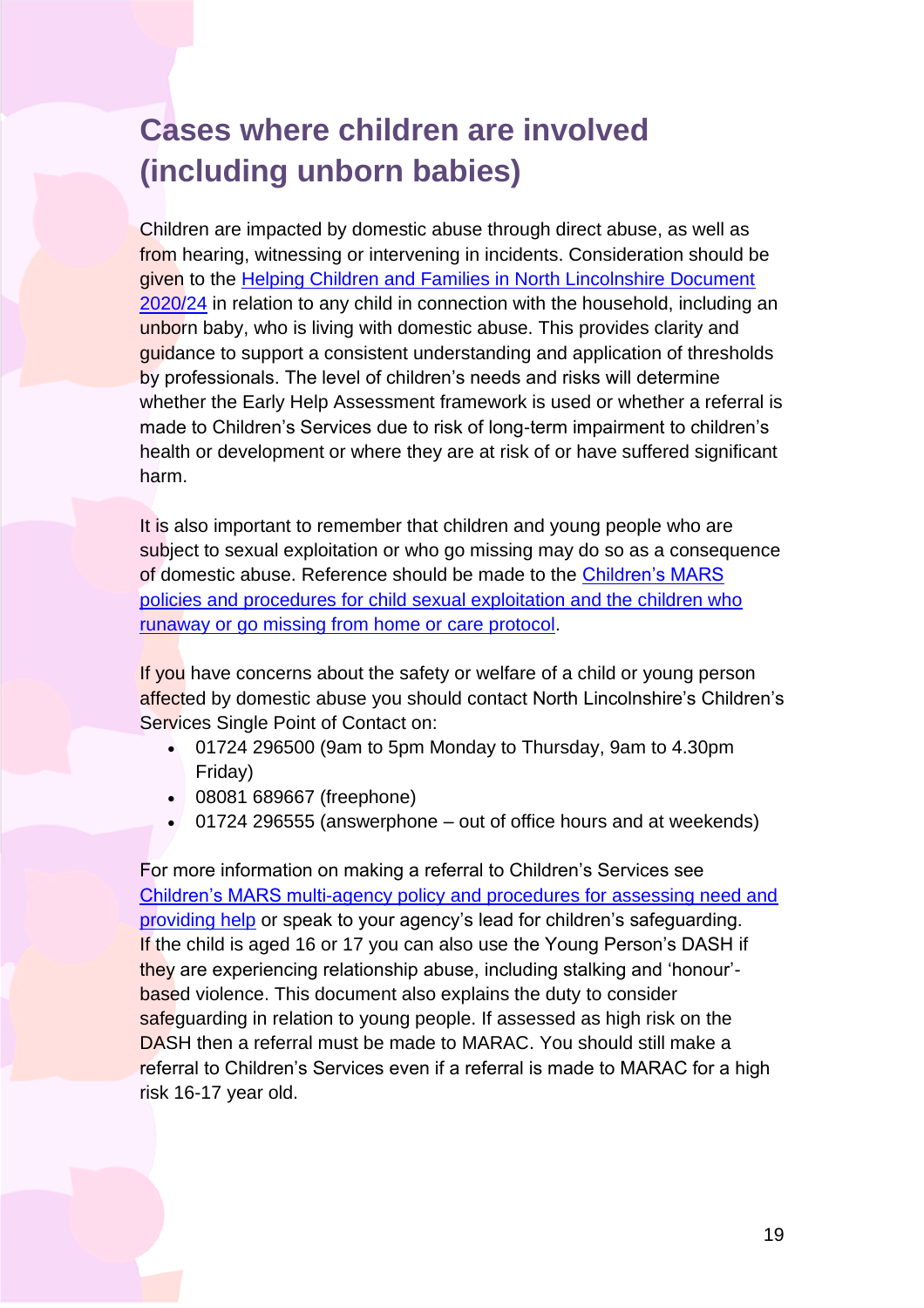### <span id="page-19-0"></span>**Guidance when working with perpetrators of domestic abuse**

Remember that the majority of abusers will deny or minimise the abuse which they are perpetrating (e.g. by saying that they have only hit their partner once, that the violence was mutual, out of character or blamed on intoxication).

Any form of abuse is unacceptable and perpetrators often try and manipulate continue to abuse the victim. A perpetrator's need to exercise control over the professionals as well as using children as a tool through which they can victim will increase (not decrease) with professional intervention and in additional they may attempt to manipulate child protection proceedings and staff.

 Some perpetrators may also try and present themselves as victims. Try and tools/advice to help you distinguish who is the perpetrator and who is the distinguish between self-defence and abuse. If you are unsure in any way, seek advice from a specialist domestic abuse service such as The Blue Door (0800 197 4787) or from the national **RESPECT** website, as they have victim. There is a male victim screening tool by request from [The Blue Door](http://www.thebluedoor.org/)  website.

You may have contact with the perpetrator directly or within the context of a family. They may present with a problem such as substance misuse, stress, depression or aggressive or offending behaviour, but without reference to abusive behaviour in the household or relationship.

Before seeking to clarify a disclosure from an alleged perpetrator, professionals should first of all take into account their own safety, the safety of any children, the safety of the victim and the safety of any other potential victim (such as ex-partners or extended family members).

Staff should also give consideration to their organisation's 'lone working policy' where a potential risk is identified for staff members, particularly when it is known that domestic abuse is a feature. Information sharing between agencies is especially important when referring to services who undertake home visits to allow for their agencies to risk assess and put steps in place in line with their lone working policy.

RESPECT take calls from men and women who are violent/abusive towards their partners in heterosexual or same-sex relationships. They also provide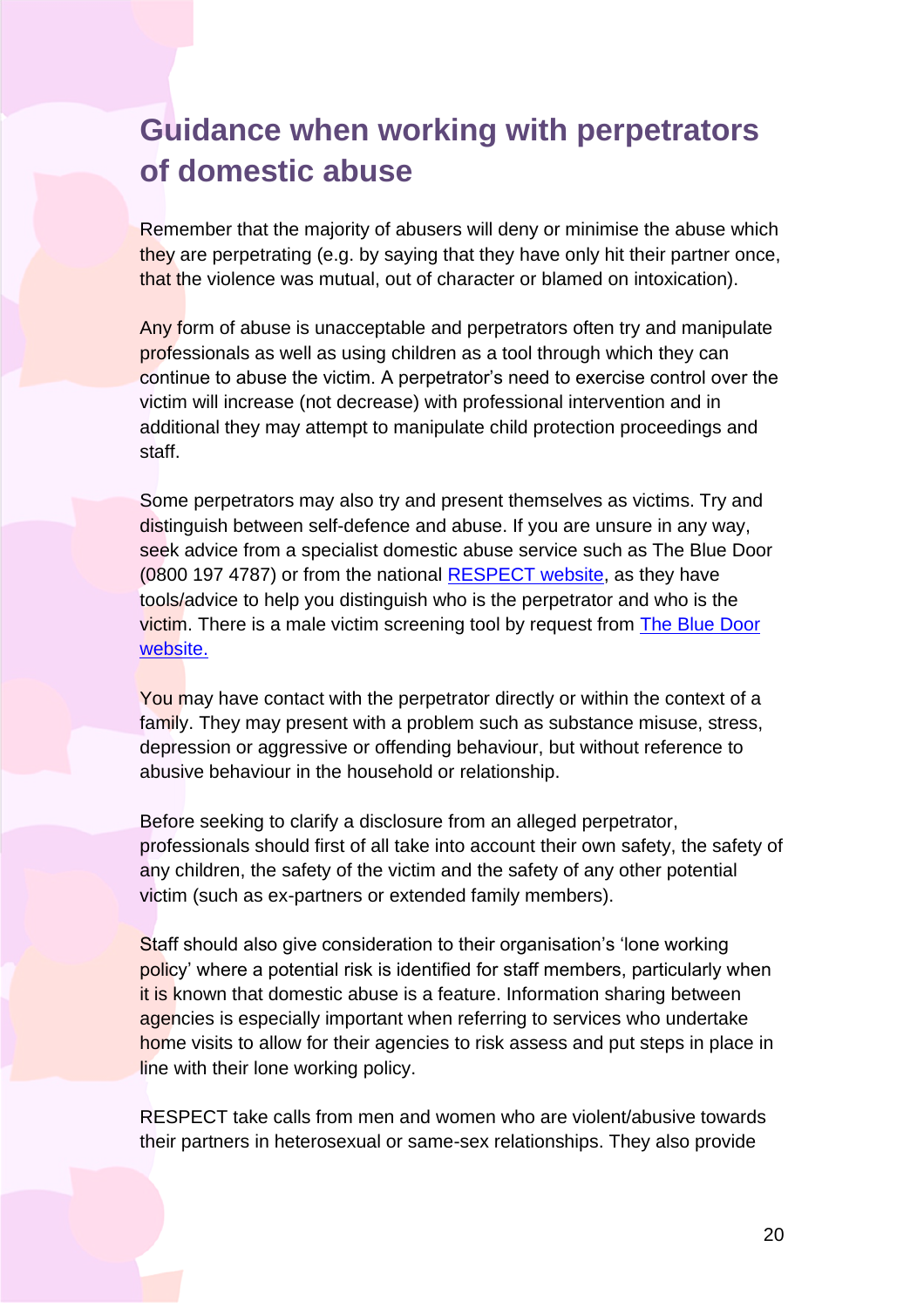advice to frontline staff working with perpetrators; as well as victims wanting to find out what help is available for their abusive partner.

Advice for frontline workers about working with a domestic abuse perpetrator can include:

- Which interventions are safe and most effective
- How domestic abuse perpetrators may manipulate frontline workers in order to exercise power and control over their partners
- Why anger management courses, mediation and couples counselling are not appropriate interventions for domestic abuse perpetrators

# **Good practice in dealing with perpetrators**

- be aware of passing on information to the perpetrator that could have only come from the victim.
- see the victim separately from the perpetrator when discussing abuse
- • ensure that separate workers are allocated to the perpetrator, victim and any children
- remember and make clear to the perpetrator, that domestic abuse is about a range of abusive behaviours, not just physical abuse
- address issues of substance misuse, mental ill health, childhood abuse or other stressors separately from the abuse they are perpetrating. These issues must not be used as an excuse
- always ask yourself if any action you take will escalate the risk to the victim
- responsibility for abuse must lie with the perpetrator
- be clear that abuse (in all its forms) is always unacceptable and is always a choice
- be clear about what they alone need to do differently. Help the perpetrator to understand the costs and consequences around not changing
- • look for corroboration from other sources other than the victim and use these to challenge the perpetrator, rather than what the victim (or the children) have disclosed – do not challenge the perpetrator with information that could only have come from the victim
- be clear with the perpetrator about the risks that their behaviour poses to the child(ren)
- be clear about the limits to the perpetrator's confidentiality where children are at risk
- do not collude with the perpetrator by allowing them to shape your views of the victims/victim's behaviour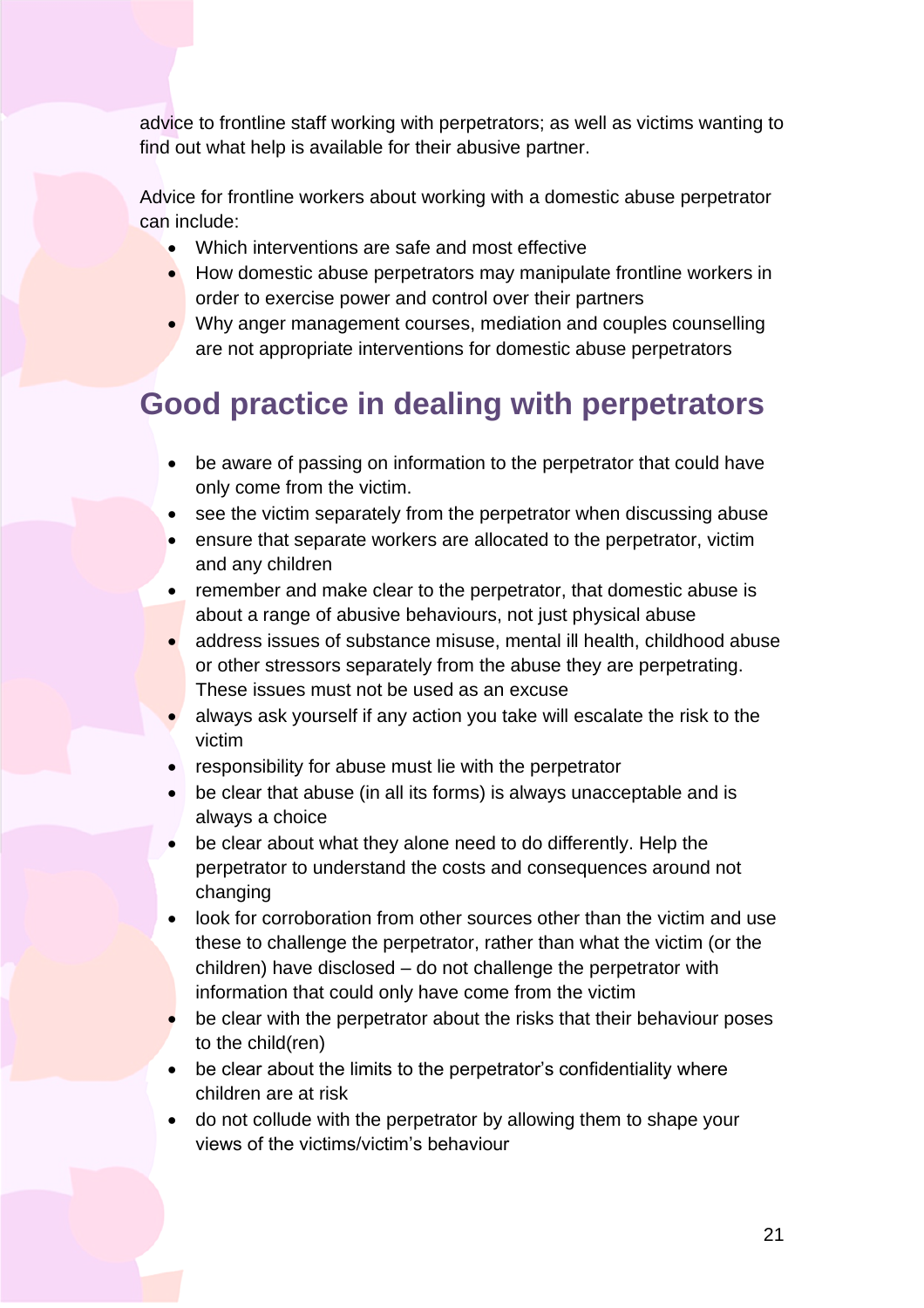- do not be surprised if an apparently pleasant/compliant individual becomes aggressive when adequately challenged or if attempts to challenge becomes the focus of a complaint
- • maintain your own empathy for the victim and their children and understand that the perpetrator needs to develop a greater empathy for them
- undertake risk assessments and put safety systems in place for staff working with perpetrators and ensure you have appropriate and effective supervision
- remember that change is possible, but will require persistence.

# **Multi-Agency Tasking and Coordination (MATAC)**

 structured response to managing the risk posed by serial perpetrators of The MATAC allows statutory and voluntary agencies to give a consistent and domestic abuse.

MATAC allows all relevant agencies to share information and decide upon the No single agency can solve all problems but by sharing information and most appropriate way to reduce or manage the identified risks around domestic abuse. The MATAC model fits the ethos of multi-agency working. working together through the MATAC process the outcomes for victims/survivors of domestic abuse incident can be improved.

### **What are the aims of MATAC?**

 action where required and to protect vulnerable and intimidated victims and The overall aim of MATAC is to ensure that agencies work in partnership to engage serial domestic abuse perpetrators in support, take enforcement their families through:

- • agreement of the risk and response level, in each case and whether, and in what form action may be needed
- • sharing of information to increase the safety, health and well-being of victims – adults and their children
- constructing jointly and implementing a risk management plan that provides professional support to those at risk and that reduces the risk of harm
- reducing repeat victimisation
- swiftly and robustly responding where MATAC nominal do not engage;
- frequently reviewing risk to the victim(s) and family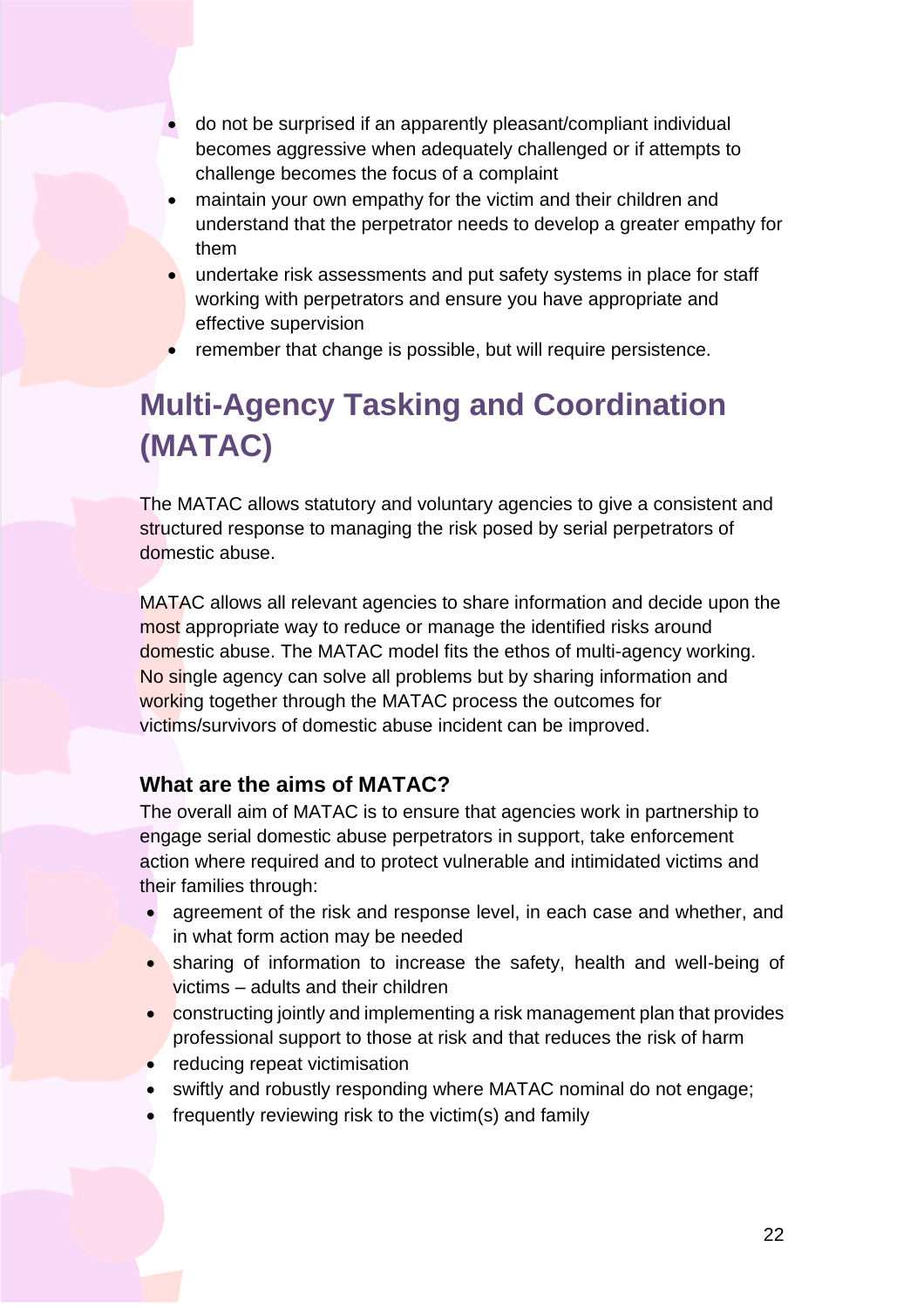• reviewing the Risk, Frequency, Gravity and Victimisation (RFGV) score at completion of milestones or in the event of disengagement or nonengagement

 To make a referral to MATAC, a referral form can be requested from and returned by secure email to: [SPOCMATACNLINCS@humberside.pnn.police.uk](mailto:SPOCMATACNLINCS@humberside.pnn.police.uk) 

# **Re:Form**

Re:Form is a behaviour-change programmes for non-convicted perpetrators who use violence and abuse towards their (ex) partners. They are usually run in small groups; however, in recent years there has been development of intervention work with perpetrators in a 1-2-1 setting.

 The primary aim of work with perpetrators is to increase the safety and wellbeing of survivors and their children.

Professionals can refer by completing the **referral form** and returning it to [referrals@reformda.org.](mailto:referrals@reformda.org) Receipt of the referral will be confirmed within three working days. The individual being referred will then be invited to the first of three assessment appointments whereby they will be assessed for suitability for the programme.

# **Non-Violent Resistance**

The non-violent resistance parenting approach was developed to support adults caring for young people presenting with behaviours that concern such as violence, risk taking, aggression or self-destruction.

# <span id="page-22-0"></span>**Legal Orders**

# **Domestic Violence Protection Notices (DVPN) and Protection Orders (DVPO)**

 Domestic Abuse and help them to stop violence being used against them. The police and magistrates courts have a responsibility to protect people from Domestic Violence Protection Notices (DVPN) and Domestic Violence Protection Orders (DVPO) are a way to help stop domestic violence and gives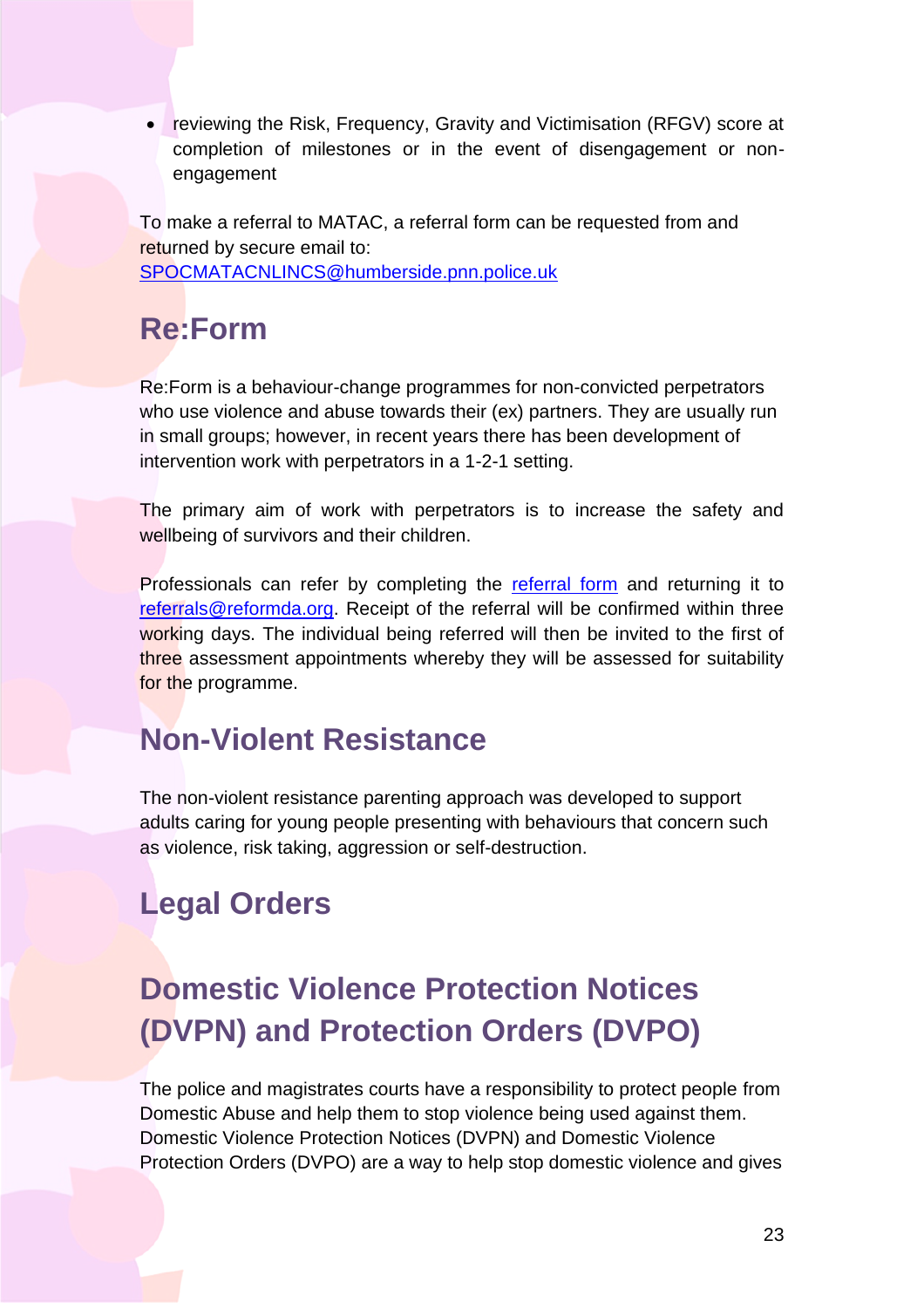everyone involved a "cooling off" period so that all those involved can seek help.

# **Domestic Violence Protection Notice (DVPN)**

A DVPN is a notice served by the police against an individual (an alleged associated person within their home. The law allows the police to serve a DVPN on this person even if their partner or associated person does not perpetrator) where the police reasonably believe that the alleged perpetrator has been violent or has threatened violence against their partner or agree to it.

The DVPN lasts for up to 48 hours (excluding Sundays and Bank Holidays) after it is served and within that time-period:

- • may prohibit the alleged perpetrator from returning to, entering and being within a certain distance of the specified address, or face arrest
- may prohibit the alleged perpetrator from molesting (i.e. threatening or otherwise interfering with) the named individuals living at a specified address, or face arrest
- served with the DVPN, he or she must attend a court hearing so that the court can decide whether to make a Domestic Violence Protection Order • the DVPN also tells the alleged perpetrator that, within 48 hours of being (DVPO) against him or her
- 48-hour period, the police will serve a "Notice of Hearing" on the alleged when the date and time of the court hearing becomes known within the perpetrator

### **What happens if the alleged perpetrator lives at the same address?**

If the alleged perpetrator lives at the same address specified in the DVPN, then the DVPN requires him/her/them to leave this address with immediate effect.

### **What happens if the alleged perpetrator breaches the Domestic Violence Protection Notice (DVPN)?**

The alleged perpetrator may be arrested, kept in police custody and then brought before a magistrate's court. Within 24 hours of the arrest, the Magistrates Court will hear an application for a Domestic Violence Protection Order (DVPO) and, if proceedings are adjourned, may remand the alleged perpetrator into custody.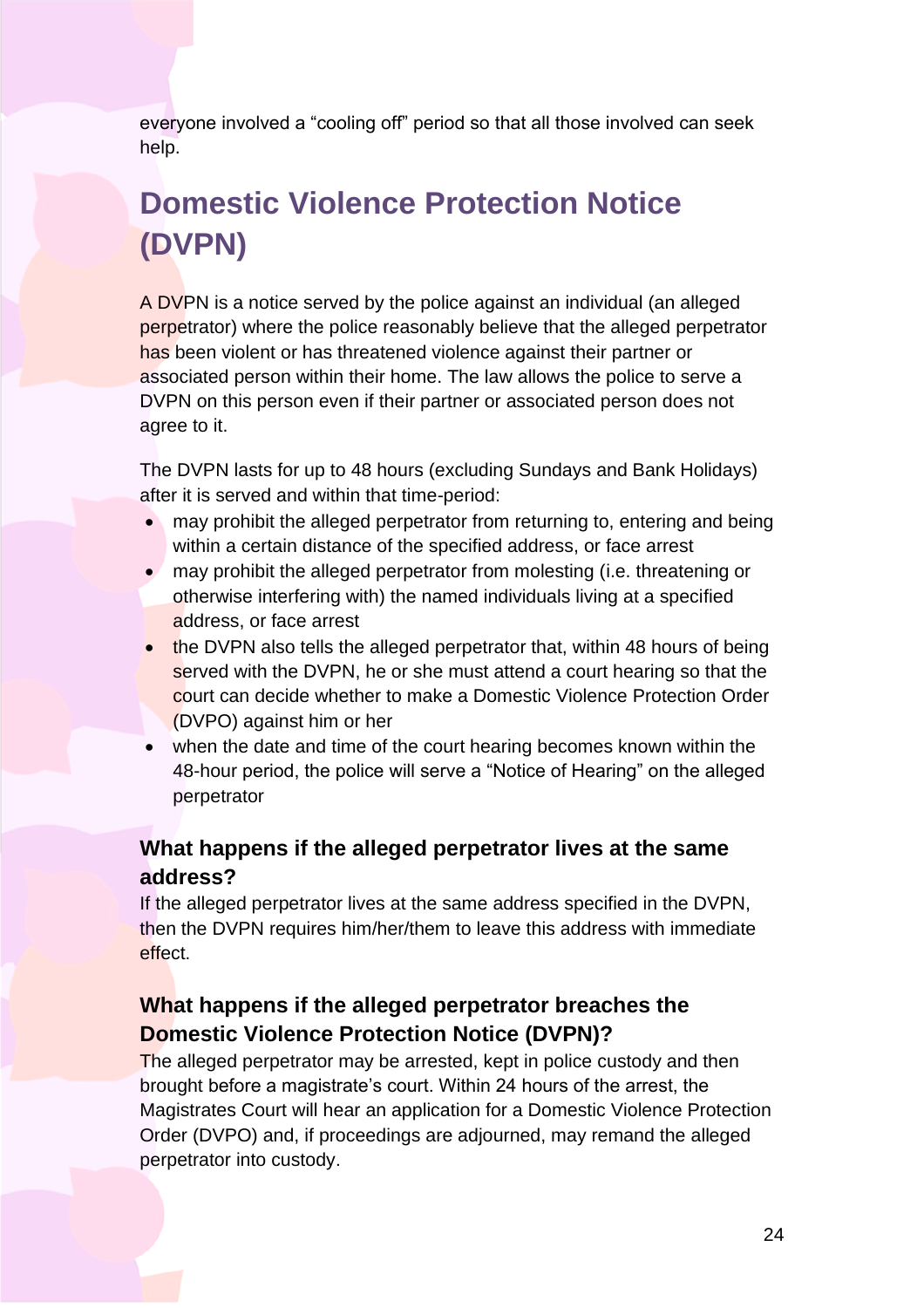# **Domestic Violence Protection Order (DVPO)**

 A Domestic Violence Protection Order (DVPO) is an order applied for by the police and made by the Magistrates Court which imposes certain restrictions on the alleged perpetrator if the court is satisfied that:

- on the balance of probabilities, the alleged perpetrator has been violent or has threatened violence towards a person living at a specified address
- protection of a DVPO. If the Magistrate decides to serve the alleged perpetrator with a DVPO, then the Order will last for between a minimum • the court believes that the person at the specified address requires the of 14 days and a maximum of 28 days.

The Order will:

- • prohibit the alleged perpetrator from returning to, entering and being within a certain distance of the specified address
- the welfare of any alleged perpetrator aged under 18 living at the • impose any other restriction which the Magistrates feel are necessary to ensure that the alleged perpetrator does not molest individuals within the specified address. The law allows Magistrates to serve a DVPO against the alleged perpetrator even if the person living at the specified address does not consent to it. In addition, the Magistrates will take into account specified address

### **What happens if the alleged perpetrator breaches a DVPO?**

 If the alleged perpetrator breaches a DVPO, he or she may be arrested, kept in custody and placed before a magistrates' court within 24 hours of arrest. The alleged perpetrator could be fined up to £5000 and/or sent to prison for up to 2 months. If the alleged perpetrator is in police custody for breach of a assistance. If they are eligible, legal aid may also be available. If alleged DVPN or DVPO then he or she will have access to free legal advice and perpetrator wants to be represented at their court hearing, then legal advice and assistance should be sought at the earliest opportunity

# <span id="page-24-0"></span>**Civil Orders**

Victims can only apply for these types of orders if they are **'associated'** to their abuser. They are associated to their abuser if they are or were married or in a civil partnership; are or were living together as a couple (including same-sex couples.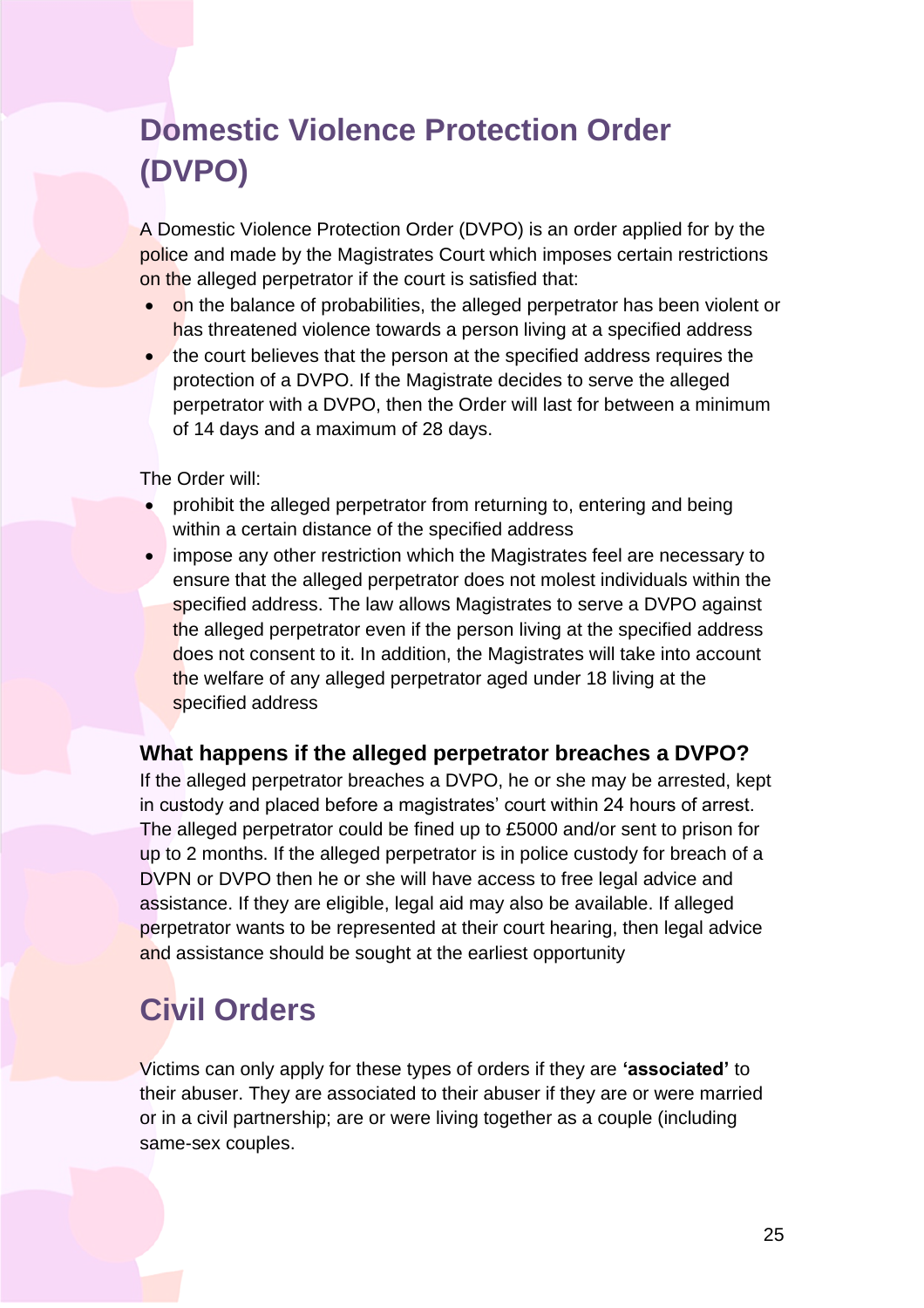### **An Occupation Order**

last for 6 or 12, depending on the circumstances. An order can only be made An order issued by the court which sets out who has the right to stay, return or be excluded from a family home. It is usually a short-term measure which can for a property where both the victim and perpetrator lives, lived, or intended to live in as the family home.

### **A Non-Molestation Order**

 Prevents someone from using or threatening violence and also forbids them from intimidating, harassing or pestering the victim or any children, in order to ensure the health, safety and well-being of the victim and their children. Under new legislation, a breach of a non-molestation order is now a criminal offence.

# **A Prohibited Steps Order**

Forbids a parent/carer who has parental responsibility for their child from t<mark>akin</mark>g them away from the other parent/carer's care and control without the respondent if appropriate in the circumstances. These are civil orders and permission. This order is particularly appropriate when the person threatening to take away the child(ren) is ordinarily allowed to have the care and control of them. This does not necessarily prevent all contact between the child(ren) and as such will be assessed on the 'balance of probabilities' rather than the criminal legal standard of 'beyond reasonable doubt'. As such, a sworn statement by the applicant is usually considered sufficient evidence.

### **Forced Married Protection Orders (FMPO)**

marriages from occurring and to protect those who have already been forced The Forced Marriage (Civil Protection) Act 2007 enables the courts to make Forced Marriage Protection Orders (FMPO) to prevent or pre-empt forced into marriage. The order can include restrictions or requirements to protect a victim from a spouse, family member or anyone involved and the order can relate to conduct either within or outside of England and Wales.

 Applications for a FMPO can be made direct to the court by the person seeking protection and since 2009; Local authorities do not need to seek the court's permission to make an application for an order. Other people can also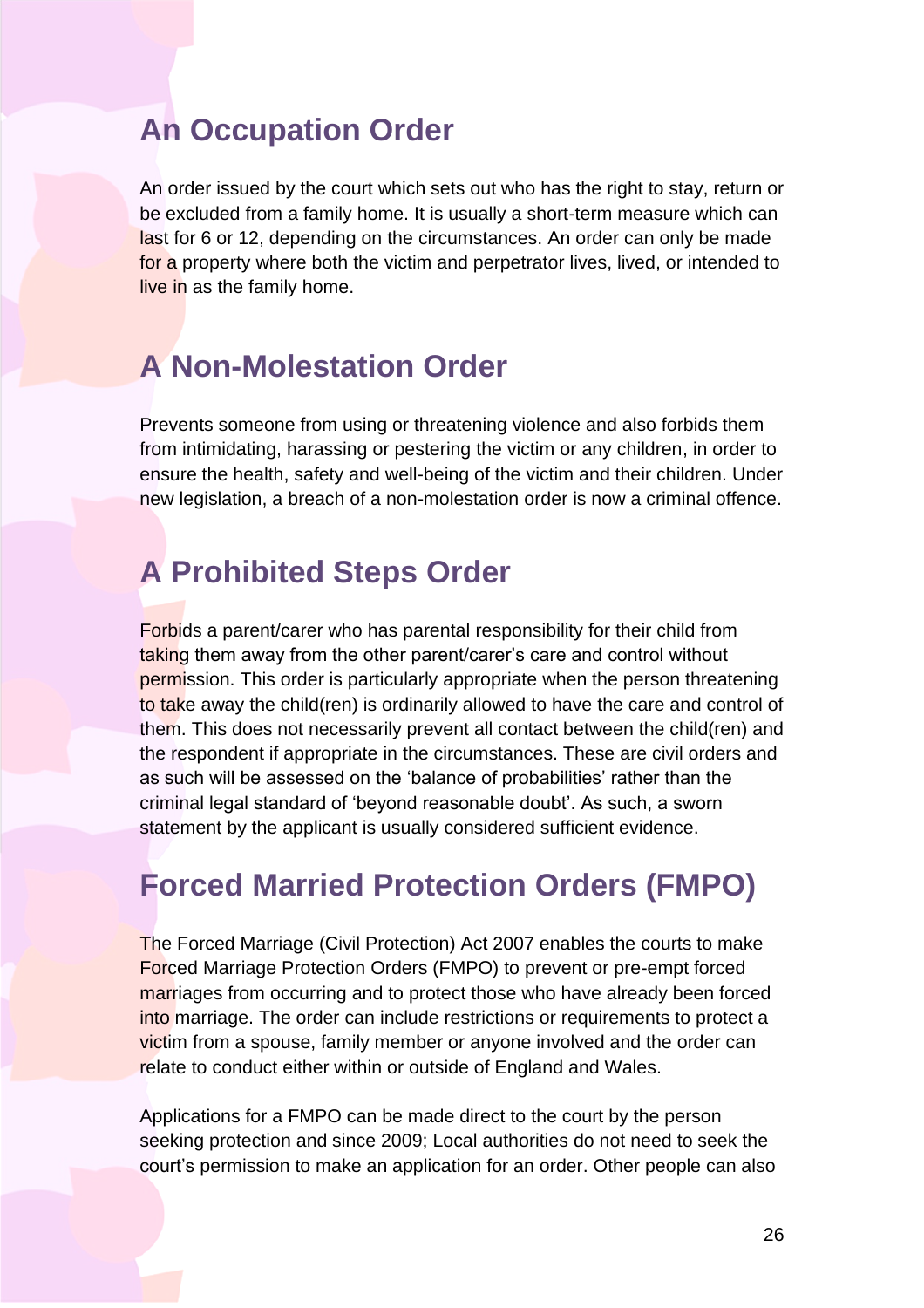court's permission to make an application. A person or persons found guilty of forcing another in to a marriage can be convicted under the Forced Marriage act, as it is a criminal offence and carries a maximum of 7 years imprisonment make applications with the leave of the court. This means that they have the

# **Female Genital Mutilation Prevention Orders (FGMPO)**

 welfare of the protected person. This means a court can put provisions in place to facilitate the safe return of girls who have been taken outside the UK A Female Genital Mutilation Protection Order (FGMPO) is a civil order used to protect those who are vulnerable to FGM, and prevent it from taking place. It gives the courts flexibility in stipulating conditions around safeguarding the for the purpose of FGM. Breaching an FGMPO can carry a penalty of up to five years in prison.

### **Stalking Protection Orders**

are at risk of and/or experiencing a pattern of unwanted, fixated and obsessive behaviour which is intrusive. It can include harassment that A Stalking Protection Order (SPO) is a civil order used to protect those who amounts to stalking or stalking that causes fear of violence or serious alarm or distress in the victim.

 circumstances when deciding the most appropriate conditions to include on any form of surveillance of the victim. The perpetrator can also be ordered to provide police with access to social media accounts, mobile phones and The order can be made for a fixed period of at least two years or until a further order is made. Each application is considered based on its own the order but can include conditions such as prohibiting access to certain locations, limiting access to digital devices and the internet and engaging in attend appropriate treatment or intervention programmes or be requested to computer devices.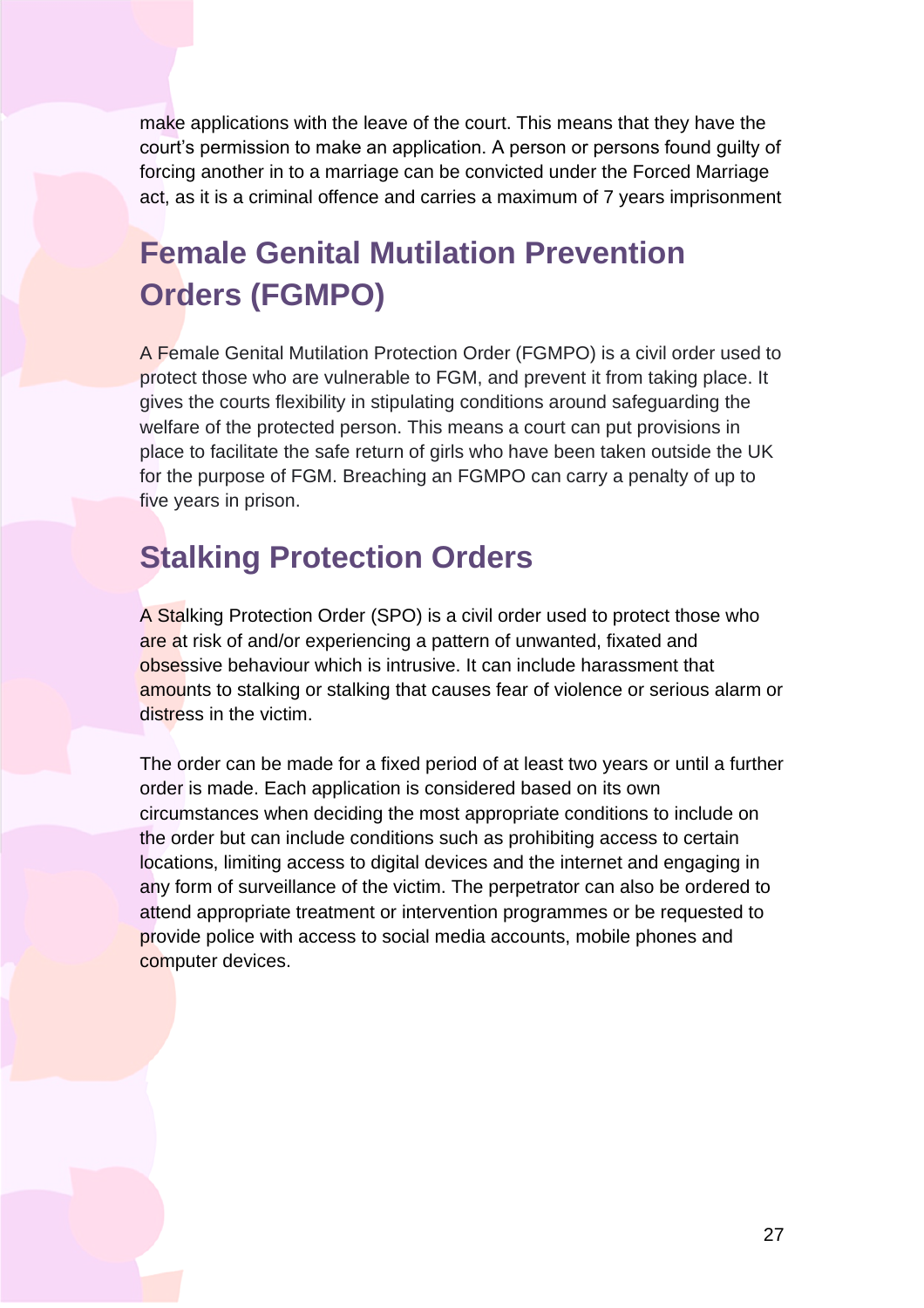### <span id="page-27-0"></span>**Help, advice, and support agencies for domestic and sexual abuse**

### **Victims, friends and family**

#### *The Blue Door*

The Blue Door is a specialist service who provide support to anyone that has experienced domestic abuse and sexual violence in North and North East Lincolnshire and those who have experienced rape and serious sexual offences in Hull and the East Riding of Yorkshire.

 emergency housing or assisting with obtaining a non-molestation order Independent Domestic Violence Advocates (IDVA) offer practical, needs led support to those that have experienced domestic abuse. This support can range from urgent and immediate risk management support, e.g. arranging (injunction) from the court to longer term support; debt management and benefits advice, arranging counselling and rehousing. There is a specialist Young Persons IDVA who supports 13-19 year olds.

 is provided in order to cope with the immediate aftermath of an assault and to Independent Sexual Violence Advisors (ISVA) provide support for those who have experienced rape, childhood sexual abuse or other sexual offences throughout the Humberside area. Their role is to ensure that help and support support your long term recovery. As trained specialists in supporting victims of sexual offences their support can range from advice on what would happen if you chose to report to the police, to support through the investigation and at court if you already have. Your ISVA will advise and guide you, acting as an adviser and advocate, they are not therapists or counsellors (although they will ensure that you are receiving that service if you wish).

Our team of Independent Sexual Violence Advisers includes Adult ISVA's, Young Persons ISVA's supporting 13-19 year olds and Children's ISVA's supporting 0-12 year olds. Young Persons and Children's Independent Sexual Violence Advisors, offer support direct to children and young people who have been the victim of sexual offences and also provide advice and guidance to their parents and carers

 Specialist support can be offered through the helpline 0800 197 47 87. Office Telephone: 01724 841947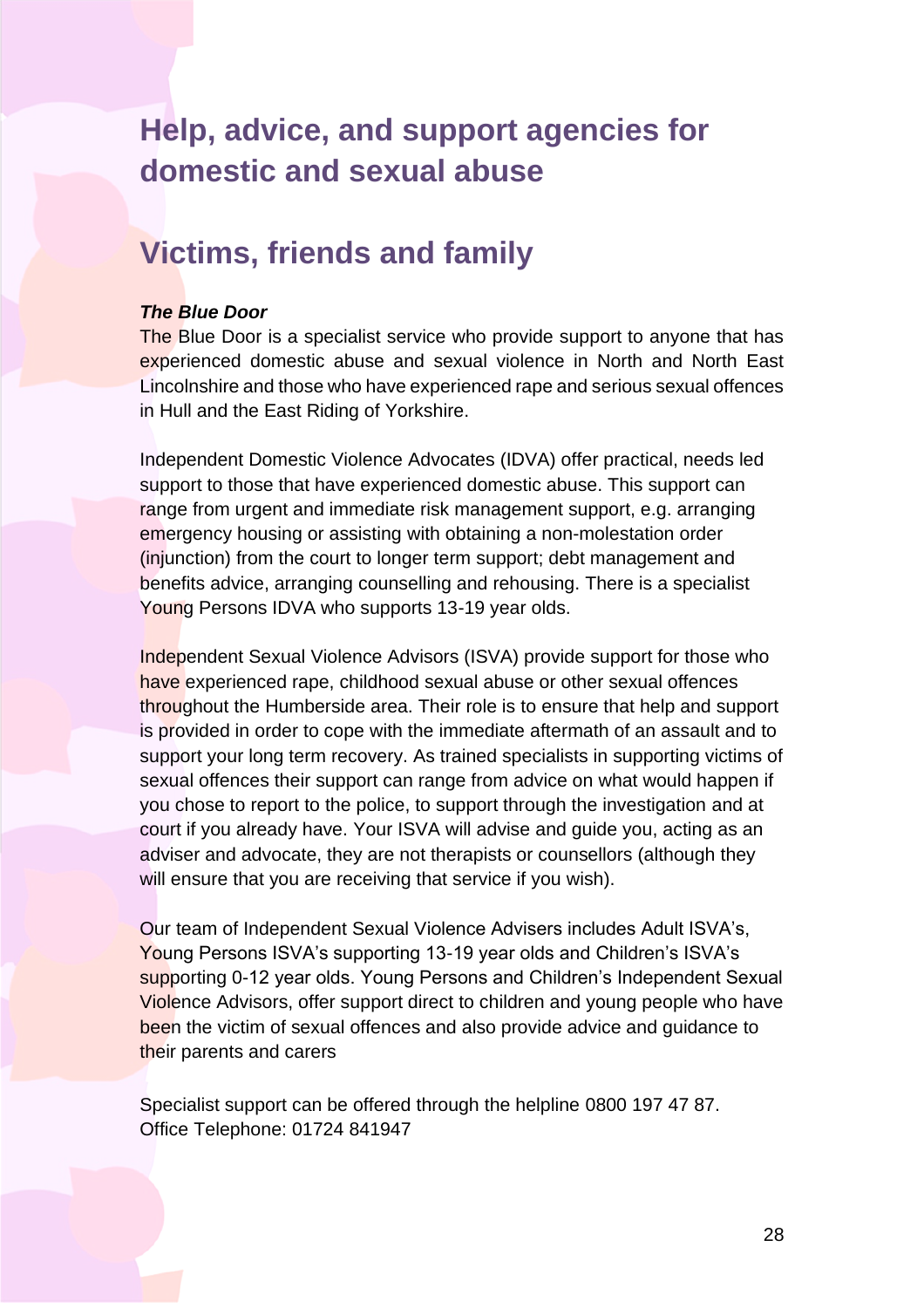Further information and referral forms are available from The Blue [Door's](https://www.thebluedoor.org/how-do-i-make-a-referral/) [website](https://www.thebluedoor.org/how-do-i-make-a-referral/) 

#### *Humberside Police*

always call 999 for immediate help. At other times ring 101 and ask for the options; can take action against an abuser; and give advice on home security Humberside Police take domestic violence very seriously. In an emergency crime desk. The Neighbourhood Policing Teams are responsible for providing support to medium risk victims who report to the police. A Protecting Vulnerable People's (PVP) Unit is staffed by police officers who are specially trained to support victims of domestic and sexual abuse and investigate domestic and sexual abuse offences. They can also give advice about legal and other matters.

Emergency: 999 Non-Emergency: 101 Further information and advice is available on [Humberside Police website](https://www.humberside.police.uk/domesticabuse) 

#### *Domestic Abuse Disclosure Scheme - Clare's Law*

 to make enquires about an individual who they are in a relationship with or police will consider sharing this information with the person(s) best placed to The aim of this scheme is to give members of the public a formal mechanism who is in a relationship with someone they know, and there is a concern that the individual may be abusive towards their partner. If police checks show that the individual has a record of abusive offences, or there is other information to indicate the person who is in the relationship with the individual is at risk, the protect the potential victim.

 The scheme aims to enable potential victims to make an informed choice on whether to continue the relationship, and provides help and support to assist the potential victim when making that informed choice.

#### **Who can ask for a disclosure?**

- Anyone can make an application about an individual who is in an intimate relationship with another person and where there is a concern that the individual may harm the other person
- Any concerned third party, such as a parent, neighbour or friend can make an application not just the potential victim; however,
- A third party making an application would not necessarily receive the information about the individual concerned. It may be more appropriate for someone else to receive the information such as the victim or another person who is best placed to protect the potential victim.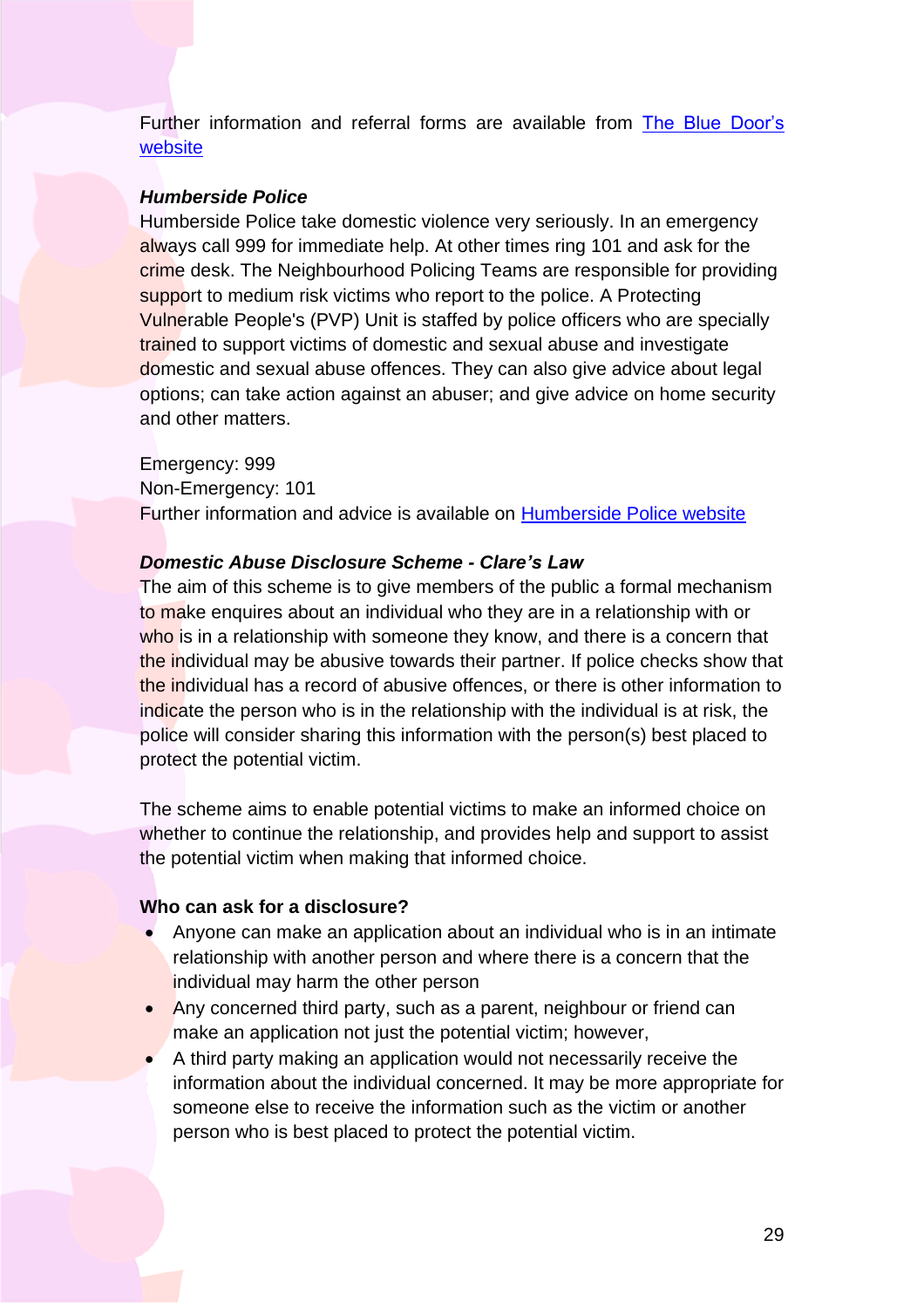Visit the <u>Humberside Police website</u> for further information on Clare's Law.

#### *The White Ribbon campaign*

 The White Ribbon Campaign aims to prevent Violence Against Women and promote respectful relationships. By wearing the White Ribbon it is taking a stand against Violence Against Women and Girls and be positive role models to other men in the community.

For more information visit the [White Ribbon website.](https://www.whiteribbon.org.uk/find-help/#committing-violence) 

#### *SafeLives*

 SafeLives, the UK-wide charity that provides research, training and support to frontline domestic abuse services and professionals

 Information and guidance for a variety of professionals is available on the [SafeLives website.](https://safelives.org.uk/) 

#### *Victim Support*

 Victim Support is the independent national charity for people affected by crime. They have staff and volunteers who are specially trained to give information, practical help and emotional support to people who have been threatened or abused. Their services are confidential, free and available to everyone. Victims are usually put in touch with them by the police; however people can also contact the organisation directly, whether or not they want to report the crime to the police and regardless of when it happened.

 Free Support Line: 0808 16 89 111 Request support online via the *Victim Support website*.

#### *Respect UK*

 The Respect Phoneline is a confidential helpline, email and webchat service for perpetrators of domestic violence looking for help to stop. Respect provide help to male and female perpetrators, in heterosexual or same-sex relationships. Partners or ex-partners of perpetrators, as well as concerned friends and family and **Frontline Workers are welcome to get in touch for information, advice and support.** 

 Helpline: 0808 802 4040 Webchat also available via the [Respect website.](https://respectphoneline.org.uk/)

#### *The National Domestic Abuse Helpline*

 The National Domestic Abuse Helpline offers confidential, non-judgmental information and expert support. The Helpline can also help callers access refuge accommodation, or other specialist services.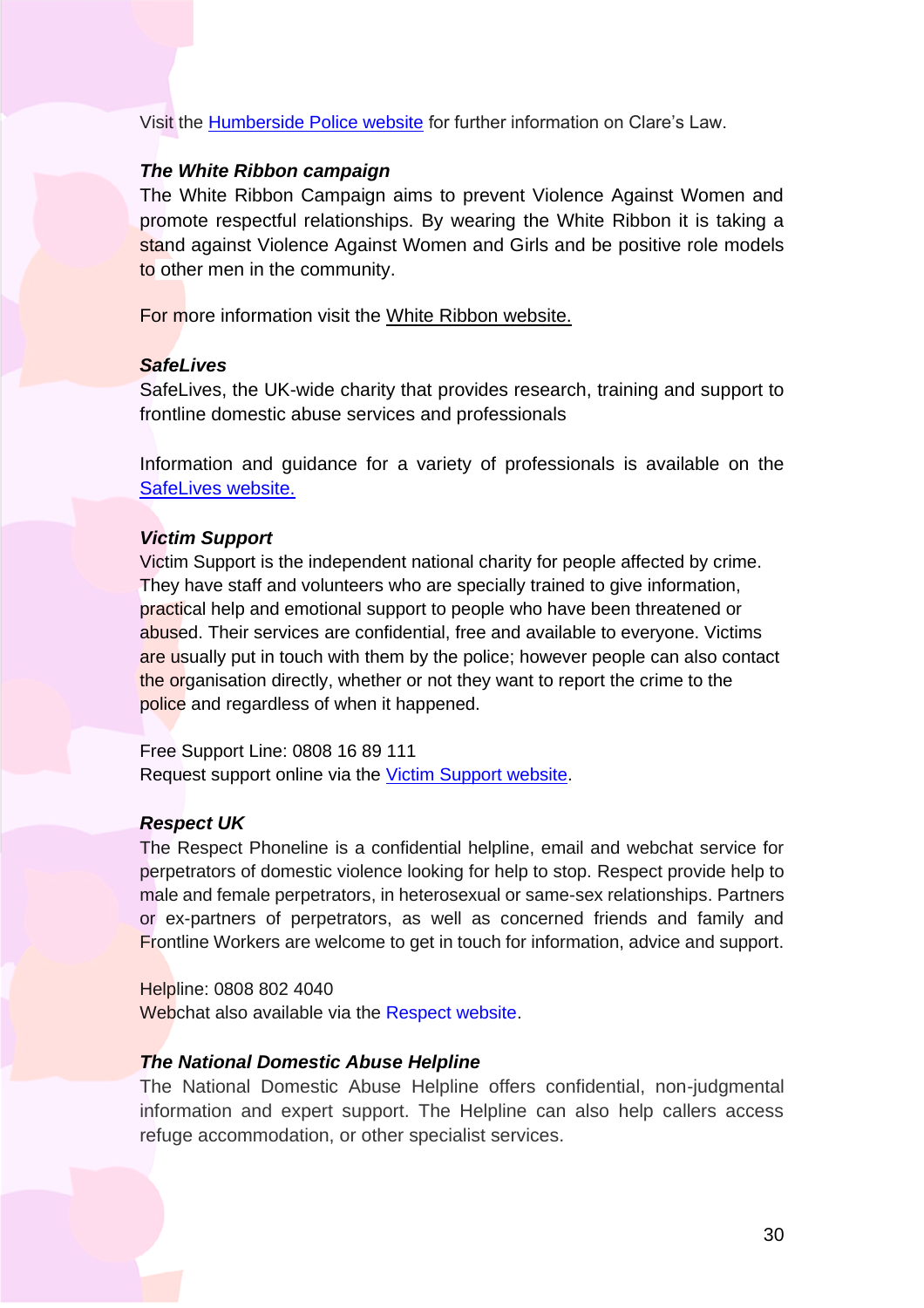The Helpline is free to call. It uses the services of Language Line to provide access to interpreters for non-English-speaking callers. The Helpline can also access the BT Type Talk Service for deaf or hard-of-hearing callers. The Helpline is open 24 hours a day and every day of the year.

Helpline: 0808 2000 247

The **Refuge website** offers a variety of resources and guidance for men, women *Refuge: For Women and Children against Domestic Violence*  and children in relation to Domestic Abuse.

 community safety, NHS primary and secondary care services such as GPs, There are also wide ranging mainstream services who support those affected by domestic abuse including children's services, adults social care, midwives, A&E, community nurses etc., neighbourhood and 24/7 policing, relationship education in schools (at the school's own choice), homelessness services, probation services, treatment services, awareness raising campaigns etc.

# **Male victims**

### *Respect: Men's Advice Helpline*

The men's advice line advisors offer confidential emotional support, practical advice and information

0808 801 0327 (Monday – Friday 10am-5pm) Webchat and email support is also available through their website [www.mensadviceline.org.uk](https://mensadviceline.org.uk/) 

### *Survivors UK*

 Provides information, support and counselling for men who have been raped or sexually abused.

0845 122 1201 (see website for opening hours as they may vary) [www.survivorsuk.org](http://www.survivorsuk.org/)  [info@survivorsuk.org](mailto:info@survivorsuk.org) 

# **LGBT+**

### *GALOP*

Galop provides support to LGBT+ who have experienced sexual violence and/or domestic abuse.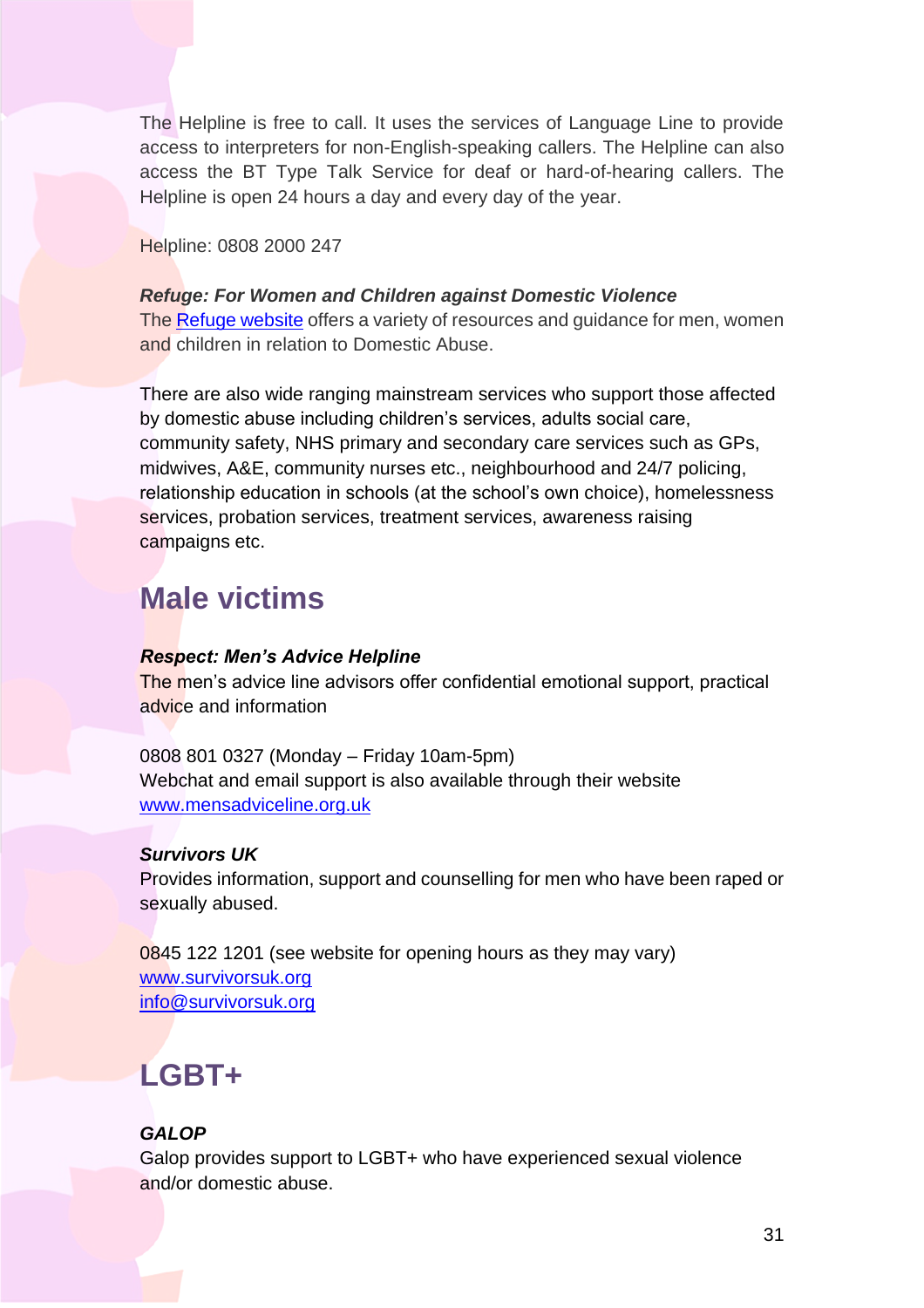0800 999 5428 The National LGBT+ Domestic Abuse Helpline [www.galop.org.uk](http://www.galop.org.uk/)  help@galop.org.uk

### **Stalking**

### *The National Stalking Helpline*

The National Stalking Helpline provides practical guidance and information, support and advice on risk, safety planning and legislation to victims of stalking, their friends, family and professionals working with victims

0808 802 0300 [www.thesurvivorstrust.org](https://www.thesurvivorstrust.org/faqs/national-stalking-helpline) 

### *Paladin National Stalking Advocacy Service*

Paladin provides a trauma-informed advocacy service to assist high risk victims of stalking. Their caseworkers ensure that high risk victims of stalking are support and that a coordinated community response is developed locally to ensure victims and their children are kept safe

0203 866 4107 [www.paladinservice.co.uk](http://www.paladinservice.co.uk/) 

# **Forced Marriage and Honour Based Abuse**

### *Karma Nirvana*

Karma Nirvana is a national charity supporting victims of honour based abuse and forced marriage. A national helpline is available which offer direct support to victims and professionals.

0800 599 9247 [www.karmanirvana.org.uk](https://www.karmanirvana.org.uk/) 

### *The Forced Marriage Unit*

The Forced Marriage unit provides support to victims as well as expert training and guidance to professionals.

0207 008 0151 [www.gov.uk/stop-forced-marriage](http://www.gov.uk/stop-forced-marriage)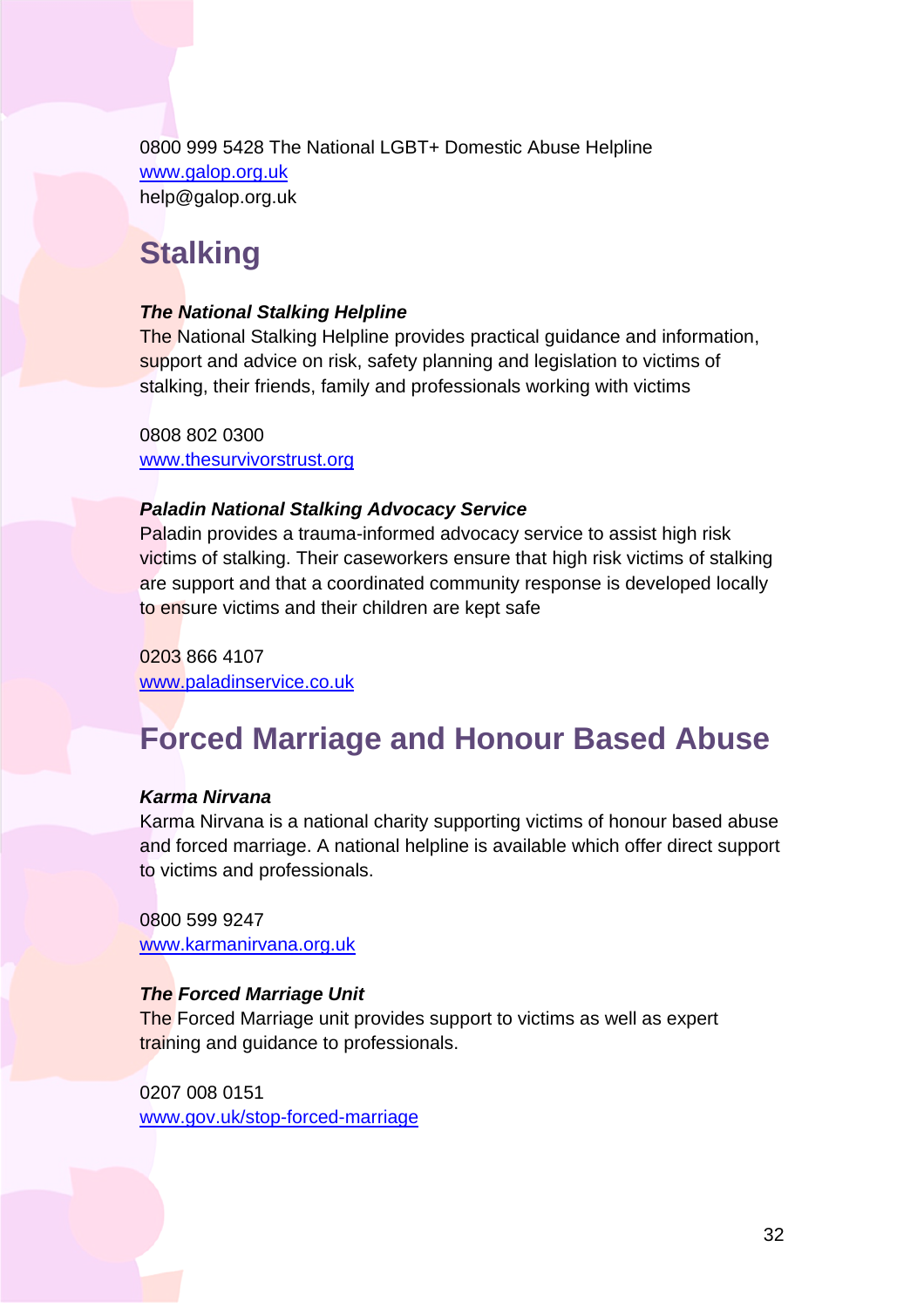#### *The Halo Project*

The Halo project is a national charity that supports victims of honour based abuse, forced marriages and female genital mutilation by providing appropriate advice and support to victims.

01642 683045 0808 178 8424 Freephone [www.haloproject.org.uk](http://www.haloproject.org.uk/) 

# **Female Genital Mutilation (FGM)**

Female Genital Mutilation (FGM) is abuse and it is mandatory to report it. For further advice and guidance on FGM contact Police on 101 or Children's Services on 01724 296500 (Out of hours 01724 296555)

Please also refer to [North Lincolnshire Children's MARS](http://www.northlincscmars.co.uk/policies-procedures-and-guidance/) Procedure for [Recognising and Responding to FGM](http://www.northlincscmars.co.uk/policies-procedures-and-guidance/) 

### **Sexual assault and sexual abuse**

#### *Rape Crisis*

Rape Crisis England & Wales is the umbrella body for a network of independent Rape Crisis Centres.

 All member centres provide specialist support and services for victims and survivors of sexual violence.

A variety of self-help tools and resources are also available on their website.

National Telephone Helpline: 0808 802 9999 Live Chat Helpline available on the [Rape Crisis Website.](https://rapecrisis.org.uk/get-help/)

# **Housing**

### *North Lincolnshire Women's Refuge*

If a victims has to leave their home because of threats, abuse or intimidation you can help them to access safe accommodation such as North Lincolnshire Women's Refuge.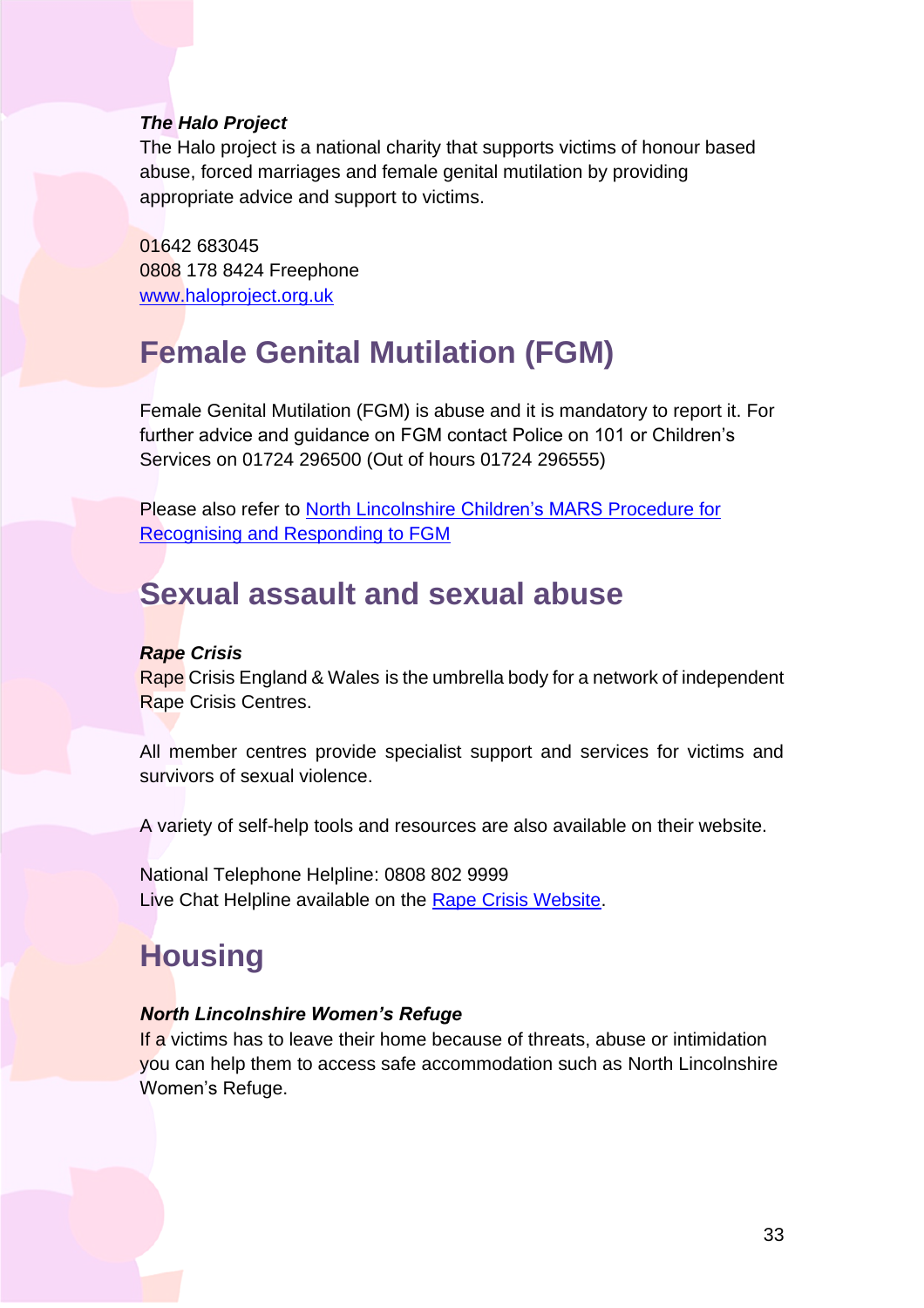Please contact North Lincolnshire Women's Refuge on 01724 289299 where assessments for refuge accommodation will be completed. Once accepted, we will immediately refer the client to The Blue Door for their support.

 Access into the refuge remains for professionals only and is to be arranged in advance with the client between the hours stated below. On occasions where t<mark>his m</mark>ay not be possible, please contact the office to discuss. Office hours are 9.00am – 4.30pm Monday – Friday (excluding Bank Holidays).

#### *North Lincolnshire Housing Advice Team*

 do so, with additional home security. In terms of homelessness help from the live and the victim may be entitled to emergency accommodation pending It may also be possible for the victim to stay in their own home if it is safe to council, if as a homeless person, they cannot stay in their home because of the situation, the council has to provide advice about finding somewhere to their enquiries.

 They will be asked to provide details of their situation and may be asked for incidents and reports from the police. A victim can take a friend or an advisor supporting evidence. This evidence could include details and dates of with them for support.

The Housing Advice Team can be contacted on 01724 297777

### **Legal advice**

 domestic violence and abuse. It is intended for statutory and voluntary service Her Majesty's Courts and Tribunal service has a guide ['Domestic Violence: A](https://1q7dqy2unor827bqjls0c4rn-wpengine.netdna-ssl.com/wp-content/uploads/2016/01/Criminal-Civil-remedies.pdf)  [guide to Civil Remedies and Criminal Sanctions 2007'](https://1q7dqy2unor827bqjls0c4rn-wpengine.netdna-ssl.com/wp-content/uploads/2016/01/Criminal-Civil-remedies.pdf) that sets out the civil remedies and criminal sanctions available through the courts to victims of providers who deal with the impact of domestic abuse.

Victims can choose to go down a family law route which remains private and confidential (especially if the victim does not want to report the abuse to the There is a range of civil remedies available to victims of domestic abuse. police).

### **Drug and alcohol services**

#### *We Are With You*

 integrated service to all adults (18 and over) who live in North Lincolnshire. Substance Misuse (alcohol and drugs) services are provided through an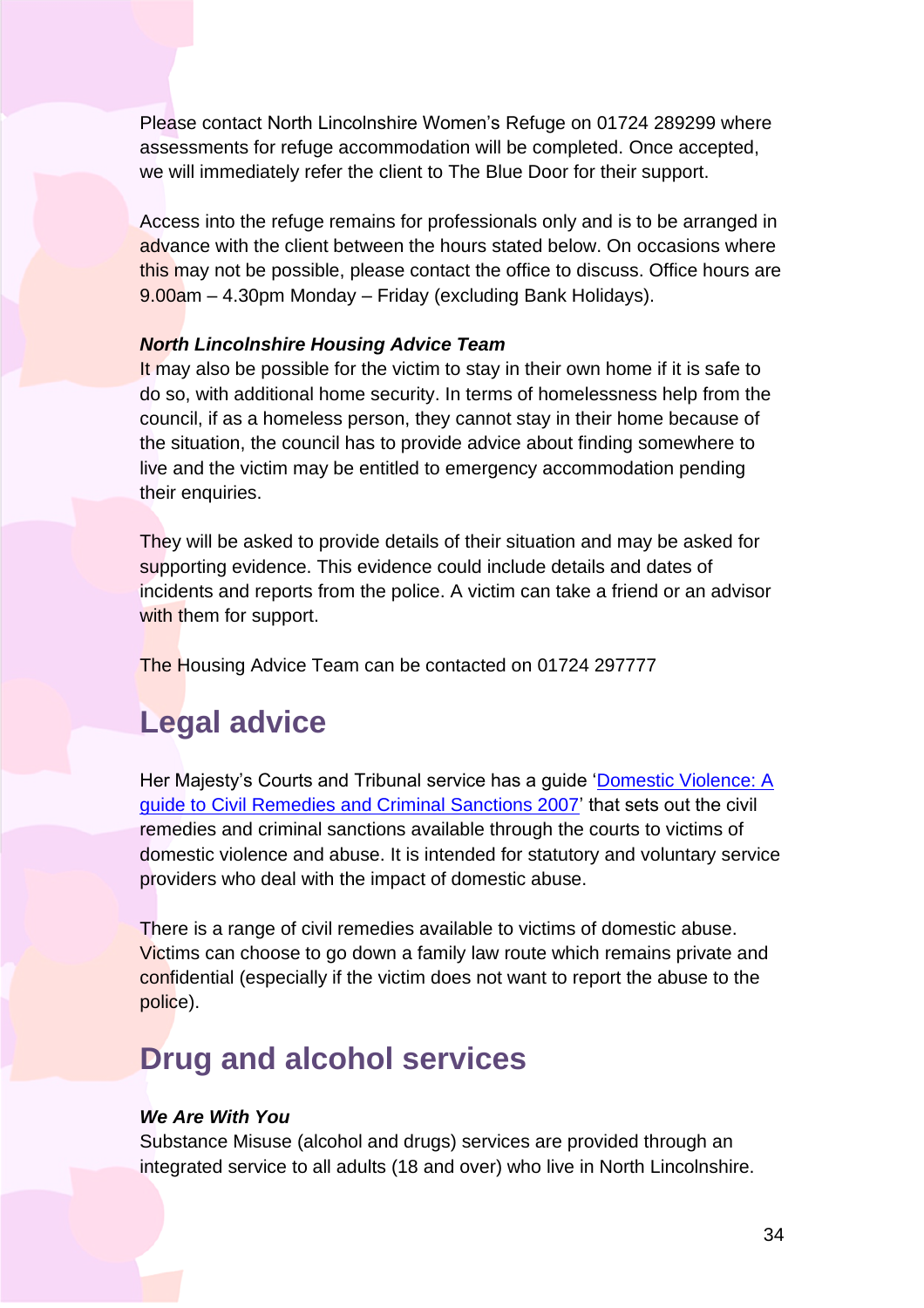Individuals can refer themselves to the service, be referred by their GP or other professional, or be referred by a family member or carer.

We Are With You also provide free confidential support with alcohol, drugs both through online webchat

0808 143 0640 [www.wearewithyou.org.uk](https://www.wearewithyou.org.uk/services/north-lincolnshire/) 

### *Drug Education Liaison and Treatment Agency (DELTA)*

DELTA is North Lincolnshire's under 19s drug and alcohol service which offers free help and support to young people worried about their own or someone else's drug/alcohol use.

[01724 298528](tel:01724%20298528) - phone lines are open Monday to Thursday from 9am to 5pm and on Fridays from 9am to 4.30pm. There is an answerphone after these hours.

### **Mental health services**

#### *Improving Access to Psychological Therapies*

 Mental Health Service. IAPT is an open access self-referral service and North Lincolnshire Improving access to psychological therapies (IAPT) Adult therefore can be accessed by anyone affected by domestic abuse, however intervention would only be provided for those experiencing mild to moderate mental health problems. The IAPT service refers severe cases to secondary mental health care services.

 Service – Access Team including the crisis resolution service on 01724 For calls of an urgent nature contact North Lincolnshire Adult Mental Health 382015

The North Lincolnshire Talking Shop, 19 Market Hill, Scunthorpe is available for walk in referrals and brief consultation/advice.

For telephone referrals to The Talking Shop and IAPT services call 01724 867297

#### *North Lincolnshire Child and Adolescent Mental Health Services*

The North Lincolnshire Child and Adolescent Mental Health Services (CAMHS) service provides a range of comprehensive, multidisciplinary community mental health services for children and young people with mental health needs, and support for their parents and carers. This is delivered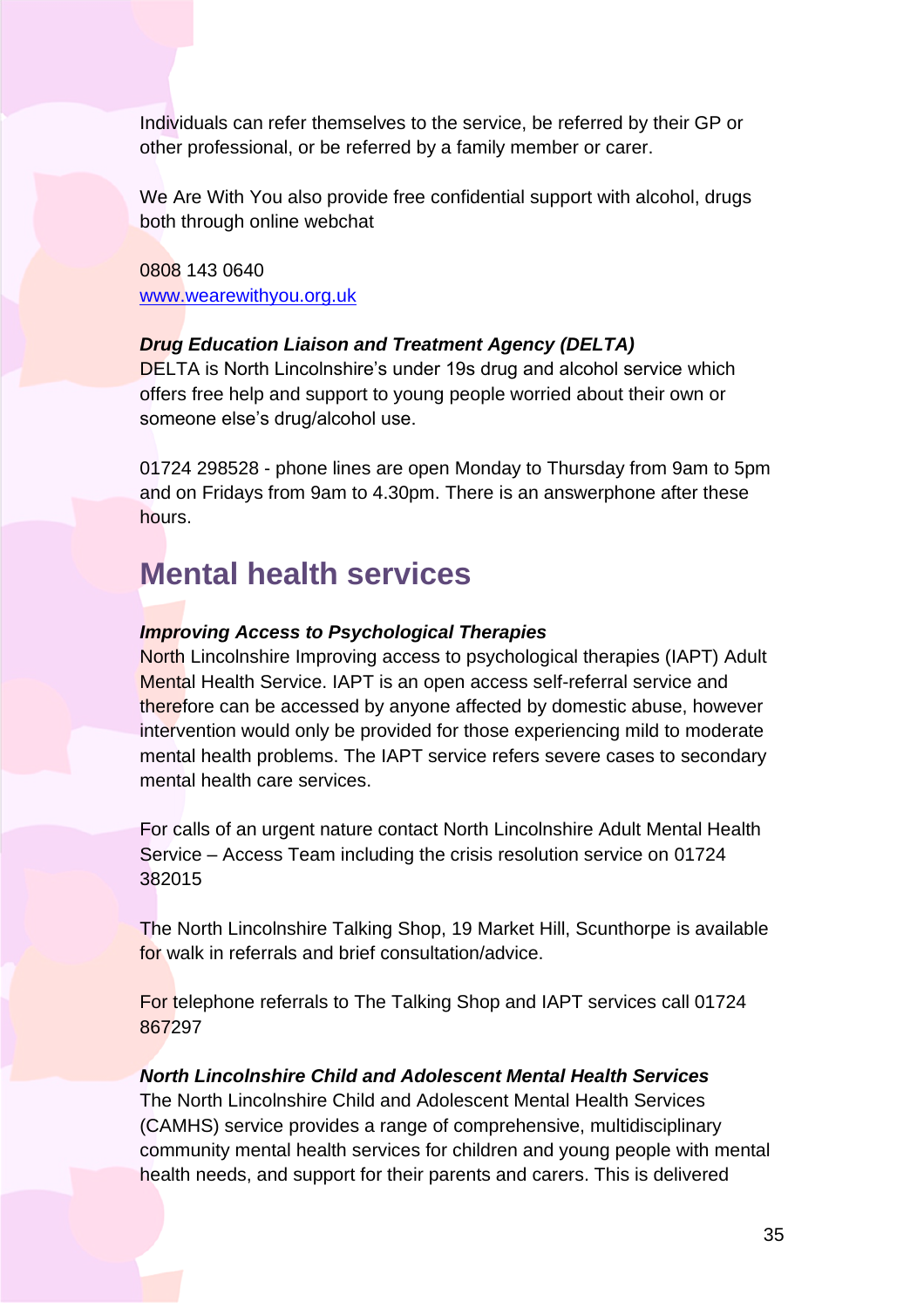include mild to moderate mental health problems as well as sever or complex through integrated, targeted and specialist teams. These mental health needs mental health problems or disorders.

 Referral to the North Lincolnshire CAMHS service can be made by a professional such as GP, teacher or social worker.

The CAMHS team can be contacted on 01724 408460 during office hours.

 Mental Health Service – Access Team including the crisis resolution service For mental health crisis access to support contact the North Lincolnshire Adult on 01724 382015

### **Support for children and young people**

### *North Lincolnshire Children's Services*

 If a child is at risk of significant harm, North Lincolnshire Children's Services should be contacted on the Single Point of Contact on 01724 296500 or out of office hours on 01724 296555.

#### *The Haven*

The Haven provides a range of therapeutic support and interventions to children who have experienced trauma as a result of all types of abuse and harm. One to one therapeutic interventions for children and young people and service through the <u>Barnardo's website</u>. support sessions for parents are available. Professionals may contact the

#### *Childline*

 The trained helpline counsellors at Childline are there to talk through any worries with children. They will not judge and are not easily shocked. Instead, they listen to children and help them talk through their options.

#### 0800 1111 [www.childline.org.uk](http://www.childline.org.uk/)

*Childline has been* r*eviewed and recommended by North Lincolnshire Youth Council -'The format is very simple and I love the way you can filter your results to find specific things. I think it's great that you can submit a problem anonymously and people can respond and help. They have lots of links within those replies to their pages with lots of useful information'*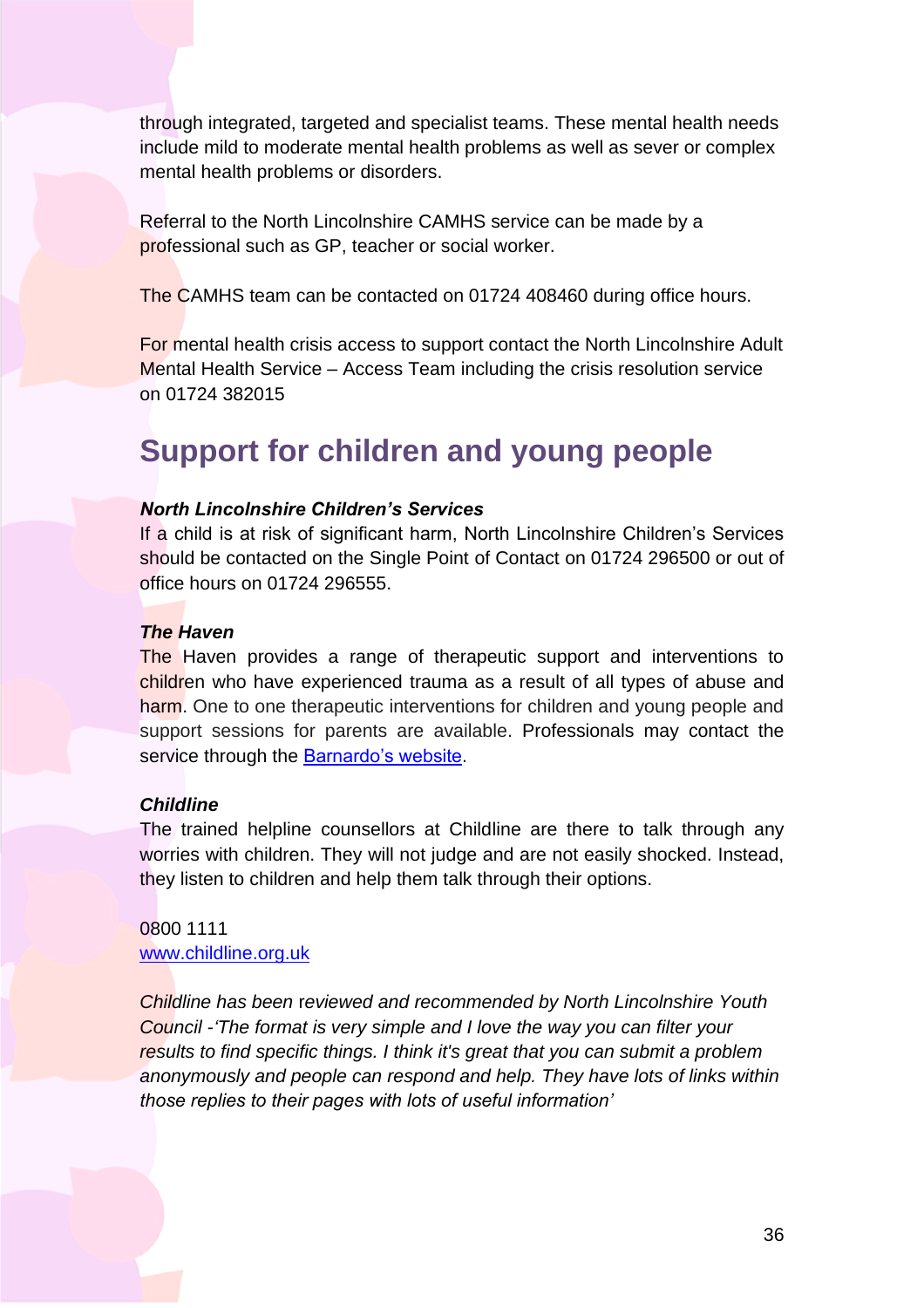### *NSPCC*

 child. Their trained helpline counsellors are ready to offer expert help, advice You can contact the NSPCC if you are worried about the safety or welfare of a and support 24/7.

They can also take action on your behalf if you are concerned that a child is being abused or is at risk of abuse.

It's free to contact them and you do not have to say who you are.

0808 800 5000 24 hours a day Text: 88858 [help@nspcc.org.uk](mailto:help@nspcc.org.uk)  [www.nspcc.org.uk](http://www.nspcc.org.uk/) 

### *The Hideout*

The Hideout provides information to children and young people to understand domestic abuse and how to take positive action if it happening to them [www.thehideout.org.uk](http://www.thehideout.org.uk/) 

*The Hideout has been* r*eviewed and recommended by North Lincolnshire Youth Council – 'The web site is attractive, interactive and information is very easy to follow and well laid out. I also feel the hide this page link is a fantastic Idea'*

### *What's OK at Home?*

Previously called 'Bursting the Bubble', this organisation creates websites, videos, apps, brochures, posters and other resources to help young people understand what family violence is, why it happens, how to recognise it and how to help others who are experiencing it.

[www.woah.org.au](https://woah.org.au/) 

 *Bursting the Bubble has been* r*eviewed and recommended by North Lincolnshire Youth Council- 'The information is good based on real life scenarios helping the individual take some control, and connecting making them feel like they are not alone'*

### *Hidden Hurt*

 Hidden Hurt aims to help children and young people understand the dynamics of an abusive relationship, the different types of abuse and the effect on both available to read on their website. direct and indirect victims. A number of resources and personal stories are

[www.hiddenhurt.co.uk](http://www.hiddenhurt.co.uk/domestic_violence_and_children.html)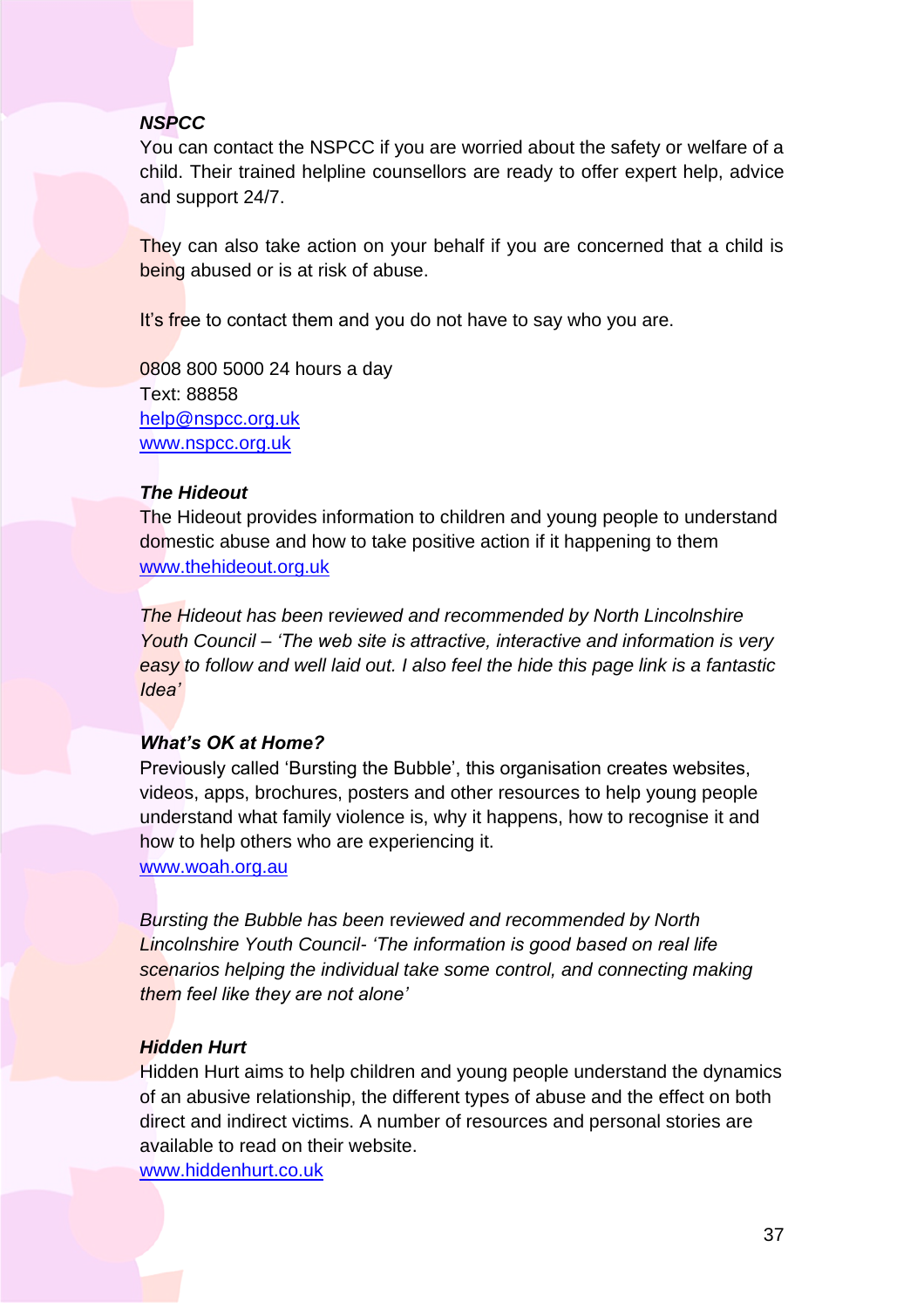*alone and the feelings and experiences help you to relate with what you could Hidden Hurt has been* r*eviewed and recommended by North Lincolnshire Youth Council – 'The information is good in relation to knowing you're not also be experiencing giving you the confidence to seek help and support'*

# <span id="page-37-0"></span>**Online policies, referral forms, procedures, training and guidance**

### **Safeguarding**

- • One Family Approach [Helping Children and Families in North](https://www.northlincscmars.co.uk/policies-procedures-and-guidance/)  [Lincolnshire Document 2020/24](https://www.northlincscmars.co.uk/policies-procedures-and-guidance/)
- Children's MARS Policy and Procedures Assessing Need and Providing **Help**
- • [Children's MARS Policy Statement –](https://www.northlincscmars.co.uk/policies-procedures-and-guidance/) Children living in households [where there is Domestic Abuse](https://www.northlincscmars.co.uk/policies-procedures-and-guidance/)
- Children's MARS guidance [for identifying and responding to concerns](https://www.northlincscmars.co.uk/policies-procedures-and-guidance/)  [about FGM](https://www.northlincscmars.co.uk/policies-procedures-and-guidance/)
- Children's MARS [Honour Based Abuse and Forced Marriage protocol](https://www.northlincscmars.co.uk/policies-procedures-and-guidance/)

### **DASH**

• [DASH Risk Indicator Checklist](https://www.northlincs.gov.uk/community-advice-and-support/crime-and-community-safety/#1606397487958-8b7f09c0-c746) 

### **MARAC**

- [MARAC Referral form](https://www.saferneighbourhoods.net/domestic-abuse/marac/)
- [MARAC Information and procedures](https://www.saferneighbourhoods.net/domestic-abuse/marac/)

### **Safety Planning**

• [Women's Aid: Making](https://www.womensaid.org.uk/the-survivors-handbook/making-a-safety-plan/) a safety plan

### **Domestic Abuse Training, E-Learning and Other Useful Documents**

- The Blue Door Domestic Abuse Training Programme
- [Disrespect Nobody](https://www.disrespectnobody.co.uk/) website
- [Disrespect Nobody teaching resources on preventing teenage](https://www.pshe-association.org.uk/curriculum-and-resources/resources/disrespect-nobody-teaching-resources-preventing)  [relationship abuse](https://www.pshe-association.org.uk/curriculum-and-resources/resources/disrespect-nobody-teaching-resources-preventing)
- [Respect Phoneline resource bank for frontline practitioners working](https://respectphoneline.org.uk/frontline-workers/)  with perpetrators of domestic abuse
- Kings College London framework for working safely and effectively with [men who perpetrate intimate partner violence in substance use](https://www.kcl.ac.uk/ioppn/depts/addictions/research/drugs/PROTECT-files/project-outputs-Men-Substance-Use-Relationships-Study)  [treatment settings](https://www.kcl.ac.uk/ioppn/depts/addictions/research/drugs/PROTECT-files/project-outputs-Men-Substance-Use-Relationships-Study)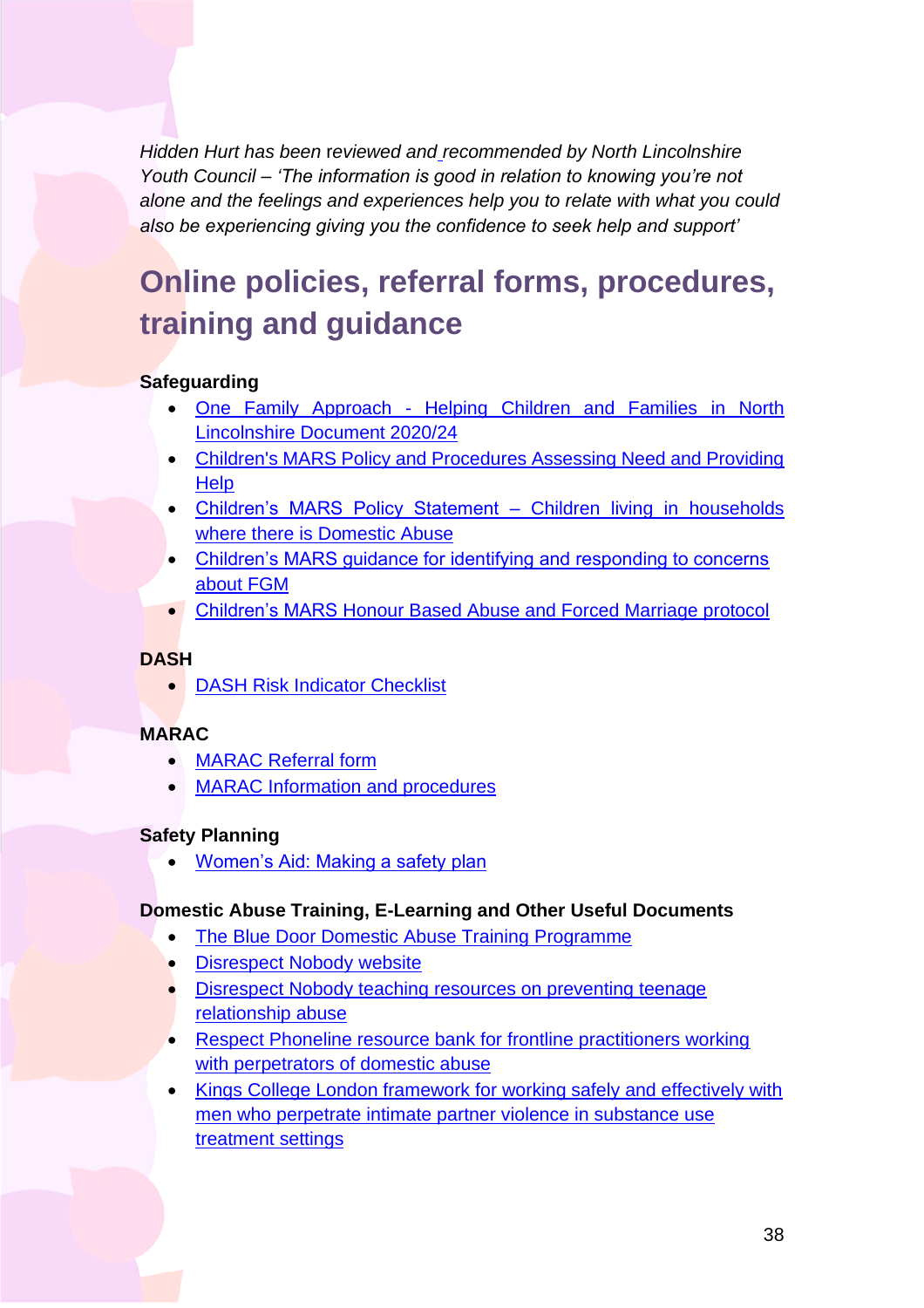• [Tackling violence against women and girls strategy \(2021\) HM](https://www.gov.uk/government/publications/tackling-violence-against-women-and-girls-strategy)  **Government** 

### <span id="page-38-0"></span>**Further reading**

- [Domestic Abuse Act \(2021\) Fact Sheet](https://www.gov.uk/government/publications/domestic-abuse-bill-2020-factsheets/domestic-abuse-bill-2020-overarching-factsheet)
- [Domestic Abuse Bill \(2020\) Home Office](https://www.gov.uk/government/publications/domestic-abuse-bill-2020-overarching-documents?utm_source=5b9c0d79-032c-420d-a321-60466e30b49a&utm_medium=email&utm_campaign=govuk-notifications&utm_content=weekly)
- • [Captive and Controlled: Domestic Abuse in Rural Areas \(2019\) National](https://www.ruralabuse.co.uk/wp-content/uploads/2019/07/Domestic-Abuse-in-Rural-Areas-National-Rural-Crime-Network.pdf)  [Rural Crime Network](https://www.ruralabuse.co.uk/wp-content/uploads/2019/07/Domestic-Abuse-in-Rural-Areas-National-Rural-Crime-Network.pdf)
- • "Are they shouting because [of me?" Voices of Children Living in](https://www.childrenscommissioner.gov.uk/wp-content/uploads/2018/08/Are-they-shouting-because-of-me.pdf)  [Households with Domestic Abuse, Parental Substance Misuse and Mental](https://www.childrenscommissioner.gov.uk/wp-content/uploads/2018/08/Are-they-shouting-because-of-me.pdf)  [Health Issues \(2018\) The Children's Commissioner](https://www.childrenscommissioner.gov.uk/wp-content/uploads/2018/08/Are-they-shouting-because-of-me.pdf)
- The Government Response to the Joint Committee on the Draft Domestic [Abuse Bill: First Report of Session 2017-2019 \(2019\) Home Office](https://www.gov.uk/government/publications/government-response-to-the-report-from-the-joint-committee-on-the-draft-domestic-abuse-bill)
- <span id="page-38-1"></span> • "There's a reason [we're in trouble" Domestic Abuse](http://www.prisonreformtrust.org.uk/Portals/0/Documents/Domestic_abuse_report_final_lo.pdf) as a driver to Women's [Offending \(2017\) The Prison Reform Trust](http://www.prisonreformtrust.org.uk/Portals/0/Documents/Domestic_abuse_report_final_lo.pdf)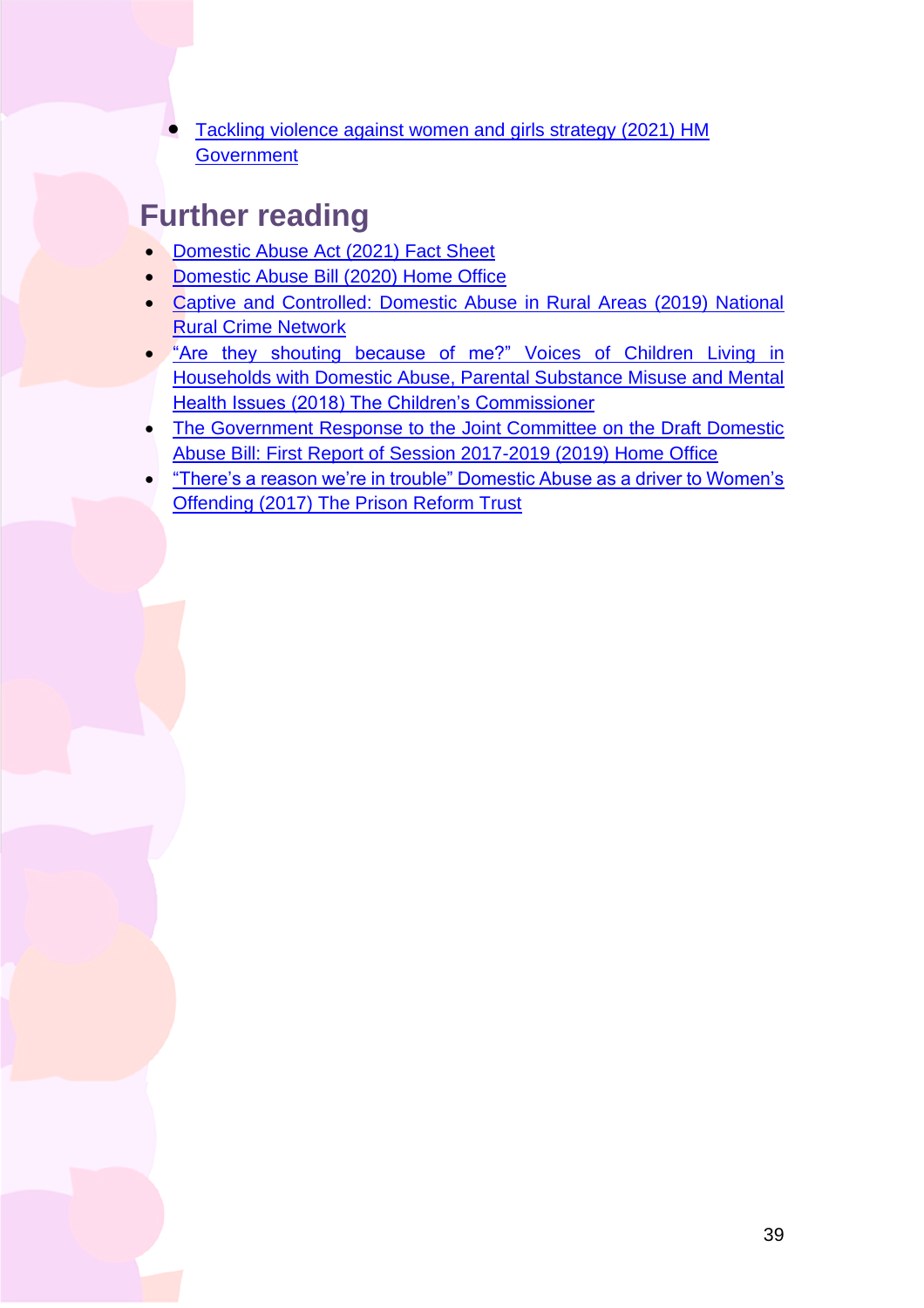**Appendix 1: 5 Minute Guide to the DASH Risk Indicator Checklist** 



# *5 Minute Guide*  **DASH Risk Indicator Checklist**

*Domestic Abuse, Stalking, Harassment and Honour Based Violence*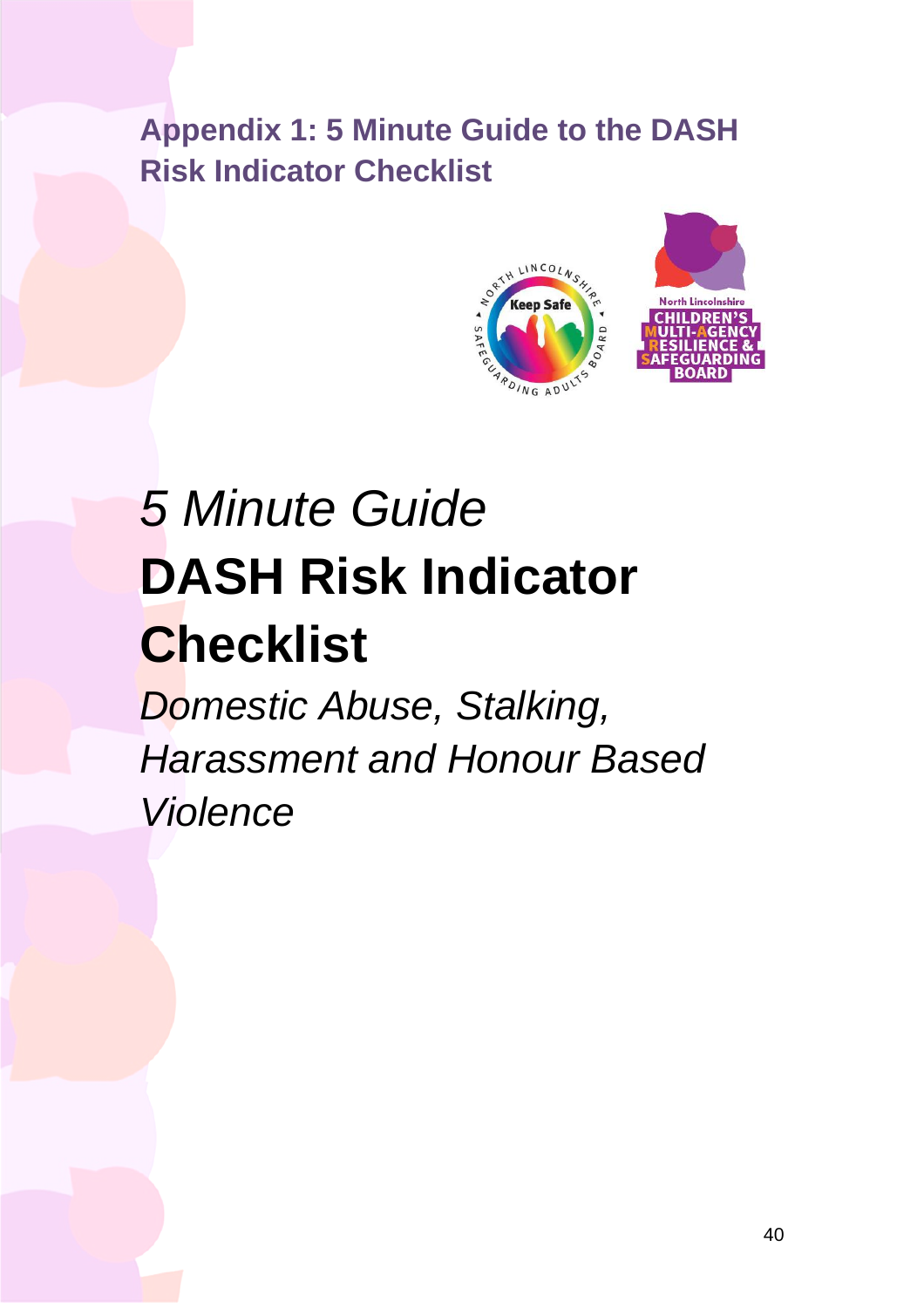### **Introduction**

This 5 minute guide aims to provide a brief overview of the purpose of the Domestic Abuse, Stalking, Harassment and Honour Based Violence (DASH) Risk Indicator Checklist and provides guidance on how to complete the assessment with a victim of domestic abuse.

### **What is the DASH for?**

 and whose cases should be referred to a Multi-Agency Risk Assessment The purpose of the DASH Risk Indicator Checklist is to give a consistent and simple tool for practitioners working with victims of domestic abuse, aged 16 and above, in order to help them identify those who are at high risk of harm Conference (MARAC) meeting in order to manage their risk. The MARAC is a meeting held every three weeks where professionals discuss the highest risk cases of domestic abuse to implement safeguarding action plans. The frequency of MARAC meetings may be subject to change.

You should always consider whether you need to make a referral or share information about a case where domestic abuse has been disclosed and there are children in the household. If you are concerned about risk to a child, or children, you should share information and/or make a referral to Children's Services Single Point of Contact (SPOC) on 01724 296500 and to the Young Person's Independent Domestic Violence Advocate (IDVA).

 sexual or financial abuse, as well as stalking and harassment. It has been recognised that coercive control often lies at the core of domestic abuse and a might be experiencing one or all types of abuse; each situation is unique. It is the combination of behaviours that can be so intimidating. It can occur both Domestic abuse can take many forms. It is often perpetrated by men towards women in an intimate relationship such as boyfriend/girlfriend, husband/wife. The DASH Risk Indicator Checklist can also be used for female against male; lesbian, gay or bisexual relationships and for situations of 'honour'-based or family abuse. Domestic abuse can include physical, emotional, psychological, new offence has been created in order to disrupt this behaviour. Individuals during a relationship or after it has ended.

Further information and guidance around domestic abuse and coercive control, the Domestic Abuse Toolkit for professionals is available on the [Children's MARS website.](https://www.northlincscmars.co.uk/resources/)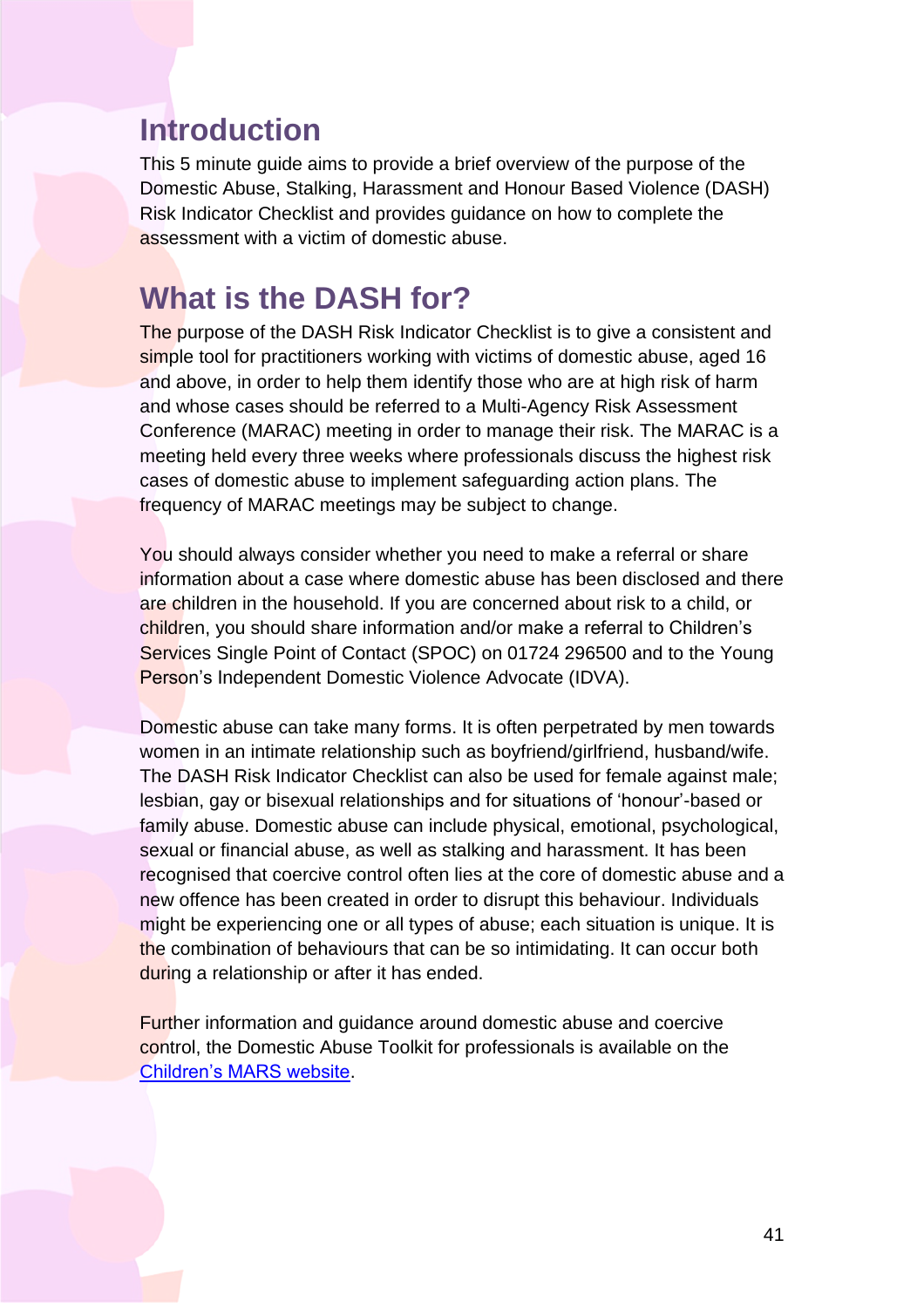### **Why use the DASH?**

 The model has been built on evidence based good practice, drawn from DASH Risk Indicator Checklist has also given practitioners common criteria certain questions have been highlighted in red text and made bold, these extensive research by leading academics in the field of domestic homicides, 'near misses' and lower level incidents. Using DASH will improve decisions being made and increase the likelihood of the victim being responded to appropriately, and therefore, of correctly addressing the risks they face. The and a common language for risk. If victims and/or perpetrators move, which they often do, they can be easily referred to another area which will subsequently have a similar understanding of risk. Throughout the checklist questions hold significant weight when answered 'yes'. A positive answer to these questions gives a strong indication of high risk and should be considered when using professional judgement (described later in the guide).

### **How to use the DASH?**

asking these questions. It is important to note that during completion of the It is very important that all questions on the checklist have been asked and full answers recorded. You need to consider: who is at risk; the context of the behaviour; how the risk factors interact with each other; the victim's perception of risk. Before beginning the checklist, it would be useful to know how much time the victim has to talk to you and whether it is safe for them to do so; introduce the concept of risk to the victim and explain why you are DASH Risk Indicator Checklist that victims may not only be disclosing domestic abuse but other personal details such as their sexual orientation therefore creating a safe environment and using gender neutral terms is essential.

 It is important to explain the outcome of the assessment once you have finished asking all questions, this may mean having to tell a victim you have them to become safe. It would be useful to familiarise yourself with the assessed them as high risk, which can be frightening or overwhelming for them to hear. State your exact concerns by using the answers they gave you during the assessment and explain the ways in which you are able to help checklist before use so that you are confident you understand the implication of each question, as well as knowing what is available for victims of domestic abuse locally and what actions you can take to protect them.

### **When do I make a referral to MARAC?**

Referrals to MARAC are based on three criteria: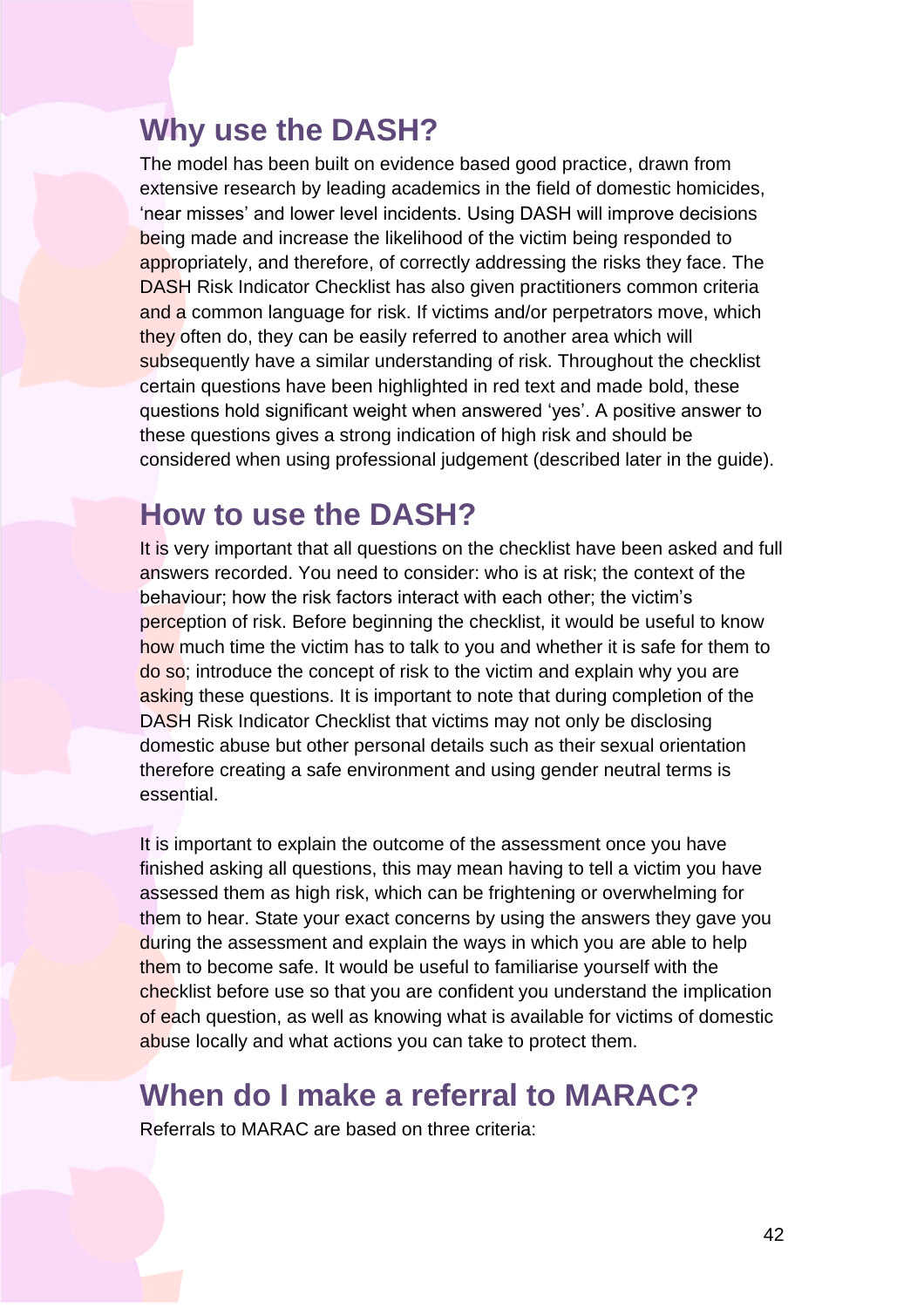*Professional judgement:* completing the checklist will inform your professional judgement. There may be some things that are going on that are not visible in the checklist as the checklist cannot cover every single behaviour. There may also be situations where a victim either refuses to answer questions or answers only a few but the professional may still conclude that they are at high risk of harm.

 *Visible high risk:* there will be instances where a victim is prepared to discretion to use your professional judgement to refer them into the meeting. The actuarial threshold should be used more as a safety net than anything answer the full range of questions and a threshold of 16 ticks or above is the agreed criteria in North Lincolnshire for referring a case to a MARAC. Inevitably, there will be cases that fall below the actuarial threshold but you may have genuine concerns about a victim. In these cases, you have full else.

 as an increase from once a month to weekly or even daily. Escalation may also mean an increase in the severity of abuse taking place, such as a move from verbal abuse to physical violence. Both of these situations can be a *Number of incidents:* there may be instances of escalation of abuse/violence where there are numerous 'smaller' incidents occurring more frequently, such catalyst to taking a case to MARAC, sharing information and getting a better picture of the true situation.

In practice, the more experienced domestic abuse practitioners will tend to the actuarial threshold as a safety net. Ideally, we want to get to a position detail of the behaviour is crucial as well as what the answers to the questions Checklist will be incorporated into MARAC Awareness training and all levels rely on professional judgement, whilst less experienced practitioners will use where professionals are familiar with the model and therefore are more reliant on their professional judgement. Training is crucial to build the knowledge to understand what the risk factors are and how they co-relate. The context and mean. In North Lincolnshire, training on completing a DASH Risk Indicator of Domestic Abuse training. For professionals who prefer to gain a deeper understanding of the DASH Risk Indicator Checklist, training sessions will continue to be available through The Blue Door.

### **Further information**

### **Domestic Abuse Guidance**

- [Domestic Abuse toolkit for professionals](http://www.northlincscmars.co.uk/resources/)
- [Domestic Abuse Bill Act \(2021\) HM Government](https://www.legislation.gov.uk/ukpga/2021/17/contents/enacted)
- [Domestic Abuse Act 2021: Overarching factsheet \(2022\) Home Office](https://www.gov.uk/government/publications/domestic-abuse-bill-2020-factsheets/domestic-abuse-bill-2020-overarching-factsheet)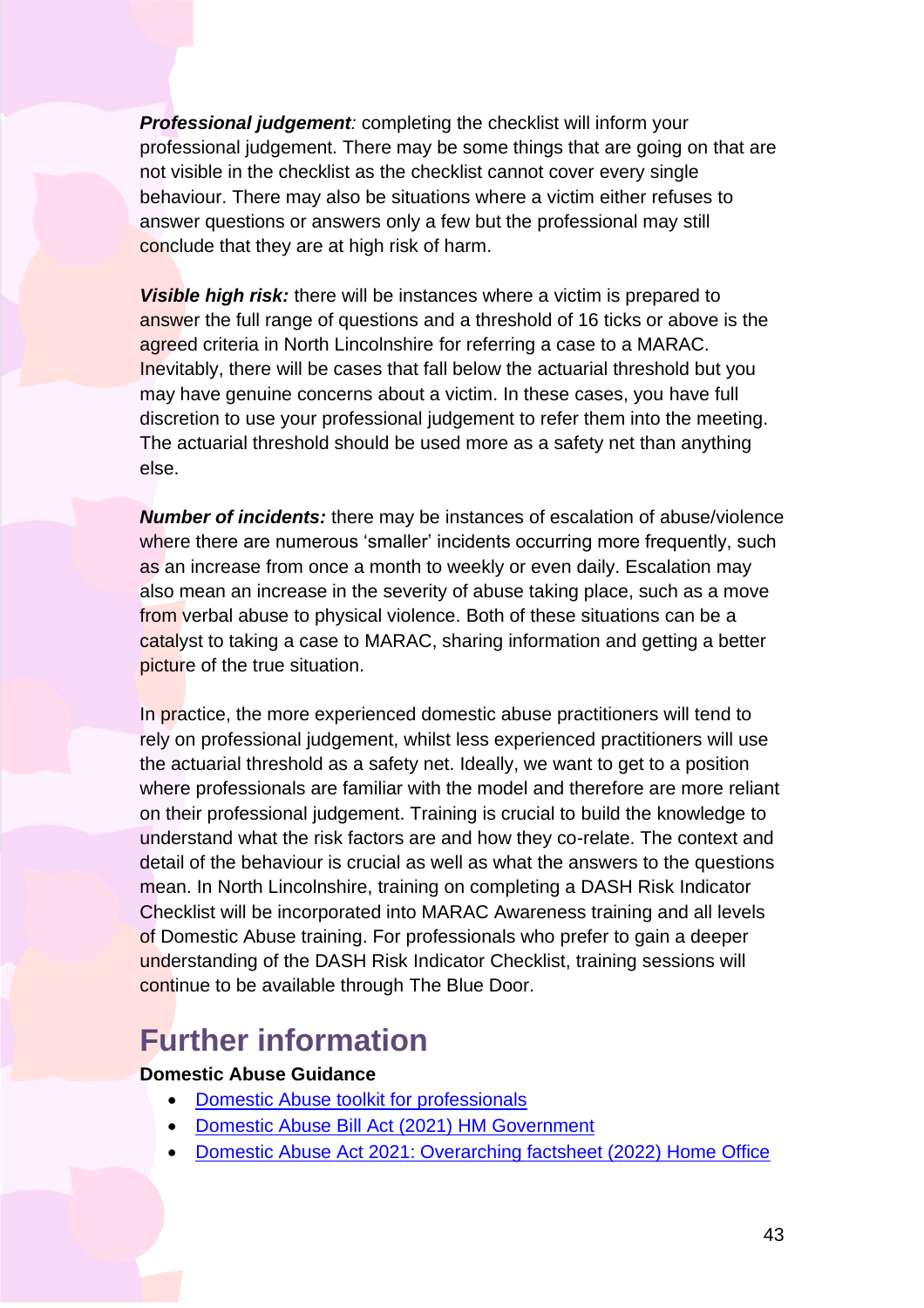#### **Local Policies and Procedures**

- [Helping Children and Families in North Lincolnshire Document 2020/24](https://www.northlincscmars.co.uk/policies-procedures-and-guidance/)
- • [Children's MARS Policy and Procedures Assessing Need and Providing](https://www.northlincscmars.co.uk/policies-procedures-and-guidance/)  **Help**
- • [Children's MARS Policy Statement –](https://www.northlincscmars.co.uk/policies-procedures-and-guidance/) Children living in households where there is Domestic Abuse
- Children's MARS guidance [for identifying and responding to concerns](https://www.northlincscmars.co.uk/policies-procedures-and-guidance/)  [about FGM](https://www.northlincscmars.co.uk/policies-procedures-and-guidance/)
- Children's MARS quidance for identifying and responding to concerns [about Honour Based Abuse and Forced Marriage](https://www.northlincscmars.co.uk/policies-procedures-and-guidance/)

### **DASH Risk Indicator Checklist**

• [DASH Risk Indicator Checklist](https://www.northlincs.gov.uk/community-advice-and-support/crime-and-community-safety/#1606397487958-8b7f09c0-c746) 

### **MARAC**

- [MARAC Referral form](https://www.saferneighbourhoods.net/domestic-abuse/marac/)
- MARAC Information and procedures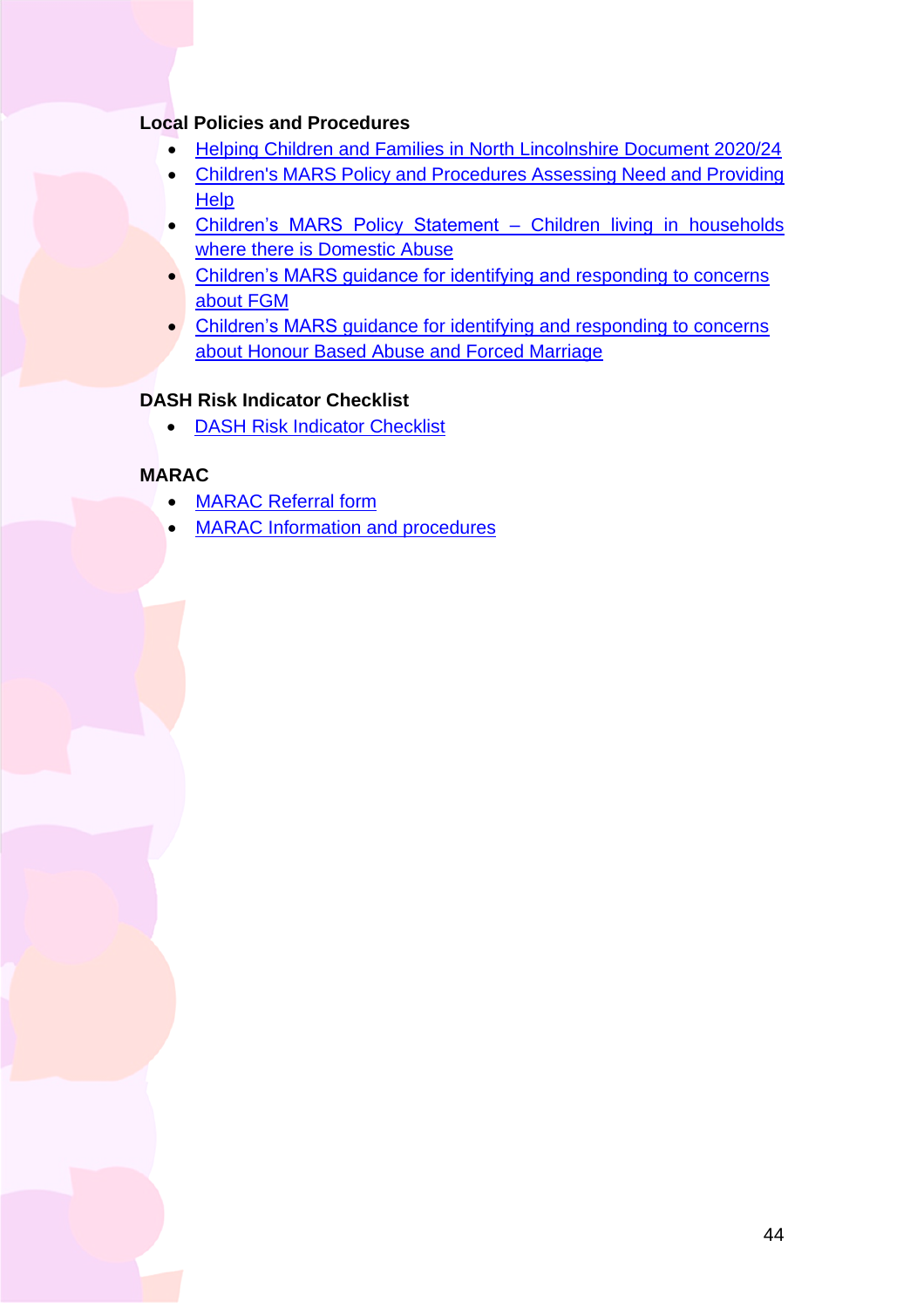# <span id="page-44-0"></span>**Appendix 2: Staying safe – basic safety planning advice**

them within the context of their current circumstances not about you telling A safety plan is about allowing the victim to identify the options available to them what to do.

### **Some questions you can ask victims when helping them draw up a safety plan:**

- who can you tell about the domestic abuse who will not tell your partner/ex-partner?
- what do you currently do to keep you and your children safe? What works best?
- do you have important phone numbers available e.g. family, friends, refuges, police?
- • when you suspect they are going to be violent or abusive and can leave, where could you go?
- • can you keep a bag of spare clothes and things for the children (e.g. favourite toy, medicines, small treasured items, jewellery, spare keys, photo of the abuser etc.) at a friend's or family member's house?
- are you able to keep copies of important papers with anyone else? E.g. passport, birth certificates (yours and children's), marriage certificate, benefits book, tenancy agreement, bank details, any proof of abuse, address book)
- what part of the house do you feel safest in?
- is there somewhere for your children to go when your partner is being violent and abusive?
- • can you work out a signal to alert others you need help (e.g. send a blank text, have a code word?)
- can you try and keep in contact with friends or family? Are you able to carry on working or studying?

### **Suggestions for increasing safety whilst in the relationship - for the victim's safety plan**

- I will have important numbers available
- I will make sure my children (if old enough) know how to contact emergency services or family/friends for help
- I can tell **and** and about the violence and ask them to call the police if they hear suspicious noises coming from the home.
- If I leave my home, I can go to (list three places):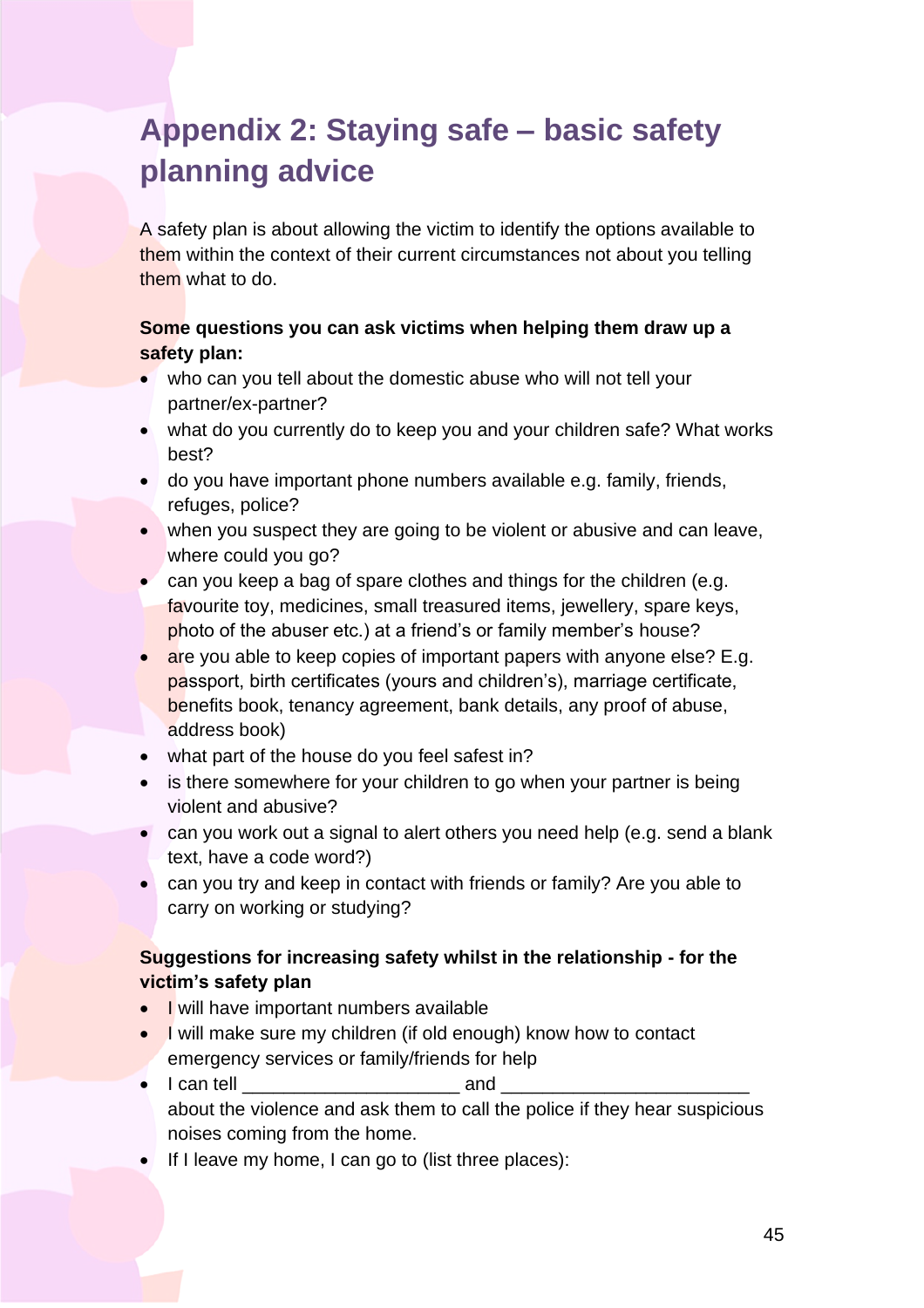- • I can try and save some money and have a safe hiding place for it if I need to get away
- I will keep a list of important phone numbers in the hiding place with my money
- I can leave extra money, phone numbers, spare car keys, clothes and copies of documents with \_\_\_\_\_\_\_\_\_\_\_\_\_\_\_\_\_\_\_\_\_\_\_\_\_\_\_\_\_\_
- When I leave I will bring
- To ensure my safety and independence, I can: keep change for phone calls with me at all times; open my own savings account; rehearse my escape route with a support person; and review safety plan on \_\_\_\_\_\_\_\_\_\_\_\_\_ (date).
- • When the violence or abuse begins I know which areas are the safest in the house? These are
- If I need medical treatment I can tell my GP or hospital how my injuries were caused, and ask to have them noted in writing and photographed if possible so I have evidence if I need it in the future.

### **Suggestions for increasing safety for the survivor – when the relationship is over**

- I can: change the locks; install an security system, alarm, smoke detectors, door/window locks and outside lightening (help may be available via the police)
- partner no longer lives with me and ask them to call the police if s/he is • I will inform \_\_\_\_\_\_\_\_\_\_\_\_\_\_\_\_\_ and \_\_\_\_\_\_\_\_\_\_\_\_\_\_\_\_\_\_that my observed near my home or my children
- • I will tell people who take care of my children the names of those who have permission to pick them up. The people who have permission are:  $\blacksquare$  and
- I will put important phone numbers in my phone (e.g. The Blue Door 0800 197 4787)
- When I make phone calls I can use 141 so my number cannot be easily traced
- I will get an answer machine and screen calls. I will keep any abusive messages (e.g. on my phone/social media) to show my solicitor/police
- \_\_\_\_\_\_\_\_\_\_\_\_\_\_\_\_to screen my calls • I can tell \_\_\_\_\_\_\_\_\_\_\_\_\_\_\_\_\_at work about my situation and ask

\_\_\_\_\_\_\_\_\_\_\_\_\_\_\_\_\_\_\_\_\_\_\_\_\_\_\_\_\_\_

• I can avoid certain shops, banks and \_\_\_\_\_\_\_\_\_\_\_\_\_\_that I used when living with my abusive partner.